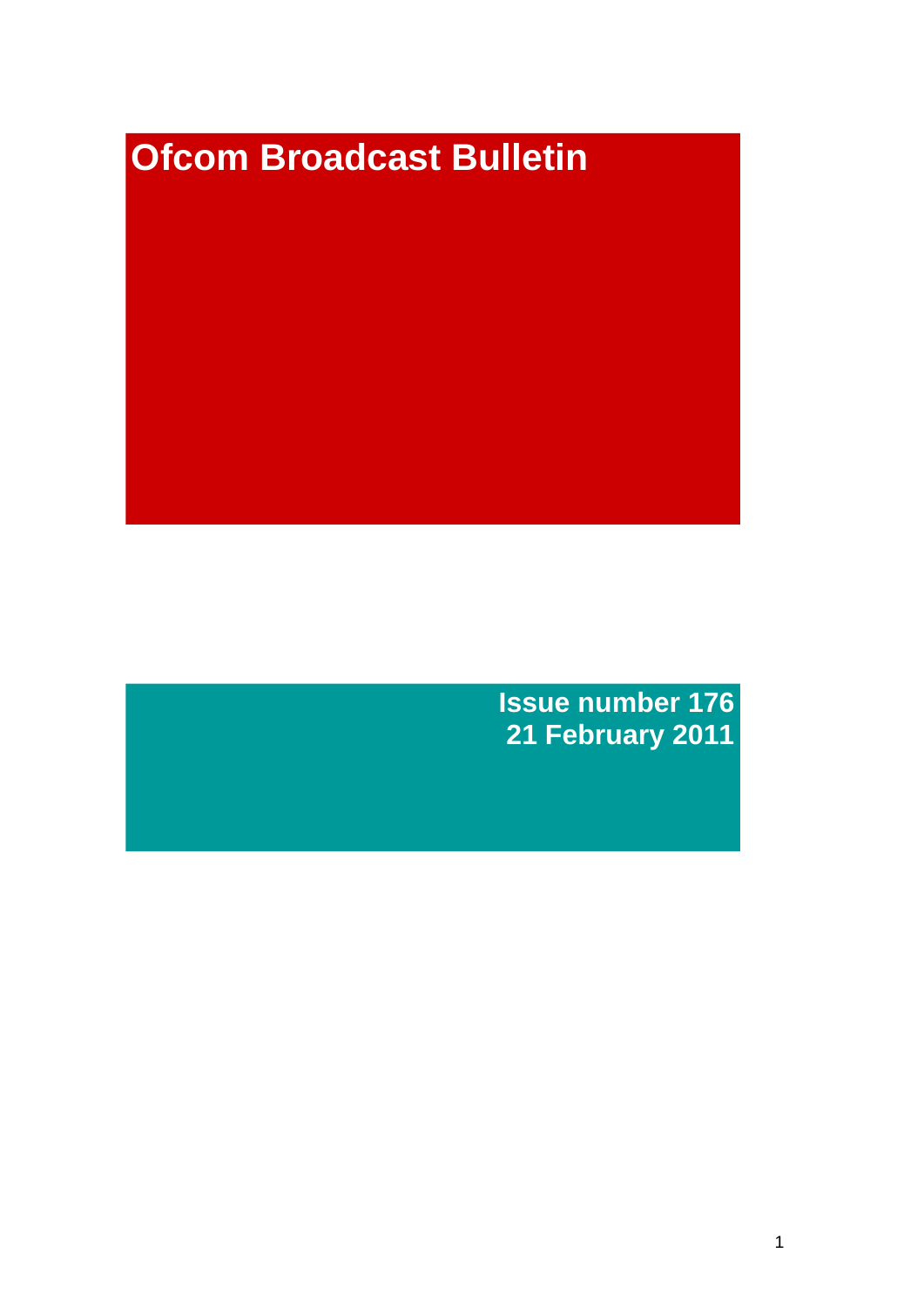# **Contents**

| Introduction                                                                                    | 3  |
|-------------------------------------------------------------------------------------------------|----|
| <b>Standards cases</b>                                                                          |    |
| In Breach                                                                                       |    |
| <b>BBC News at Ten</b><br>BBC1, 23 November 2010, 22:00                                         | 4  |
| <b>Qanooni Mashwary</b><br>Ahlebait TV, 16 September 2010, 19:00                                | 6  |
| <b>Resolved</b>                                                                                 |    |
| <b>Leah Smith Drive Time</b><br>Somer Valley FM, 1 December 2010, 15:50                         | 8  |
| <b>Broadcast Licence Condition cases</b>                                                        |    |
| In Breach                                                                                       |    |
| <b>Breach of Licence Condition</b><br><b>Brick FM</b>                                           | 10 |
| <b>Breach of Licence Condition</b><br><b>OnFM</b>                                               | 12 |
| <b>Fairness &amp; Privacy cases</b>                                                             |    |
| <u>Upheld</u>                                                                                   |    |
| <b>Complaint by Mr Meredydd Hughes</b><br>ITV News, ITV1, 21 January 2010                       | 14 |
| <b>Not Upheld</b>                                                                               |    |
| <b>Complaint by Mr Meredydd Hughes</b><br>ITV News, ITV1, 5 January 2010                        | 22 |
| <b>Complaint by the British Medical Association</b><br>Inside Out, BBC1 London, 18 October 2010 | 36 |
| <b>Complaint by Ms Lydia Bell</b><br>Night Cops 2, Sky Three, 7 October 2010                    | 41 |
| Other programmes not in breach                                                                  | 46 |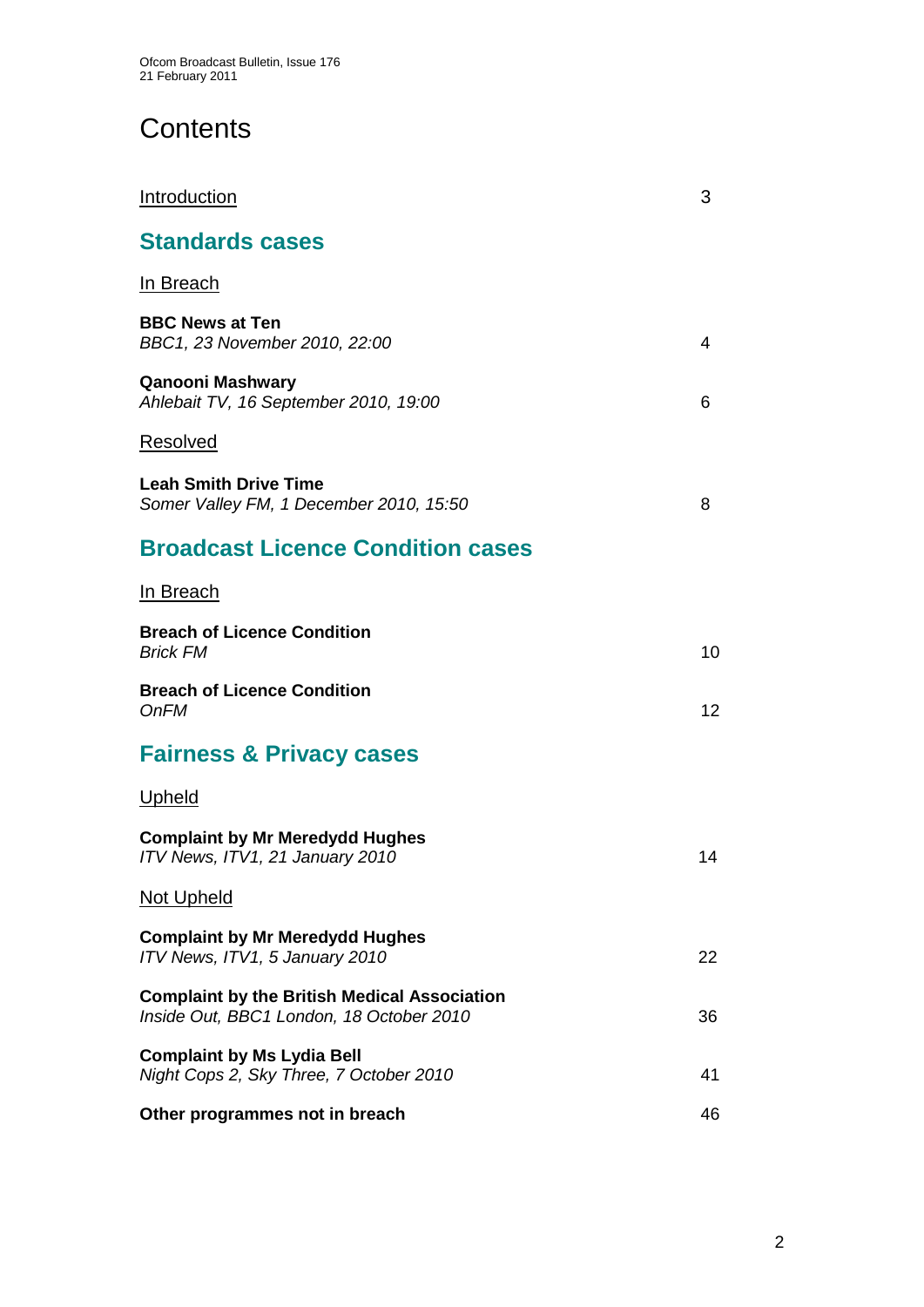# Introduction

1

The Broadcast Bulletin reports on the outcome of investigations into alleged breaches of those Ofcom codes and licence conditions with which broadcasters regulated by Ofcom are required to comply. These include:

a) Ofcom's Broadcasting Code ("the Code"), the most recent version of which took effect on 20 December 2010 and covers all programmes broadcast on or after 20 December 2010. The Broadcasting Code can be found at: [http://stakeholders.ofcom.org.uk/broadcasting/broadcast-codes/broadcast-code/.](http://stakeholders.ofcom.org.uk/broadcasting/broadcast-codes/broadcast-code/)

Note: Programmes broadcast prior to 20 December 2010 are covered by the version of the Code that was in force at the date of broadcast.

- b) the Code on the Scheduling of Television Advertising ("COSTA") which came into effect on 1 September 2008 and contains rules on how much advertising and teleshopping may be scheduled in programmes, how many breaks are allowed and when they may be taken. COSTA can be found at: [http://stakeholders.ofcom.org.uk/broadcasting/broadcast-codes/advert-code/.](http://stakeholders.ofcom.org.uk/broadcasting/broadcast-codes/advert-code/)
- c) certain sections of the BCAP Code: the UK Code of Broadcast Advertising, which relate to those areas of the BCAP Code for which Ofcom retains regulatory responsibility. These include:
	- the prohibition on 'political' advertising;
	- sponsorship (see Rules 9.2 and 9.3 of the Code for television broadcasters);
	- 'participation TV' advertising. This includes long-form advertising predicated on premium rate telephone services – most notably chat (including 'adult' chat), 'psychic' readings and dedicated quiz TV (Call TV quiz services). Ofcom is also responsible for regulating gambling, dating and 'message board' material where these are broadcast as advertising<sup>1</sup>; and
	- the imposition of statutory sanctions in advertising cases.

The BCAP Code can be found at: [www.bcap.org.uk/The-Codes/BCAP-Code.aspx](http://www.bcap.org.uk/The-Codes/BCAP-Code.aspx)

d) other licence conditions which broadcasters must comply with, such as requirements to pay fees and submit information which enables Ofcom to carry out its statutory duties. Further information on television and radio licences can be found at:<http://licensing.ofcom.org.uk/tv-broadcast-licences/> and [http://licensing.ofcom.org.uk/radio-broadcast-licensing/.](http://licensing.ofcom.org.uk/radio-broadcast-licensing/)

Other codes and requirements may also apply to broadcasters, depending on their circumstances. These include the Code on Television Access Services (which sets out how much subtitling, signing and audio description relevant licensees must provide), the Code on Electronic Programme Guides, the Code on Listed Events, and the Cross Promotion Code. Links to all these codes can be found at: <http://stakeholders.ofcom.org.uk/broadcasting/broadcast-codes/>

It is Ofcom's policy to describe fully the content in television and radio programmes that is subject to broadcast investigations. Some of the language and descriptions used in Ofcom's Broadcast Bulletin may therefore cause offence.

<sup>&</sup>lt;sup>1</sup> BCAP and ASA continue to regulate conventional teleshopping content and spot advertising for these types of services where it is permitted.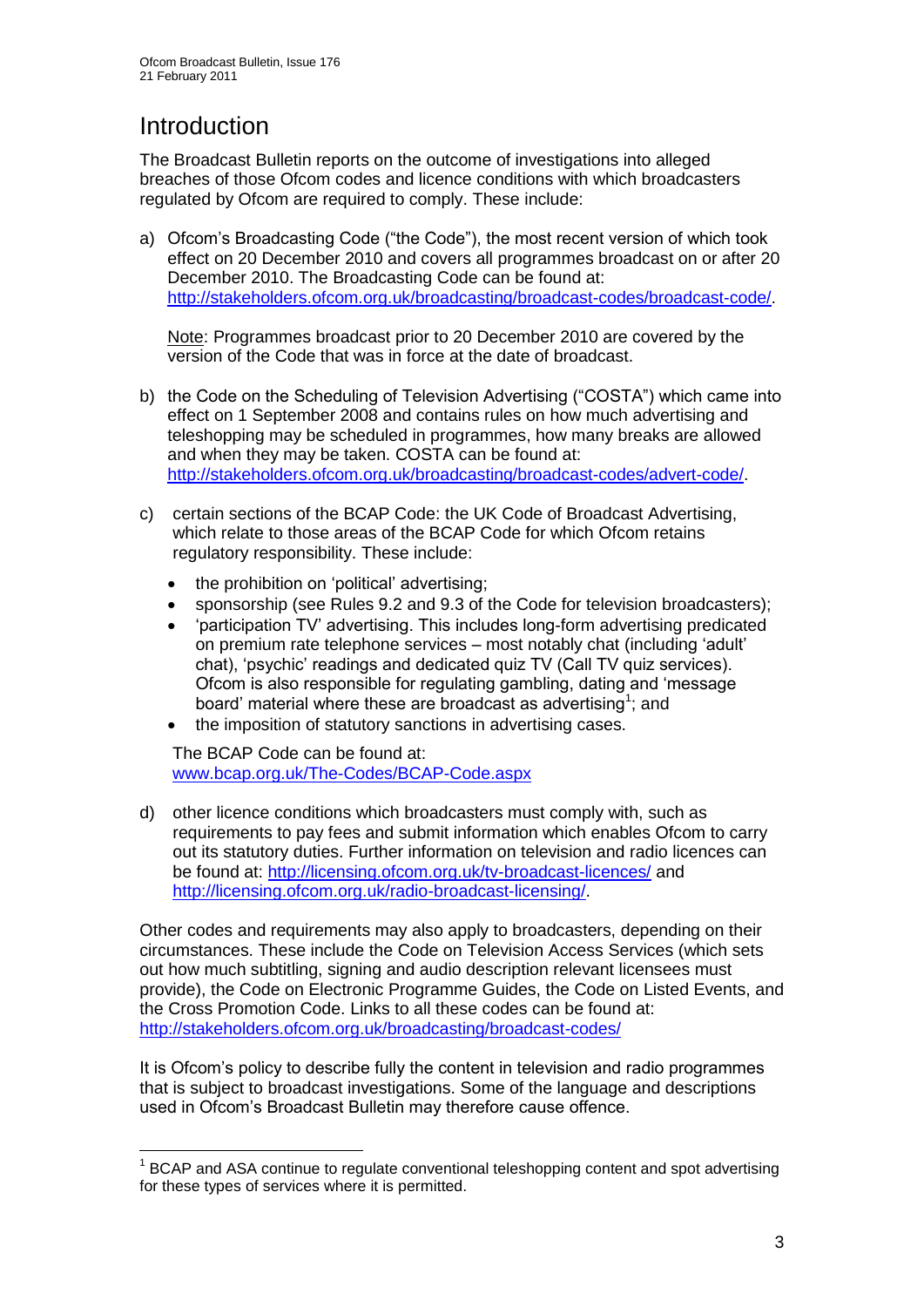## **Standards cases**

## **In Breach**

## **BBC News at Ten**

*BBC1, 23 November 2010, 22:00*

#### **Introduction**

This news item reported on the announcement made earlier that day that Prince William and Kate Middleton would marry at Westminster Abbey on Friday 29 April 2011.

The item was introduced by News at Ten presenter, Huw Edwards, who handed over to the royal correspondent, June Kelly, live at Westminster Abbey. June Kelly then introduced a pre-recorded news package for this story.

The pre-recorded package included a clip of Prince William and Kate Middleton's photo call at St James's Palace on the day their engagement had been announced the previous week. This clip contained flashing images, caused by flash photography of the couple and of Kate Middleton's engagement ring.

Ofcom received a complaint from a viewer who has photosensitive epilepsy ("PSE"). The complainant was concerned about the amount of flashing images broadcast during the news report and the distress these images could potentially cause to photosensitive viewers. The complainant was particularly concerned that the report contained no warning during or before its broadcast.

Certain types of flashing images present a danger of triggering seizures in viewers who are susceptible to PSE. Rule 2.12 of the Code therefore requires that:

"Television broadcasters must take precautions to maintain a low level of risk to viewers who have photosensitive epilepsy. Where it is not reasonably practicable to follow the Ofcom guidance (see the Ofcom website), and where broadcasters can demonstrate that the broadcasting of flashing lights and/or patterns is editorially justified, viewers should be given an adequate verbal and also, if appropriate, text warning at the start of the programme or programme item".

Ofcom carried out a technical assessment of the flashing images in this news report and found some potentially problematic material. Ofcom therefore wrote to the BBC and asked it to comment with regard to Rule 2.12.

#### **Response**

The BBC agreed that this news report should have been preceded by a warning. It said that it did identify a problem with the flashing images in this footage and "an appropriate warning was given by the presenter in the earlier bulletin at 6 o'clock". It said that the news package in the ten o'clock bulletin was not introduced by the bulletin presenter but by a reporter on location at Westminster Abbey. It explained that the reporter on location "should have been instructed to include a warning in her remarks but, unfortunately, this did not happen". The BBC apologised for this oversight.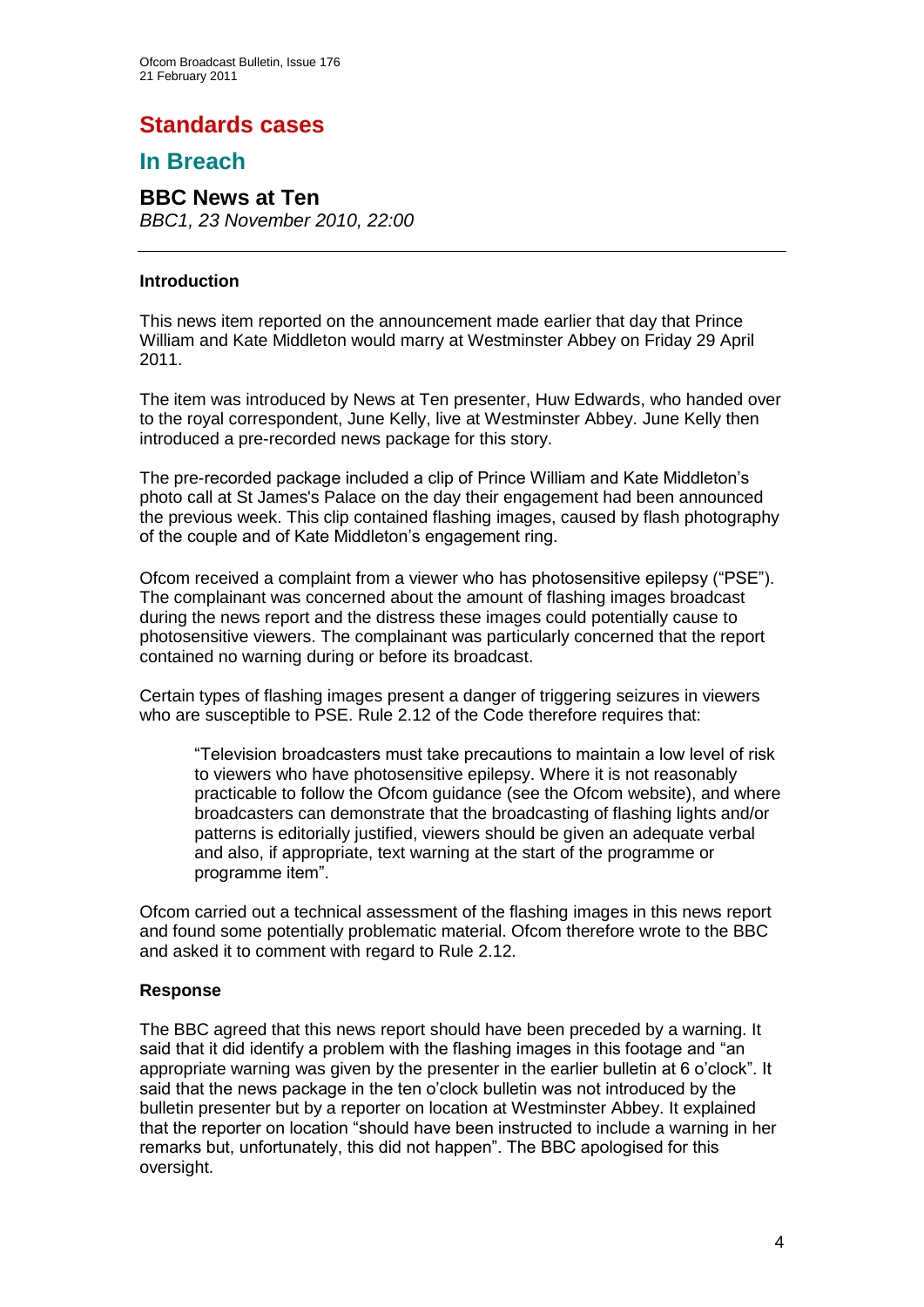The BBC said that it "wishes to stress, however, that the fact of an oversight on this occasion should not be taken as evidence that it does not take this issue seriously", and that "appropriate measures were taken to analyse the footage and identify that there were issues relating to it and that a warning was appropriate". It said that the oversight "lay in this not being communicated to the reporter on location". The BBC stated that "since this incident, news teams have been reminded of the importance of making sure that sufficient warnings are given in every case".

#### **Decision**

Given the significant potential harm that can result in viewers with PSE who are exposed to flashing images, Rule 2.12 makes clear that Ofcom expects broadcasters to maintain a low level of risk in this regard.

Further, Ofcom's Guidance in this area<sup>1</sup> (and the annexed Guidance Note on flashing images which is based on scientific research), are intended to limit the incidence of seizures. The guidance states that "a warning should only be used in place of the guidelines, if editorially justified".

Ofcom tested this programme against its published Guidance concerning PSE. It found that the sequence involving the flash photography of the couple, and images of Kate Middleton's engagement ring, contained 13 seconds of flashing where the brightness transitions ('flashes') exceeded the "intensity" limits as set out in the Guidance. The sequence contained flashing at an average rate of approximately 11 flashes per second (the limit in Ofcom's Guidance being no more than three flashes per second). Ofcom noted the BBC's acceptance that the material did not comply with the appropriate PSE standards.

Ofcom then considered whether there had been sufficient editorial justification for the broadcast of this material. In this case, we noted that the material in question was pre-recorded, but we considered that there was nevertheless editorial justification for including this news item in this report. In these circumstances, appropriate warnings should be given to viewers, as required by Rule 2.12. Ofcom considers that warnings of this type may assist viewers with PSE to avoid instances of flashing images that the broadcaster cannot reasonably control.

We noted that the BBC had taken appropriate measures to check the item, and had identified it as being problematic in advance of its transmission. The BBC had apologised for not including an appropriate warning on this occasion.

Ofcom acknowledges that the omission of a warning was as a result of human error on this occasion, and that the BBC news teams have taken additional compliance measures in response to this. However, the omission of a warning in circumstances where the BBC was aware the material was problematic is a matter of concern to Ofcom, and we do not expect a recurrence.

#### **Breach of Rule 2.12**

<sup>1</sup> 1 <http://stakeholders.ofcom.org.uk/binaries/broadcast/guidance/812612/section2.pdf>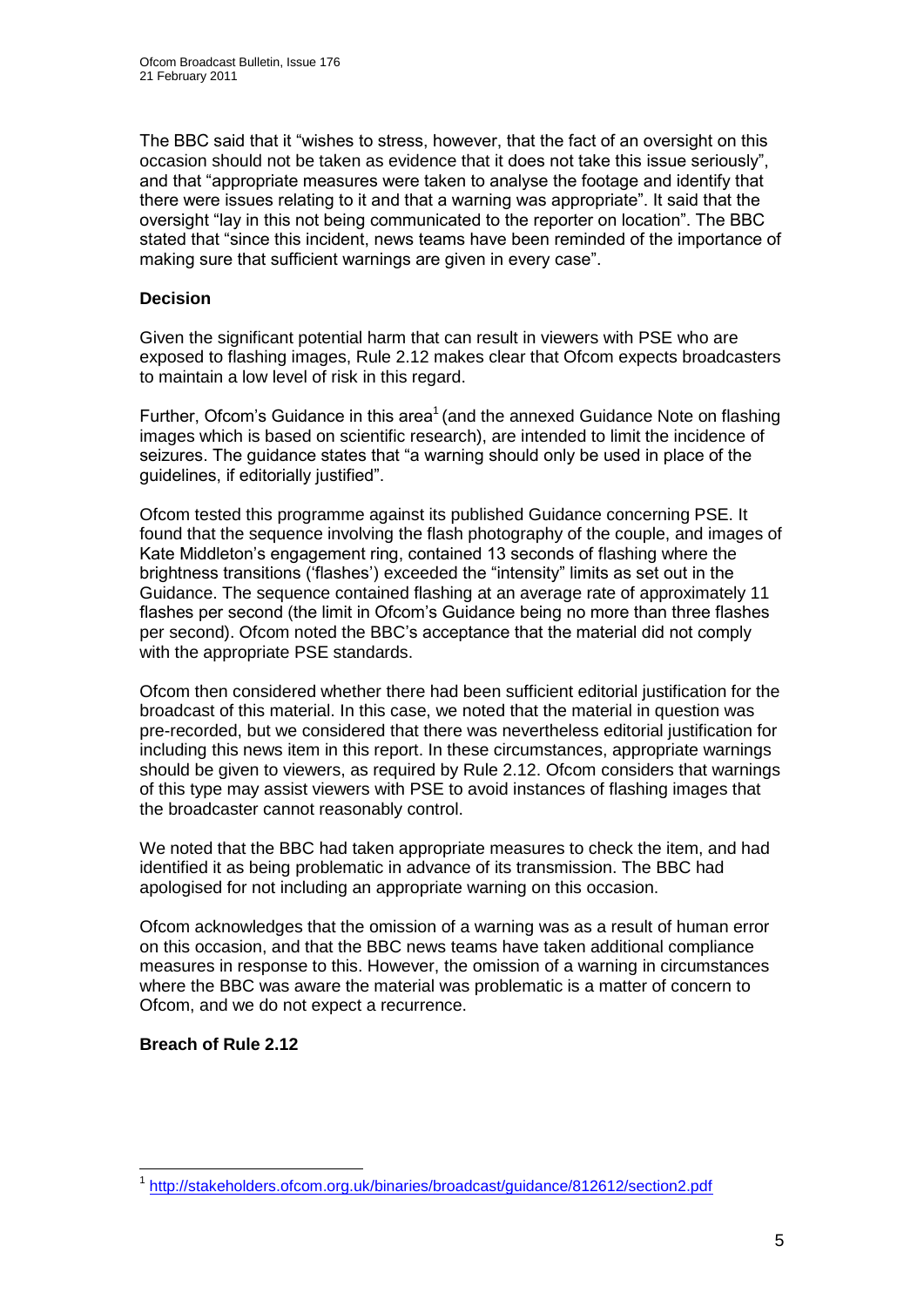# **In Breach**

### **Qanooni Mashwary**

*Ahlebait TV, 16 September 2010, 19:00*

#### **Introduction**

Ahlebait TV broadcasts news, current affairs and entertainment programmes from an Islamic perspective.

Ofcom received a complaint that during a call-in programme about legal issues, a permanent caption was displayed on screen which gave out contact information and the names of the solicitors presenting the programme, from Denning Solicitors. The caption read:

*"Qanooni Mashwary, Live call: 0208 900 1742, Erian K Reilly, Solicitor Advocate, Zeeshan Saqib Mian, Solicitor Advocate, Denning Solicitors, Brought to you by Charles Edward College".*

Ofcom asked Ahlebait TV to clarify whether the programme was sponsored by Charles Edward College; and on what basis the references to the college and Denning Solicitors were included in the programme. Ofcom also asked how the material complied with the following Rules under Section Ten<sup>1</sup> of the Code:

- Rule 10.3: "Products and services must not be promoted in programmes"; and
- Rule 10.4: "No undue prominence may be given in any programme to a product or service".

#### **Response**

Ahlebait TV said the programme was not sponsored by Charles Edward College but said the caption was included by mistake as the result of an error by a trainee member of staff. The broadcaster said this individual had been suspended and that the programme had also been suspended. The broadcaster apologised for this mistake and assured Ofcom that such an incident would not happen again.

Ahlebait TV said the reference to Denning Solicitors was included only as a factual credit to name the firm the presenters worked for. The broadcaster said it had no commercial arrangement with either Denning Solicitors or Charles Edward College.

#### **Decision**

One of the fundamental principles underpinning Section Ten (Commercial References and Other Matters) is to ensure that the broadcaster maintains independent editorial control over programme content, and that programmes are not distorted for commercial purposes.

Ofcom noted that Ahlebait TV admitted that the reference to Charles Edward College was made in error by a trainee member of staff. There was no valid basis to mention the college, as it did not appear to be connected to the programme in any way.

<sup>1</sup>  $1$  The (September 2010) Code that was in force at the time of the broadcast.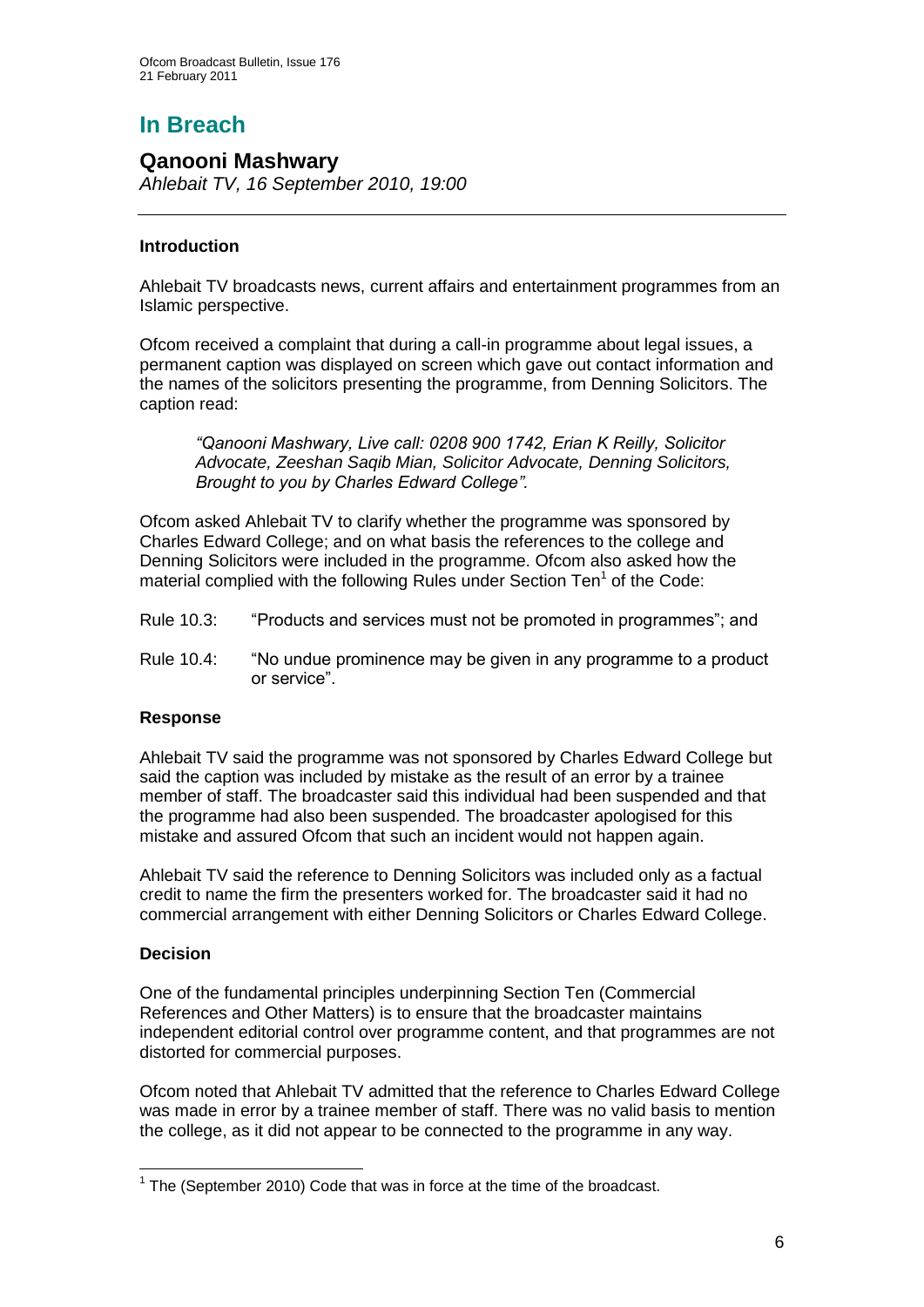Without any editorial justification for the reference, and in view of the implication that the college had sponsored the programme, Ofcom concluded that this reference amounted to a promotion for the college, in breach of Rule 10.3. The fact this caption was on screen throughout the programme made the reference unduly prominent and in breach of Rule 10.4.

In relation to the reference within the caption to the legal firm with which both of the programme's hosts were associated, Ofcom accepts that such credits can assist in identifying a presenter or guest's experience and profession. However such references must be appropriately limited and brief. In this case, however, the visual reference to Denning Solicitors appeared on-screen throughout the programme and was therefore unduly prominent, in breach of Rule 10.4.

#### **Breaches of Rules 10.3 and 10.4**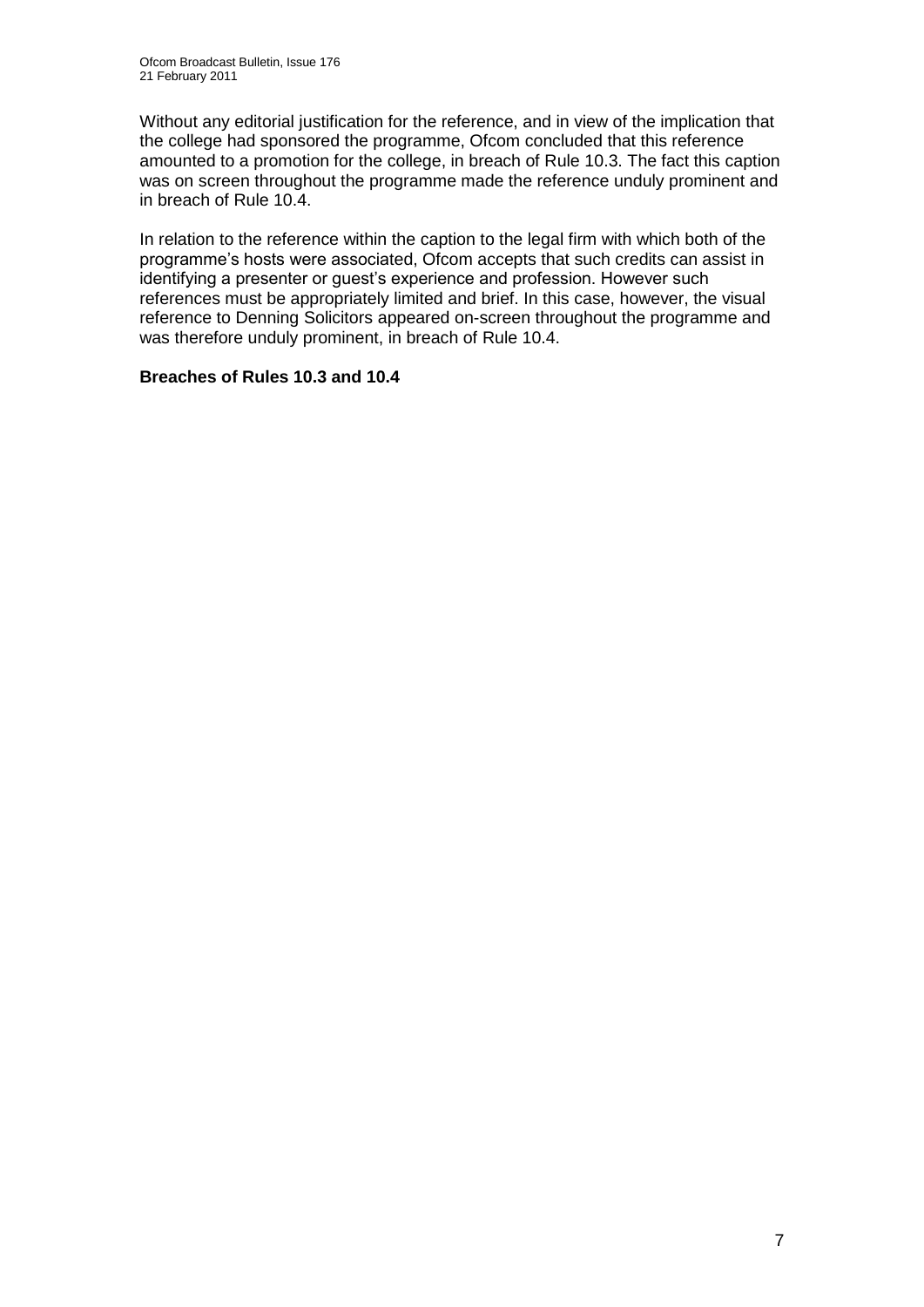## **Resolved**

## **Leah Smith Drive Time**

*Somer Valley FM, 1 December 2010, 15:50*

#### **Introduction**

Somer Valley FM is a community radio station serving the communities in and around Midsomer Norton and Radstock in north east Somerset. Output is presented by volunteers. The licence is held by Somer Valley Community Radio Ltd ("Somer Valley").

Ofcom received a complaint that a song played on the station included the word "motherfucker". The listener felt such language was unacceptable at a time when children would be likely to be listening on their way home from school.

Ofcom asked Somer Valley for its comments under Rule 1.14 of the Code which states:

"The most offensive language must not be broadcast.... when children are particularly likely to be listening (in the case of radio)."

#### **Response**

Somer Valley apologised "unreservedly" for any offence caused to listeners by the inclusion of this language and fully accepted the broadcast of the material was at odds with the Code.

The broadcaster said the track, "Do It Like A Dude" by Jessie J was requested by a young listener and played out. Somer Valley said the song should not have been on its music system in unedited form. It said this music system is intended for schools and community radio stations and highlights songs that contain explicit content with an advisory warning. Somer Valley said only a limited number of personnel at the station have access to this system or are allowed to load songs onto the station's music library. However, the broadcaster said that, on this occasion, a volunteer who was aware the correct procedure was not being followed (and who has since left the station) accessed the station's music library and downloaded the track into it. Since the incident, the station said only one computer now has access to the music library and that this is closely monitored.

Somer Valley said that, after the offensive language was aired, the song was faded out and replaced with another track before the presenter apologised.

Somer Valley said it "deeply regretted" the language was broadcast, given the station's links to primary and secondary schools in the area, and that further compliance training has been given to volunteers at the station to ensure such an incident is not repeated.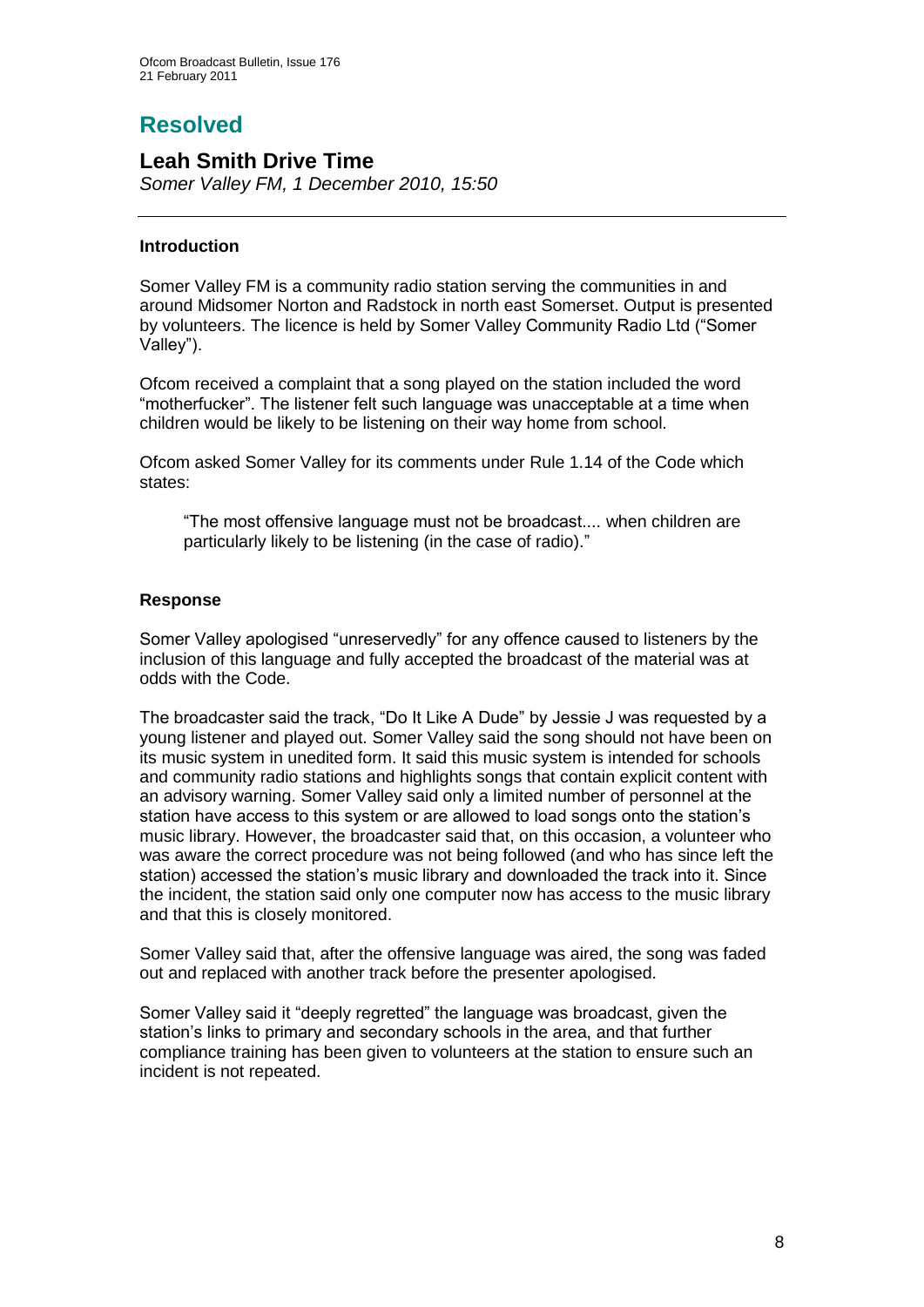#### **Decision**

Ofcom research on offensive language<sup>1</sup> clearly notes that the word "fuck" and its derivatives are considered by audiences to be very offensive. Such language is unacceptable when children are likely to be listening and the inclusion of the word "motherfucker" is clearly at odds with the requirements of Rule 1.14.

We note the compliance procedures in place at the station at the time of the incident to avoid such language were not adhered to, which resulted in the track being played out unedited at a time when children were likely to be listening.

However, Ofcom took into account that an apology was broadcast, and the station has a good compliance record. We also welcome the measures introduced to avoid any recurrence in the future. Given all of these circumstances, Ofcom considers this matter resolved.

#### **Resolved**

1

 $1$  Audience attitudes towards offensive language on television and radio, August 2010 [\(http://stakeholders.ofcom.org.uk/binaries/research/tv-research/offensive-lang.pdf\)](http://stakeholders.ofcom.org.uk/binaries/research/tv-research/offensive-lang.pdf)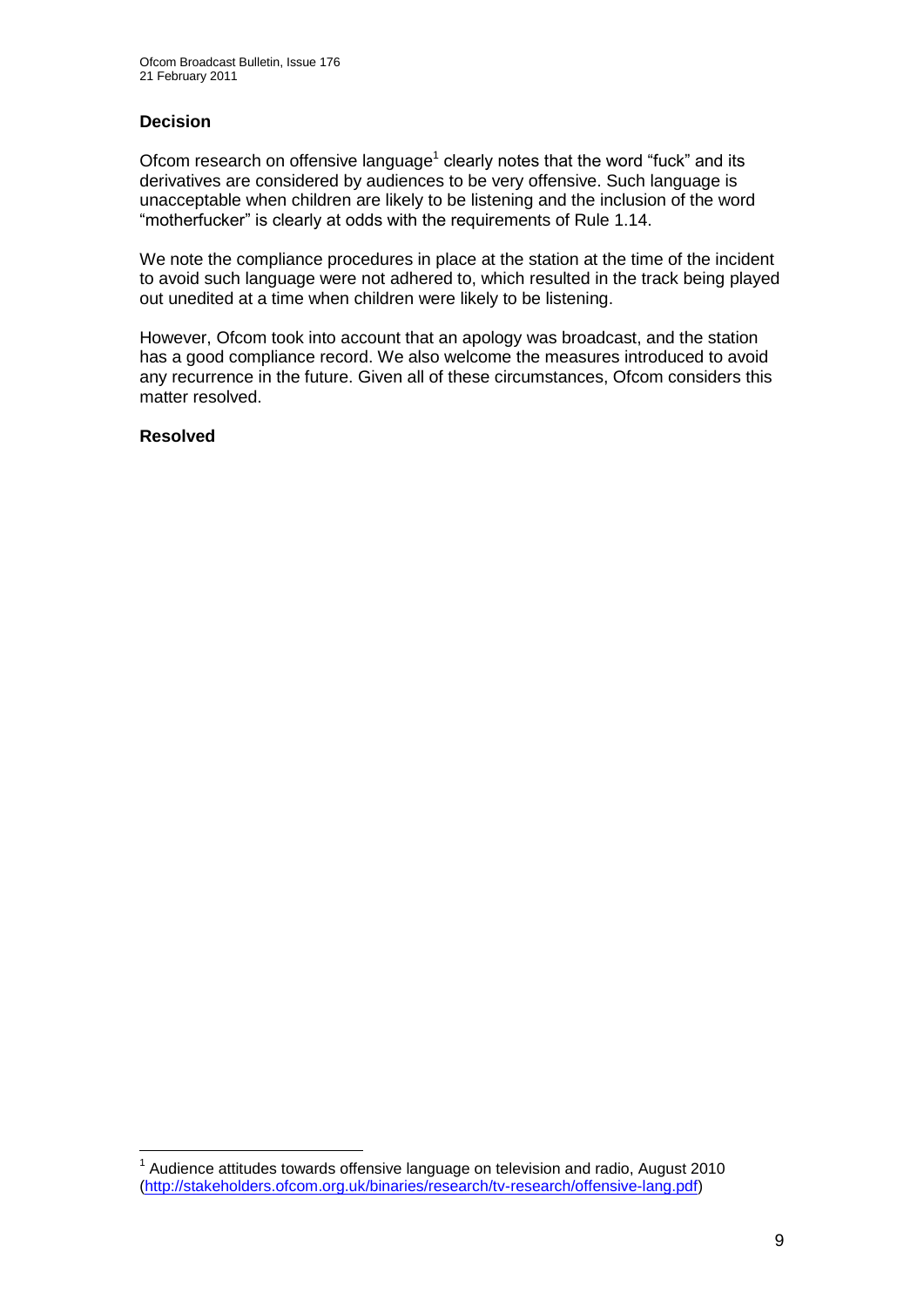## **Broadcast Licence Condition cases**

## **In Breach**

## **Breach of Licence Condition**

*Brick FM*

#### **Introduction**

Brick FM is a community radio station providing a service for the people of St Boswells, Newton St Boswells and the surrounding area in the Scottish Borders. It has been on air since January 2008 and the output is presented by volunteers. The licence is held by Brick FM Ltd.

The station's licence includes as an annex a 'key commitments' document which sets out what the radio station is required to broadcast (which is based on the promises made by the station in its original application for the licence).

We have had some concerns regarding the output broadcast on Brick FM following a complaint from a listener, and have been corresponding with the station over an extended period of time.

In order to assess the delivery of the station's key commitments we asked Brick FM Ltd on 27 April 2010 to provide us with recordings spanning four specified days with a request that specific key commitments be signposted. Some limited analysis of the recordings and signposting information was provided by the licensee but it was inadequate to enable us to properly assess whether the station was delivering against its key commitments.

On 20 August 2010 we again wrote to Brick FM Ltd indicating that further content sampling was required on the basis that we had not been able to verify from the information previously supplied that the station's output was delivering against the key commitments we had specified. In recognition that the information we required would take some time to put together we gave the licensee a full calendar month to comply, i.e. by 20 September 2010.

On 10 September 2010 we were informed by the licensee that the studio had suffered a direct lightning strike which had damaged recording equipment. Brick FM Ltd was given a further deadline (1 November 2010) by which to provide us with the required recordings and information. On 3 November we received eight discs from Brick FM Ltd containing recordings of output broadcast on Brick FM. However, no supplementary information was provided signposting the specific key commitment delivery or indeed the dates or times of broadcast. As this information was material to us to determine whether Brick FM Ltd was delivering against its key commitments, we returned the discs to the licensee and asked that the recordings be re-submitted labelled with the supplementary information required.

Subsequently, the licensee informed us that the recordings and information we requested on 3 November had been sent to us on 13 December 2010. However, six weeks later, we still had not received this information. Brick FM Ltd failed to provide the requested recordings and supplementary information after being reminded by Ofcom that we still required them. We therefore asked the licensee for its comments with regard to Licence Condition 8(2)(b) contained in Part 2 of the Schedule of the licence which states: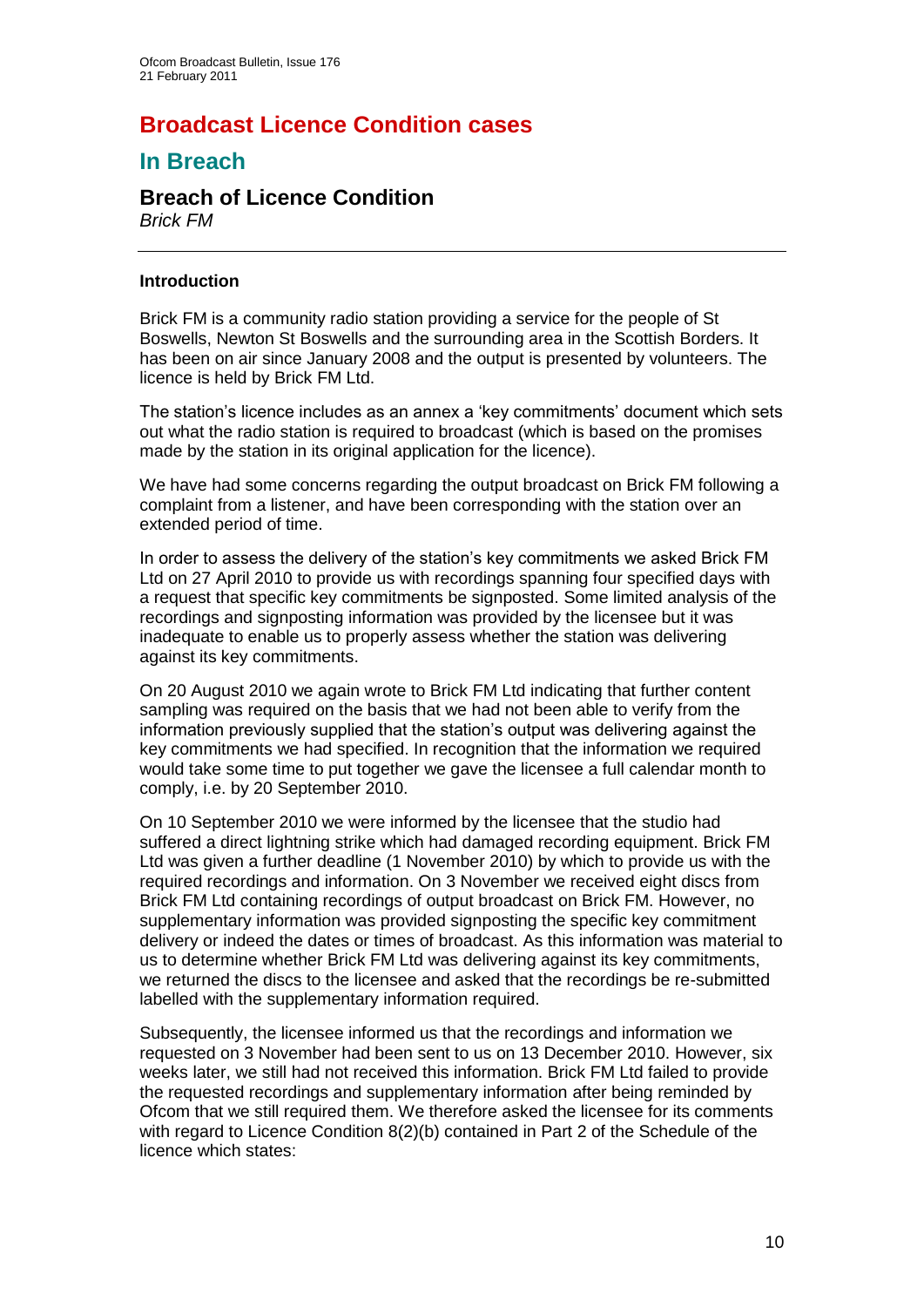"The Licensee shall:

8 (2) (a) make and retain, for a period of 42 days from the date of its inclusion therein, a recording of every programme included in the Licensed Service together with regular time reference checks."

> (b) at the request of Ofcom forthwith produce to Ofcom any such recording for examination and reproduction."

Furthermore, after numerous reminders by Ofcom, the broadcaster failed to provide the information required and requested by Ofcom concerning our investigations into the delivery of the station's key commitments. We therefore asked for its comments with regards to Licence Condition 9(1)(d) which states:

"The Licensee shall:

9 (1) (d) [provide] such information as Ofcom may reasonably require for the purpose of determining the extent to which the Licensee is providing the Licensed Service to meet the objectives and commitments specified in the Community Radio Order 2004"

#### **Response**

The licensee said that "we make and retain for a period of 42 days a recording of output. Only on certain occasions do we give time and date, as the format of our station required the shows to repeat at different hours on different days by the request of Brick FM listeners on a 24 hour basis. At the request of Ofcom we have produced to Ofcom recordings for examination and reproduction."

Brick FM Ltd added that it had "provided such information, for the purpose of determining the objectives and commitments specfice [sic] in the community radio order 2004. We have responded and fulfilled our agreement to the best of our abilities. Brick FM Ltrd [sic] has complied with the licence obligations referred to in respect of the matters outlined and therefore we believe [we] are not in breach of its licence."

#### **Decision**

Ofcom notes that Brick FM Ltd has provided recordings in the past, including a DVD in January 2011. However, these were inadequately labelled and output was not described or sign-posted, or even dated. The DVD received on 7 January 2011 still did not meet the requirements of what we asked for. In addition, we still have not received the recordings and information that the licensee says was posted on 13 December 2010.

By failing to provide the recordings of output and the other information we have requested we have not been able to assess whether the licensee is delivering against its key commitments, which form part of its licence. Therefore we have not been able to reach a decision on the licensee's compliance in this regard.

The failure by Brick FM Ltd. to supply the recording in this instance is a serious and significant breach of Condition 8(2) of its licence to broadcast and should there be any similar contraventions, Ofcom will consider further regulatory action.

#### **Breach of Licence Condition 8(2) and 9(1) contained in Part 2 of the Schedule to the community radio licence held by Brick FM Ltd (licence number CR135)**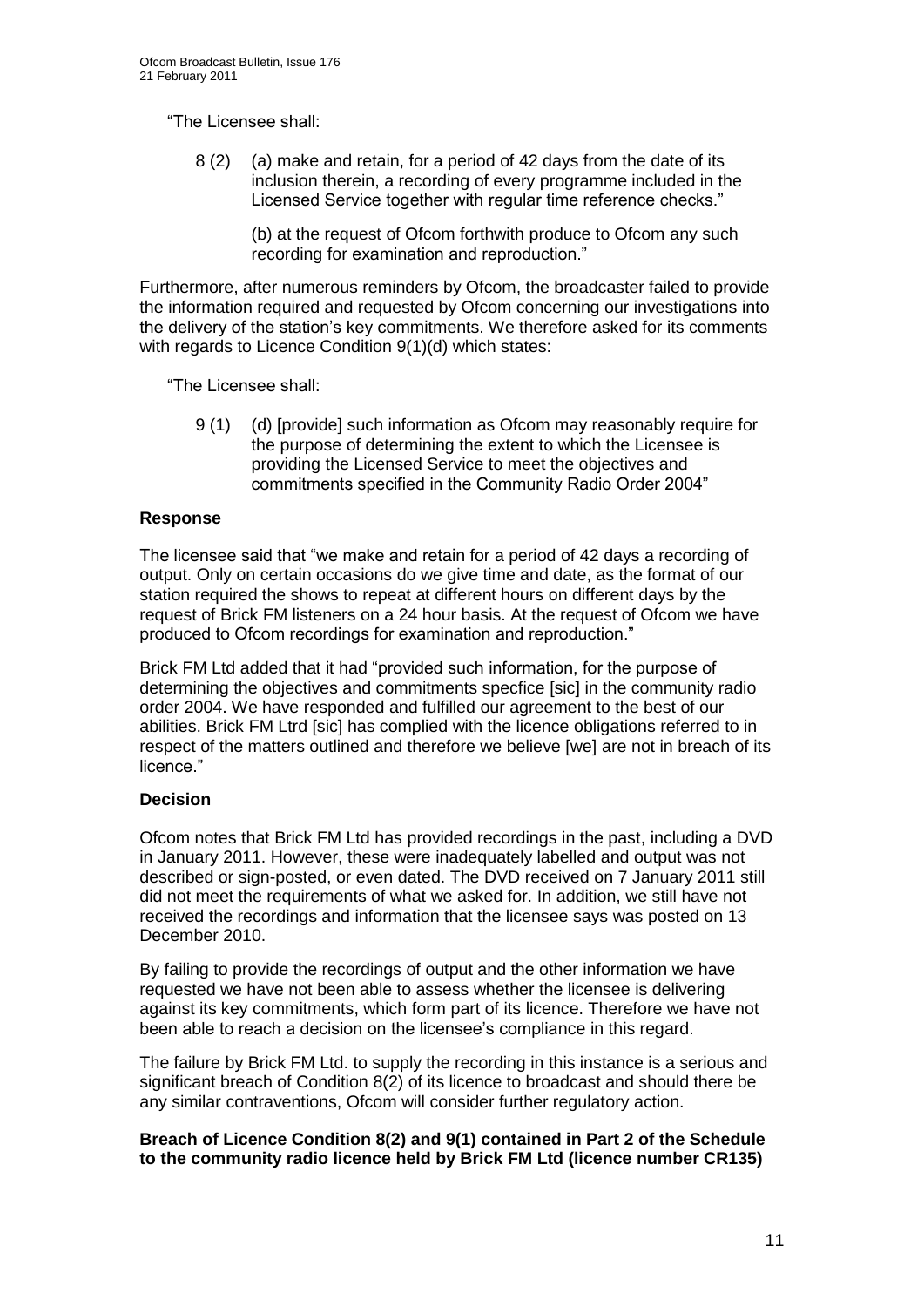# **In Breach**

#### **Breach of Licence Condition** *OnFM*

#### **Introduction**

OnFM is a community radio station providing a service for the people of Hammersmith, west London, and has a particular focus on serving the local Irish community as well as other ethnic groups. It has been broadcasting since May 2008 and the output is presented by volunteers. The licence is held by OnFM Ltd.

The station's licence includes as an annex a 'key commitments' document which sets out what the radio station is required to broadcast (which is based on the promises made by the station in its original application for the licence). In the programming section it says that "daytime output overall will typically comprise 40% music and 60% speech" and "by the end of the first 12 months on air, the service will typically be live, for at least 8 hours per day".

On 17 November 2010 Ofcom received a complaint regarding the amount of live output and the proportion of speech programming broadcast on the station, alleging that the station was not meeting its live broadcasting and speech programming requirements. Accordingly, Ofcom wrote to the licensee, OnFM Ltd, to ask whether it was complying with its key commitment to broadcast 60% speech and to provide at least eight hours live programming per day. At the same time we requested recordings covering two days of output in a specified week which we monitored to ascertain the level of key commitment delivery.

The licensee did not provide comments on the allegations regarding its key commitment delivery on live output and speech programming. Ofcom's analysis of the output provided by the station indicated that OnFM was not delivering against its live output remit and its promise to broadcast 60% speech programming during the day. On this basis, Ofcom again wrote to the licensee to ask how it considered its output complied with the licence condition relating to key commitments delivery. Condition 2(4), contained in Part 2 of the Schedule to the licence, states that:

"The Licensee shall ensure that the Licensed Service<sup>1</sup> accords with the proposals set out in the Annex so as to maintain the character of the Licensed Service throughout the licence period."

#### **Response**

The licensee said that it agreed that during the period monitored "we were not able to meet the target of eight hours of live shows and sustain our original undertaking to supply 60 per cent speech between 8am and 8pm."

The licensee said that "OnFM's fulfilment of its promise to deliver a high standard of speech broadcasting throughout the daytime output is well within the current team's capabilities."

<sup>1</sup>  $1$  The service that the station is licensed to provide, as described in its 'key commitments'.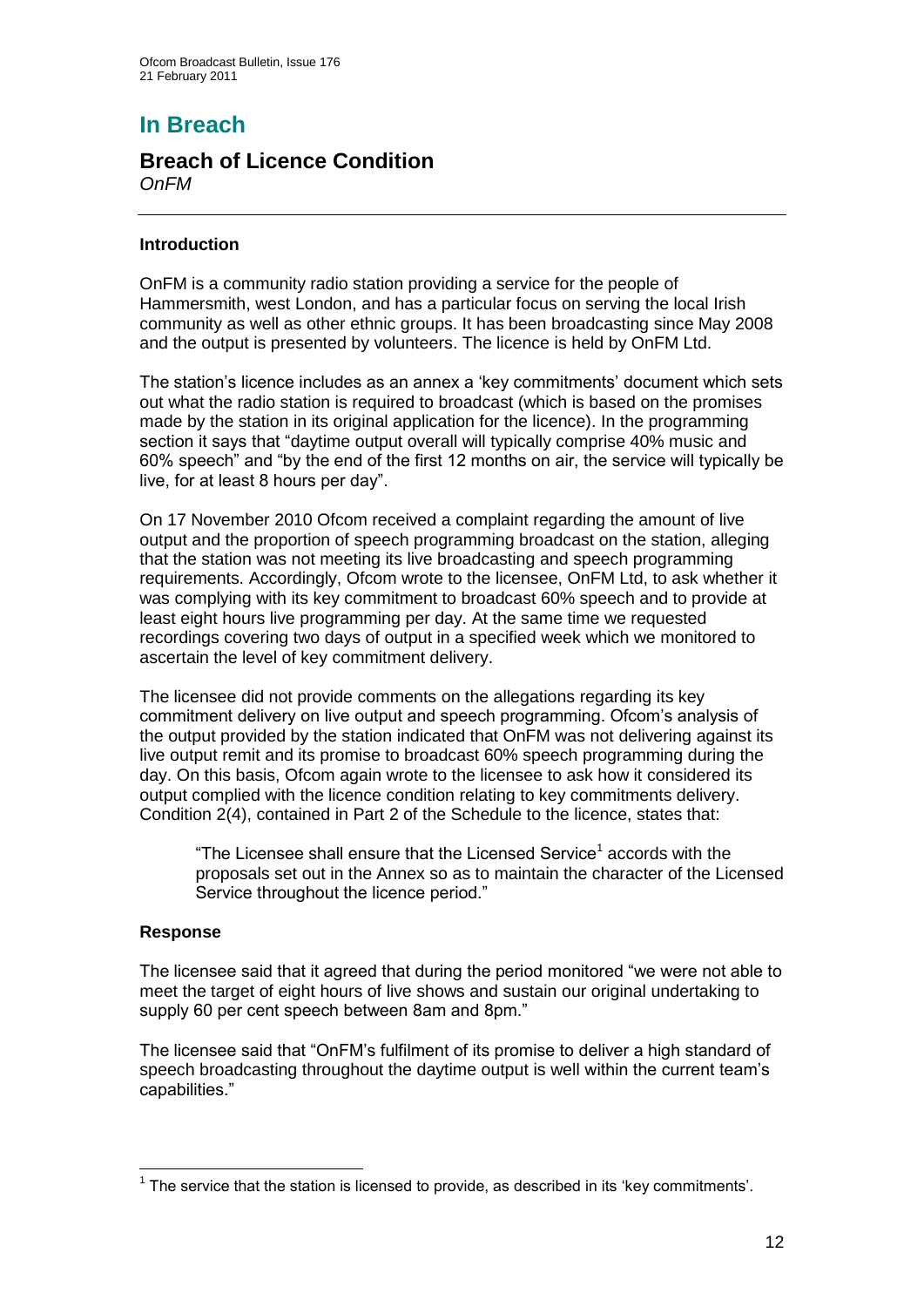In addition the licensee has indicated that it intends to apply to Ofcom to amend its key commitments. This will be considered separately.

#### **Decision**

By failing to provide the required live output of eight hours per day and 60% speech in daytime programming, OnFM Ltd was not providing the service as described in its key commitments, and therefore is in breach of the licence condition referred to above. Ofcom has therefore formally recorded this breach by OnFM Ltd.

Community radio stations are, under the terms of The Community Radio Order 2004, defined as local radio stations provided primarily for the good of members of the public or for a particular community, rather than primarily for commercial reasons. They are also required to deliver social gain, be run on a not-for-profit basis, involve members of their target communities and be accountable to the communities they serve.

Any organisation applying for a community radio licence is required to set out proposals as to how it will meet these various statutory requirements. If it is awarded a licence, its proposals are then included in the licence so as to ensure their continued delivery. As referred to above this part of a community radio station's licence is known as the 'key commitments', and it is designed to ensure that each community radio station continues to provide the service for which it has been licensed.

**Breach of Licence Condition 2(4) in Part 2 of the Schedule to the community radio licence held by OnFM Ltd (licence number CR074)**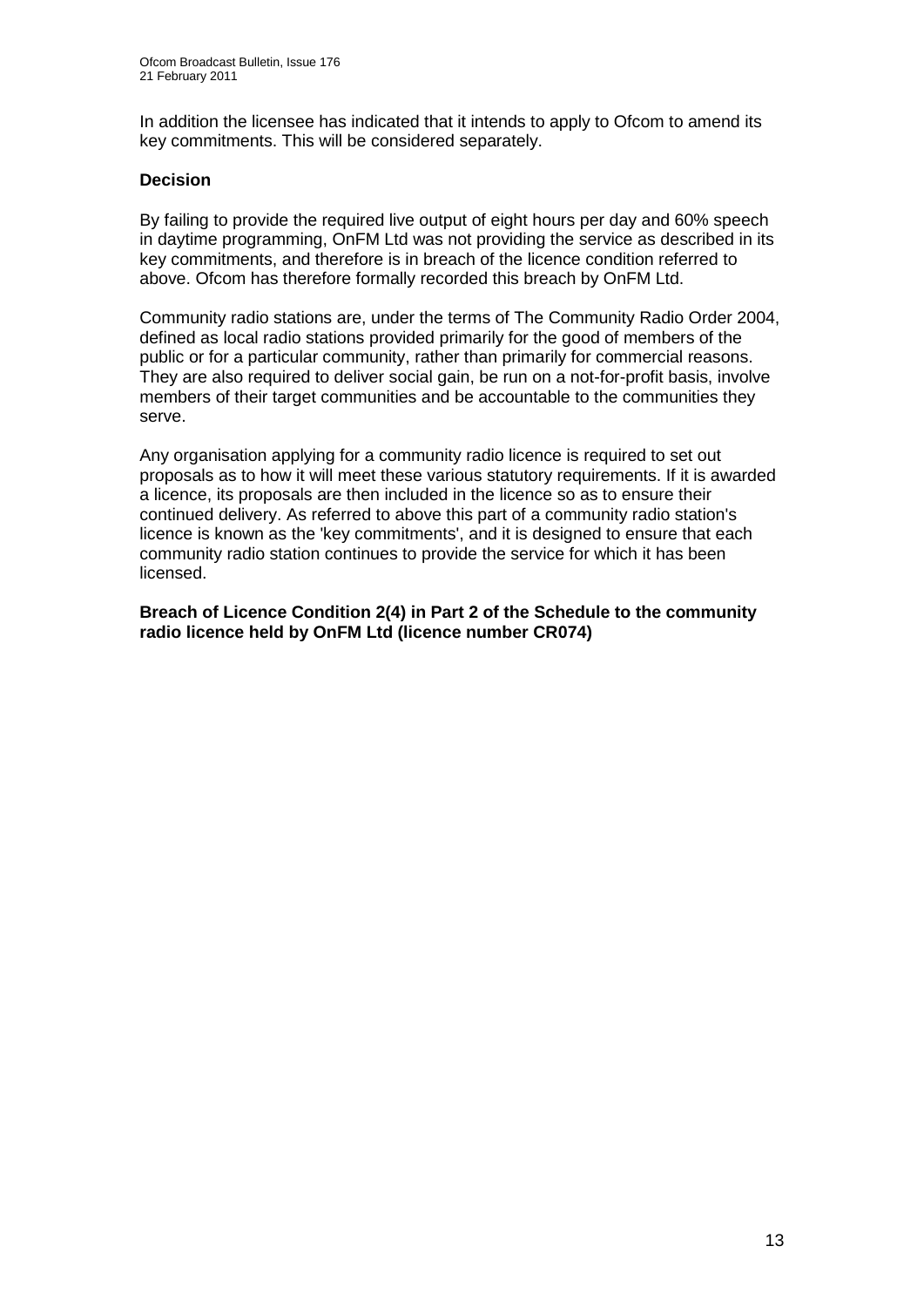## **Fairness and Privacy Cases**

## **Upheld**

## **Complaint by Mr Meredydd Hughes**

*ITV News, ITV1, 21 January 2010*

**Summary:** Ofcom has upheld this complaint of unfair treatment in the programme as broadcast.

On 21 January 2010, *ITV News* included an item which followed up on a story reported in two programmes earlier in the month entitled "*The Truth About ASBOs*". The original reports had focused on the allegations of anti-social behaviour made by the neighbours about one particular family in Doncaster who had a total of four Anti-Social Behaviour Orders ("ASBOs") between them and had included interview footage of Mr Meredydd Hughes, the Chief Constable of South Yorkshire Police, who was questioned about anti-social behaviour and whether the police had enough powers to deal with the problem.

The report broadcast on 21 January 2010 included an extract of interview footage of Mr Hughes that had been used in one of the earlier programmes. It also included a pre-recorded interview between programme's presenter and the then Prime Minister, Gordon Brown, about anti-social behaviour and, in particular, Mr Hughes' comments.

Mr Hughes complained that he was unfairly treated in the programme as broadcast.

In summary, Ofcom found as follows:

- Ofcom considered that although Mr Hughes' edited comments included in the report were not formed from two separate responses, the extracted comments that were included in the programme were used out of the context in which they were given and in a manner that was unfair to Mr Hughes.
- Ofcom considered that the presenter's comments that Mr Hughes was *"shrugging"* off the problem of anti-social behaviour and that he appeared not to understand the seriousness of the problem and the programme's failure to reflect Mr Hughes' views adequately resulted in Mr Hughes being portrayed unfairly in the programme.

#### **Introduction**

1

On 21 January 2010, ITV1 broadcast two editions of its evening news programme (broadcast at 18:30 and 22:00 hours), *ITV News*. This followed up on a story in two earlier *ITV News* programmes in the month entitled "*The Truth About ASBOs*"<sup>1</sup>. The earlier programmes reported on the allegations of anti-social behaviour made about Mr Dean Jewell and his family by their neighbours, the Mullins and Reckless families, in Doncaster, South Yorkshire. At the time of the broadcasts, the Jewell family had a total of four ASBOs between them. The second of these earlier reports (broadcast on 5 January 2010) included interview footage of Mr Meredydd Hughes, the Chief Constable of South Yorkshire Police, who was questioned about anti-social

<sup>&</sup>lt;sup>1</sup> Anti-social behaviour orders (ASBOs) are court orders which forbid specific threatening or intimidating actions.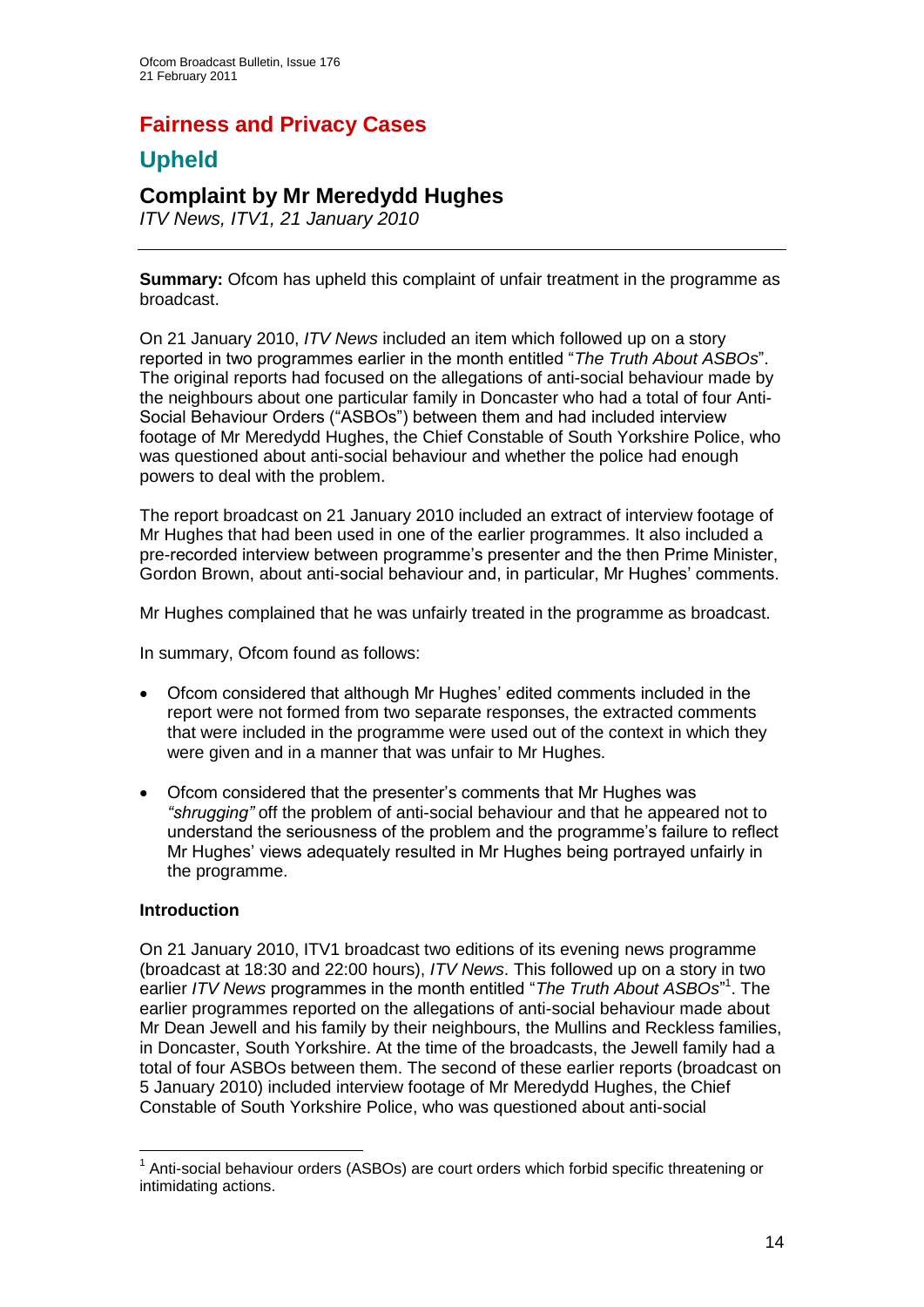behaviour (with particular reference to the Jewell family) and whether the police had enough powers to deal with the problem.

The report broadcast on 21 January 2010 summarised the content of the earlier reports concerning the Jewell family and the programme's reporter stated:

*"After seeing the attitude of the Jewells, I asked the Chief Constable of South Yorkshire Police how seriously he is taking anti-social behaviour."*

Immediately following this comment, an extract of interview footage of Mr Hughes' (filmed for and included in an earlier programme) was shown in which he said:

*"let's keep it in perspective, no one's being murdered, no one's being assaulted, no one's being robbed. In this case, we have neighbours who have to get along and we'll do our best to sort it out."*

The report also included a pre-recorded interview between the programme's presenter and the then Prime Minister, Gordon Brown, who was visiting a family intervention scheme centre in Stevenage<sup>2</sup>. After an initial question and response, the presenter asked:

Presenter: *"Let me put something specific to you...Meredydd Hughes, Chief Constable of South Yorkshire Police, said to Stephen Douglas* [the programme's reporter] *in our reports 'no one's being killed, assaulted or robbed'. But you've just said, people like Fiona Pilkington<sup>3</sup> are taking their own lives..."*.

Gordon Brown responded by talking about the importance of intervention and the family intervention centres which the then Government planned to set up throughout the country. The following exchange then took place:

- Presenter: *"Do you think Meredydd Hughes was wrong when he said 'look no one's being killed, there's no serious criminal offence being committed here these are civil disorders"*.
- Gordon Brown: *"these civil disorders as stated by that person have to be taken seriously and treated in the way we are doing"*.
- Presenter: *"But he's not, he's shrugging them off Prime Minister. He said to Stephen Douglas, you know life is like that, people have got to learn to live together. You yourself have admitted in this conversation to me it's a lot worse than that, but you have got a Chief Constable who doesn't seem to get it"*.
- Gordon Brown: *"Yes, if a Chief Constable doesn't get it, I'm getting it and I am understanding the problem. There are people who make lives of others a misery and that's a problem".*

Mr Hughes complained to Ofcom that he was treated unfairly in the programme as broadcast.

 2 The Family Intervention Scheme is a Government funded programme set up to give "difficult" families support in the community.

<sup>&</sup>lt;sup>3</sup> In 2007, Fiona Pilkington killed her daughter who had severe learning difficulties and committed suicide after suffering years of torment and abuse in her local community.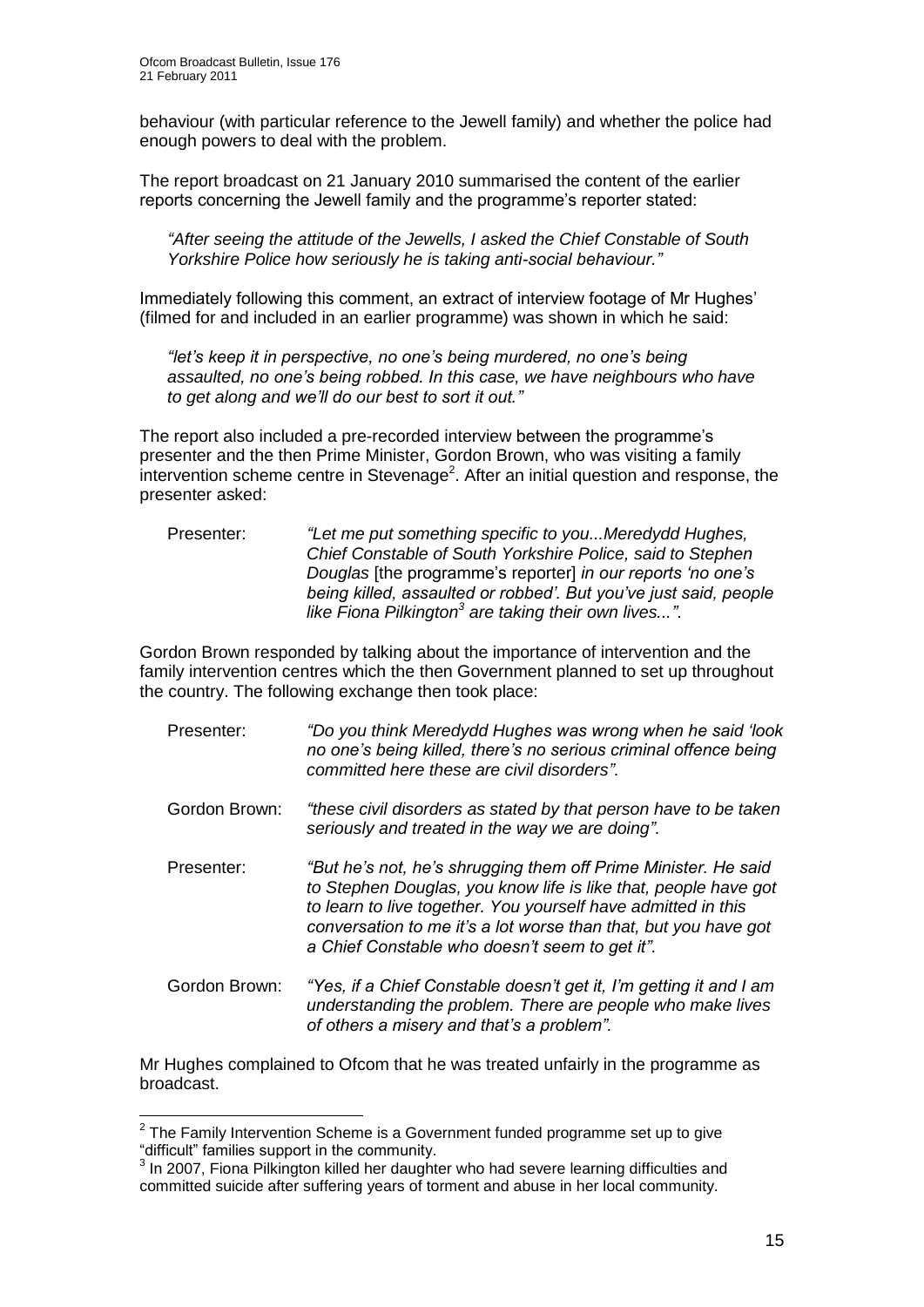#### **The Complaint**

#### **Mr Hughes' case**

In summary, Mr Hughes complained that:

- a) He was portrayed unfairly in the programme as broadcast in that:
	- i) His contribution was edited unfairly.

Mr Hughes said that the report edited his answers to separate questions to form one response. He said that the second part of this edited answer, in which he referred to *"no one being murdered"* etc, was used out of context.

ii) The presenter wrongly and unfairly characterised him and his views in the continued questions to Gordon Brown.

Mr Hughes said that the presenter's questions alleged that he was incompetent and, in specifically naming him, amounted to a personal attack. Mr Hughes said that the presenter completely misquoted him when he said Mr Hughes had commented that *"there is no serious criminal offence being committed here, these are civil* disorders*"*. Mr Hughes also said that the presenter said that he was *"shrugging them off"* and that *"you know life is like that, people have got to learn to live together"*.

In the interview with Gordon Brown, Mr Hughes said that the presenter failed to explain that the families concerned have a police officer dedicated to them and that his officers had responded over 100 times to incidents in that area. Mr Hughes said that the presenter stated that he was a *"Chief Constable who doesn't seem to get it"*, which finally brought the reaction he had been seeking from Gordon Brown.

b) He was not given an opportunity to respond.

Mr Hughes said that he was unaware that the report broadcast on 21 January 2010 was to be broadcast and that he was not given the opportunity to respond to any comments made in it. Mr Hughes said that he believed that the report was a slight against him and portrayed him as uncaring, unfeeling and negative towards dealing with incidents of anti-social behaviour.

#### **The Broadcaster's case**

In summary, ITV Broadcasting Limited ("ITV") responded to Mr Hughes' complaint as follows:

- a) In response to the complaint that Mr Hughes was portrayed unfairly in that his contribution was edited unfairly in the programme as broadcast, ITV said that:
	- i) & ii) It did not accept that Mr Hughes' interview was unfairly edited in the report nor that he was unfairly characterised by the presenter. ITV said that the report included excerpts from the original report, including the statement by Mr Hughes that the police had "powers coming out of their ears..." and that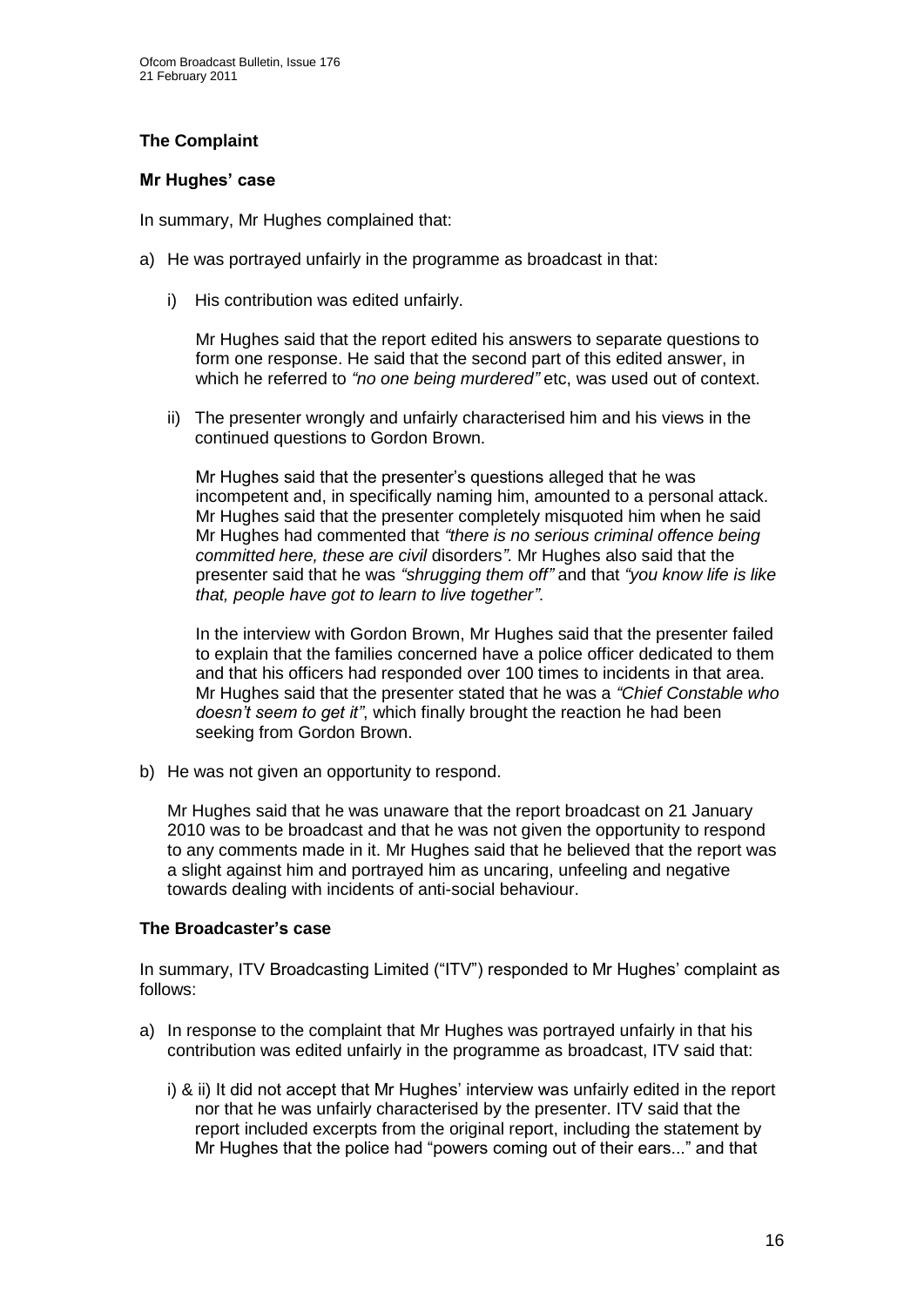they had "investigated 111 offences...". In this way, ITV said that the views expressed by Mr Hughes were fairly summarised.

ITV also said that the presenter highlighted the fact that what Mr Hughes had said in interview was controversial: despite four ASBOs, a criminal conviction and 111 complaints from neighbours of the Jewell family about the problems caused by them and their associates were continuing and were causing distress to those targeted. ITV said that while it was not murder, assault or robbery, the anti-social behaviour was still serious for the individuals concerned and the system seemed to be unable to prevent the problem continuing. ITV said that the programme's presenter was entitled to put the scenario and Mr Hughes' comments to Gordon Brown for his reaction.

b) In response to Mr Hughes' complaint that he was not given an opportunity to respond, ITV said that this was an interview with Gordon Brown and it focused on what he had to say on the issue of anti-social behaviour. It said that Mr Hughes' response that had already been given to the programme makers formed part of that discussion. ITV said that, in these circumstances, it was not appropriate to seek Mr Hughes' response to his own comments or Gordon Brown's reaction to them.

#### **Decision**

Ofcom's statutory duties include the application, in the case of all television and radio services, of standards which provide adequate protection to members of the public and all other persons both from unfair treatment in programmes included in such services and unwarranted infringements of privacy resulting from activities carried on for the purposes of such programmes.

In carrying out its duties, Ofcom has regard to the need to secure that the application of these standards is in the manner that best guarantees an appropriate level of freedom of expression. Ofcom is also obliged to have regard, in all cases, to the principles under which regulatory activities should be transparent, accountable, proportionate and consistent and targeted only at cases in which action is needed.

In reaching its decision, Ofcom considered all the relevant material provided by both parties. This included a recording of the programme as broadcast, a transcript of it and written submissions from both parties. It also examined the unedited footage of Mr Hughes' interview and read a transcript of it.

When considering complaints of unfair treatment, Ofcom has regard to whether the broadcaster's actions ensured that the programme as broadcast avoided unjust or unfair treatment of individuals and organisations, as set out in Rule 7.1 of the Code. Ofcom had regard to Rule 7.1 when reaching its decisions on the individual heads of complaint detailed below.

a) Ofcom considered Mr Hughes' complaint that he was portrayed unfairly in the programme as broadcast in that his contribution was edited unfairly.

In considering this head of complaint, Ofcom had regard to Practice 7.9 of the Code which states that broadcasters should take reasonable care to satisfy themselves that material facts have not been presented, disregarded or omitted in a way that is unfair to an individual or organisation. It also had regard to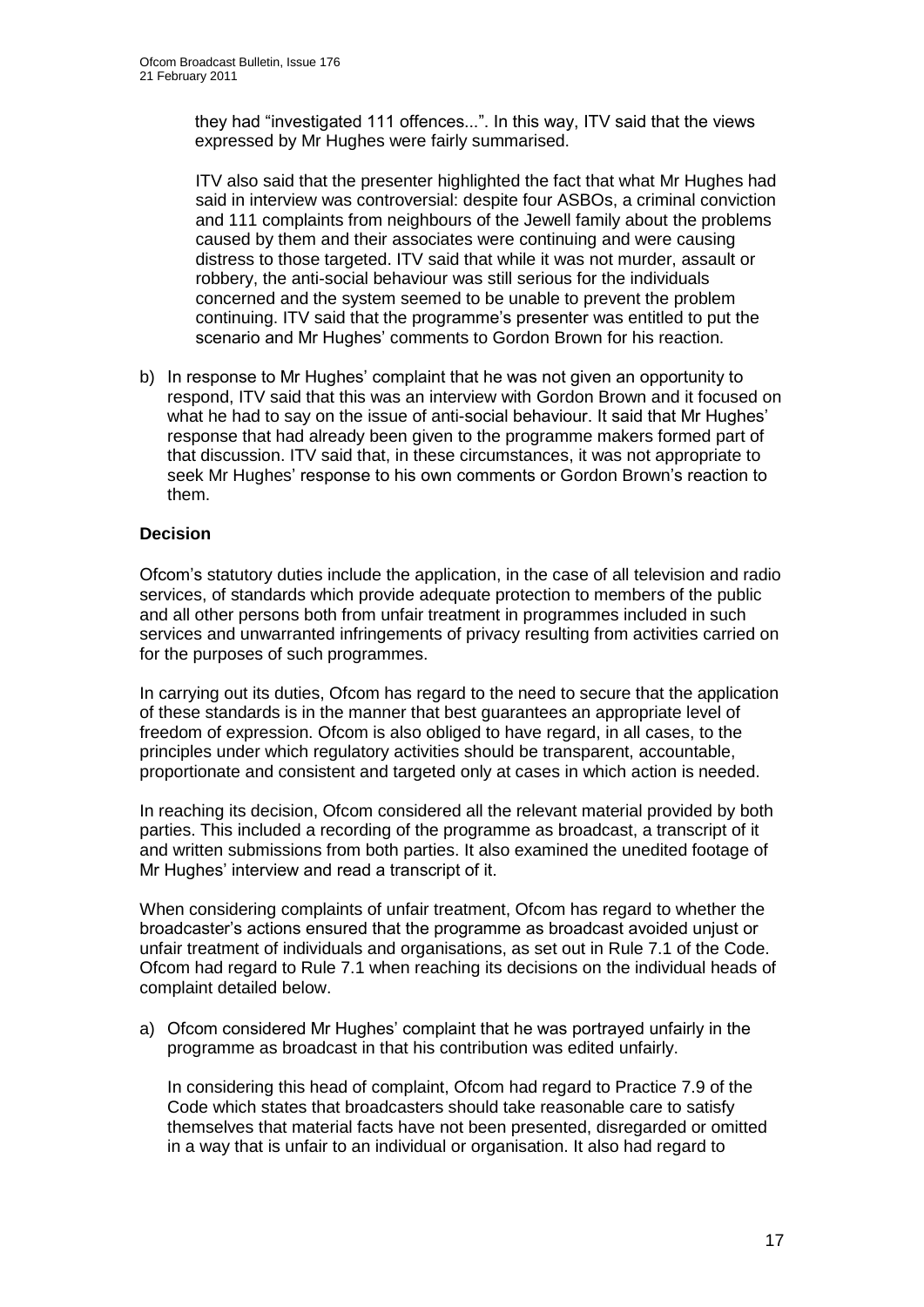Practice 7.6 of the Code which state that when a programme is edited, contributions should be represented fairly.

i) Ofcom first considered Mr Hughes' complaint that his answers to two questions were edited together to form one response and then the second part of the edited answer was used out of context.

Ofcom noted the edited response of Mr Hughes included in the programme as broadcast and the preceding commentary by the programme's reporter:

- Reporter: *"...I asked the Chief Constable of South Yorkshire Police how seriously he is taking anti-social behaviour?"*.
- Mr Hughes: *"Let's keep it in perspective, no one's being murdered, no one's being assaulted, no one's being robbed. In this case, we have neighbours who have to get along and we'll do our best to sort it out"*.

Ofcom noted that ITV's statement was incorrect in stating the that programme broadcast on 21 January 2010 had included excerpts from Mr Hughes' interview in which he stated that his police officers "had powers [to deal with anti social behaviour] coming out of our ears" and that "we've investigated 111 offences [in relation to complaints about the Jewell family]". These comments had been included in the earlier report broadcast on 5 January 2010.

Ofcom also examined the full unedited footage of Mr Hughes' interview to assess whether *ITV News* had taken the quote from Mr Hughes out of context and treated the complainant unfairly as alleged. In particular, it took note of the following exchange between the reporter and Mr Hughes:

- Reporter: "If you're saying you can't move people out of their home, what is the solution? Do you need more powers?"
- Mr Hughes: "We have powers coming out of our ears. We have officers who are working non stop who investigated 111 offences or matters of anti social behaviour in that area and dealt with it effectively and you have taken one small example and somehow said it shows the whole system breaking down. It is not breaking down. This is not a terribly bad community"*.*

Approximately five minutes after this response, Ofcom noted the following exchange:

- Reporter: "Is that a big problem for the force in dealing with something like that [i.e. anti social behaviour]? It must be, it sounds incredibly difficult to deal with, to police itself?"
- Mr Hughes: "South Yorkshire Police gets over a million calls every year for policing purposes we are the social services of last resort. Two thirds of a police force's work is nothing to do with crime so set it against that context, anti-social behaviour is important to us but frankly I would far rather that people were calling us because people were glaring at them and people calling us because of name calling than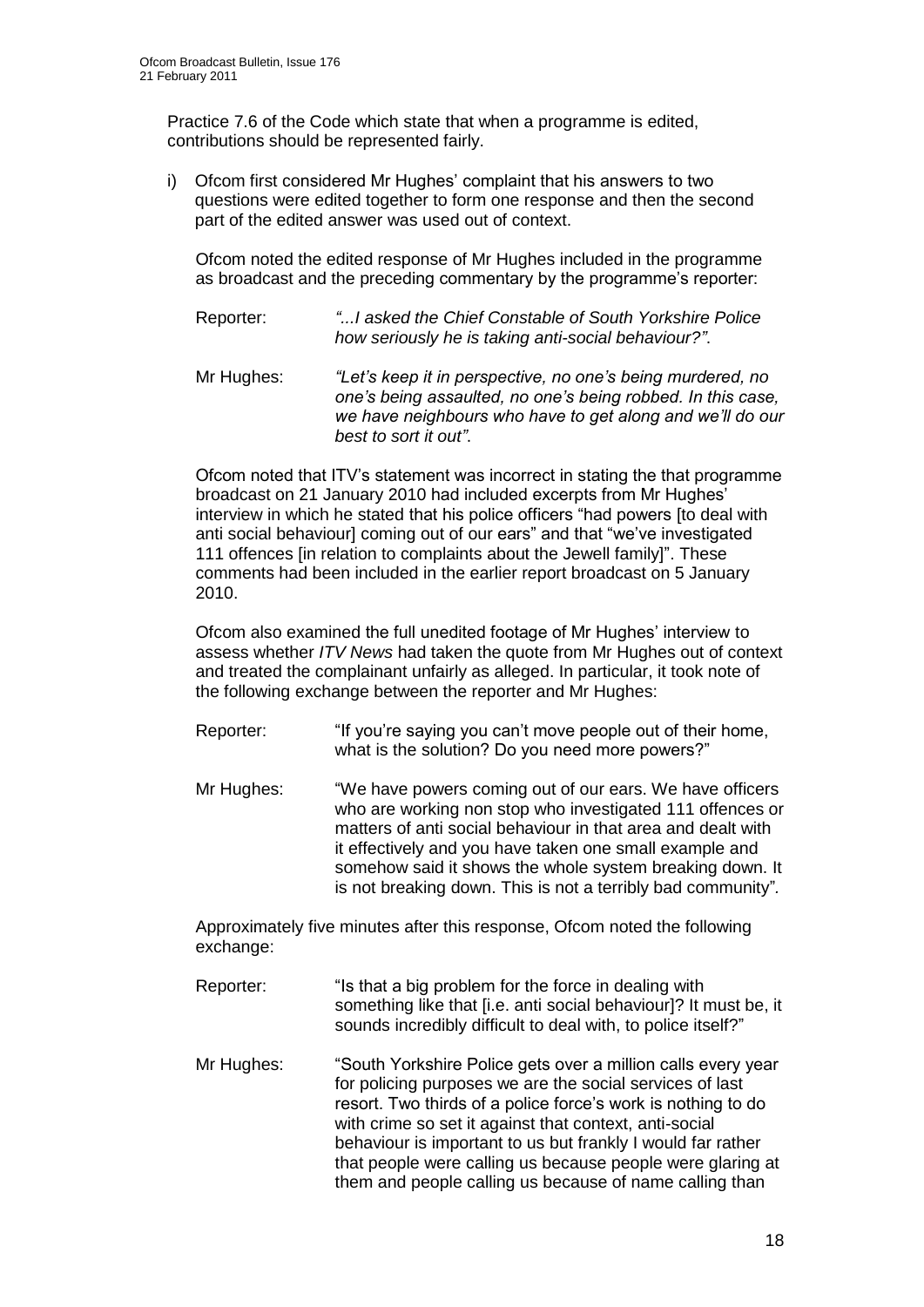the other forces where I work where they are calling us because their children are being robbed on their way to school or their children are at risk of being knocked down because of difficult road conditions. Anti-social behaviour is important repeated anti social behaviour is difficult and needs tackling but we are not going to solve problems exclusively by the law alone. Sometimes the problems take a long time to sort out but let's keep it in perspective, nobody is being murdered nobody is being assaulted, nobody is being robbed. In this case we have neighbours who have to get along and we will do our best to sort it out".

Ofcom recognises that programme makers can quite legitimately select and edit material from interview footage for inclusion in a programme. This is an editorial decision and, in Ofcom's view, it would be unreasonable for an individual to expect a broadcaster to cede editorial control or to include footage of their contribution in full. However, broadcasters must ensure that when editing they do so in a manner that it fair.

In this case, Mr Hughes' contribution was edited and summarised. Ofcom considered that although the programme makers decided not to present Mr Hughes' responses to the reporter's questions in their entirety, the comments that were included in the programme were not comprised of his responses to two different questions – as alleged in the complaint. It was clear to Ofcom from the unedited footage of Mr Hughes' interview that the comments included in the broadcast derived from the last two sentences of a single response to one of the reporter's questions to him.

However, Ofcom considered that Mr Hughes' response as presented in the report was taken out of context and on this occasion failed to adequately convey the full message that Mr Hughes had said in interview. While Ofcom noted that Mr Hughes' concluded his response in interview with his view that anti-social behaviour must be kept in perspective with more serious criminal offences, his comments had been made in the context of his wider view of the position of the police in responding to anti-social behaviour, which he stated, unequivocally, was important. Further, his comments that *"Let's keep it* [antisocial behaviour] *in perspective, no-one's been murdered"*, must be considered in the context of the whole interview. It was clear to Ofcom that Mr Hughes was not dismissing anti-social behaviour as unimportant (as implied by the programme overall). In fact, he was indicating that while anti-social behaviour was important and needed tackling, he would rather be dealing with anti-social behaviour than even more serious crimes like murder or robbery.

The selected extract of Mr Hughes' interview also has to be seen in light that he said that the police had been working "non stop" and had attended over 100 incidents in the area where the Jewell family lived and his view that the issue of anti-social behaviour was important and repeated anti-social behaviour needed to be tackled. In Ofcom's view, these comments were integral to Mr Hughes' response to how seriously the police took anti-social behaviour and their efforts in dealing with it. Therefore, Ofcom considered that the programme makers' failure to fairly represent these comments and only to rely on the limited extract in the programme as broadcast resulted in Mr Hughes' comments being used out of the full context in which they were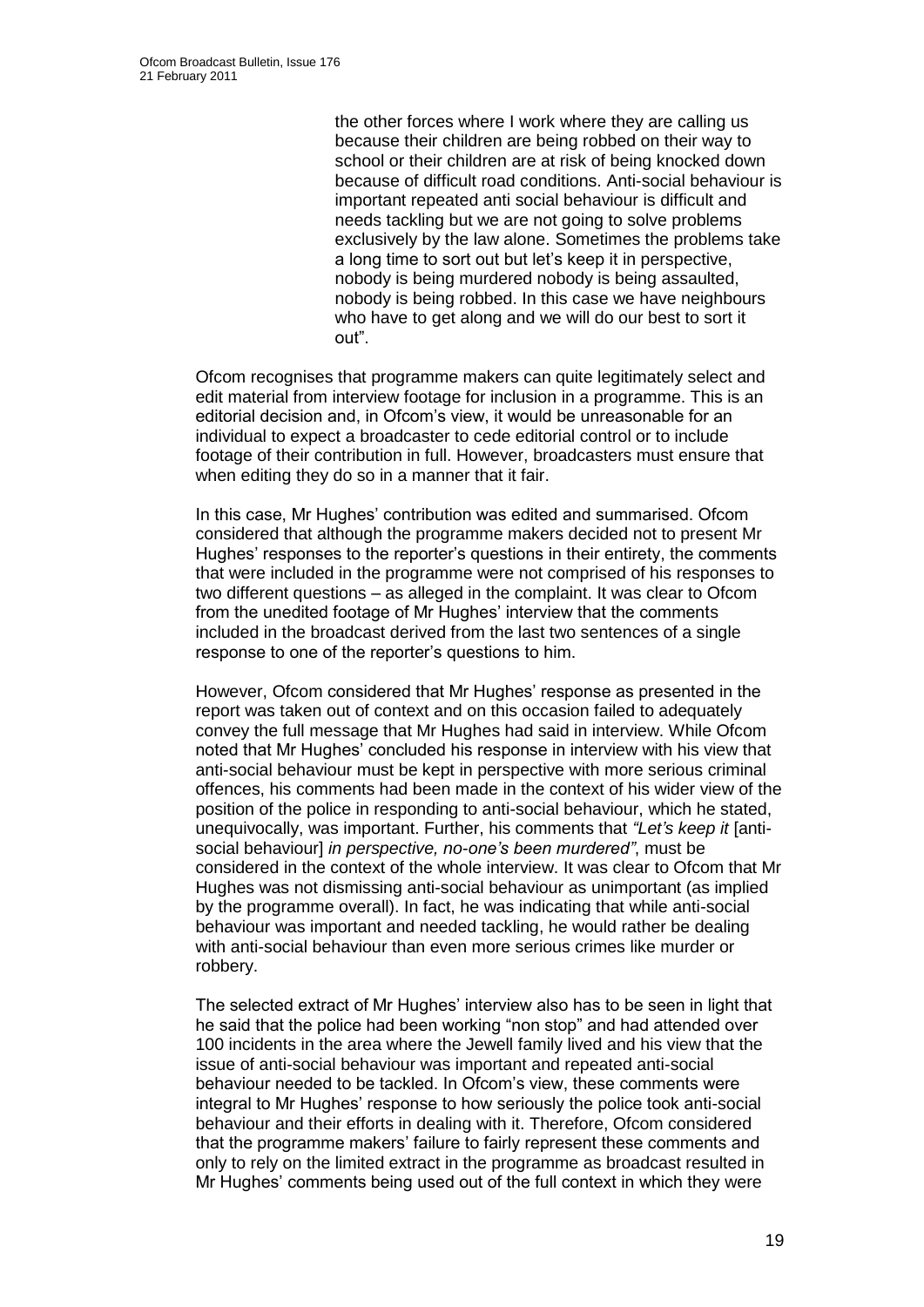given in interview. Ofcom concluded therefore that to present Mr Hughes' comments out of the context in which they were given resulted in unfairness to him.

ii) Ofcom went on to consider Mr Hughes' complaint that he was portrayed unfairly in that the presenter wrongly and unfairly characterised him and his views when interviewing Gordon Brown.

In assessing this head of complaint, Ofcom again had regard to Practice 7.9 of the Code which is already provided in Head a) i) of the Decision above.

Ofcom considered the presenter's comments made during the pre-recorded interview with Gordon Brown had the potential to unfairly characterise Mr Hughes and his views.

Ofcom recognised the broadcaster's right to freedom of expression and its role in encouraging debate and the exchange of views on topics of public interest, and it recognised that anti-social behaviour was undoubtedly one such topic. However, with this right came the responsibility for the broadcaster to ensure that material facts are not presented, omitted or disregarded in a way that creates unfairness to an individual or organisation.

Ofcom noted that the presenter's interview with Gordon Brown had followed almost immediately after footage of Mr Hughes' edited interview (as set out in Head a) i) of the Decision above). Ofcom took particular notice of the following exchange between the presenter and Gordon Brown during the interview:

- Gordon Brown: *"these civil disorders as stated by that person have to be taken seriously and treated in the way we are doing"*.
- Presenter: *"But he's not, he's shrugging them off Prime Minister. He said to Stephen Douglas* [ITV News reporter]*, you know life is like that, people have got to learn to live together. You yourself have admitted in this conversation to me it's a lot worse than that, but you have got a Chief Constable who doesn't seem to get it"*.

Ofcom considered that the presenter's comments amounted to an unequivocal statement of fact that Mr Hughes was not taking *"civil disorders"* (which Ofcom understood to refer to anti-social behaviour) seriously, that his attitude towards the problem was dismissive, and that he did not appear to understand that anti-social behaviour was a serious problem.

Ofcom took the view that the response made by Mr Hughes in the unedited interview footage made it clear that he appreciated the problems caused by anti-social behaviour and especially repeated anti-social behaviour and that his police officers had responded to over a hundred incidents in the area. It was also clear to Ofcom from the interview footage that, in his position as a Chief Constable, Mr Hughes understood the limitations that ASBOs and other punitive measures had in situations such as those experienced by the neighbours of the Jewell family and that while anti-social behaviour is a problem, it had to be kept in perspective in as much no one was being the victim of serious criminal offences.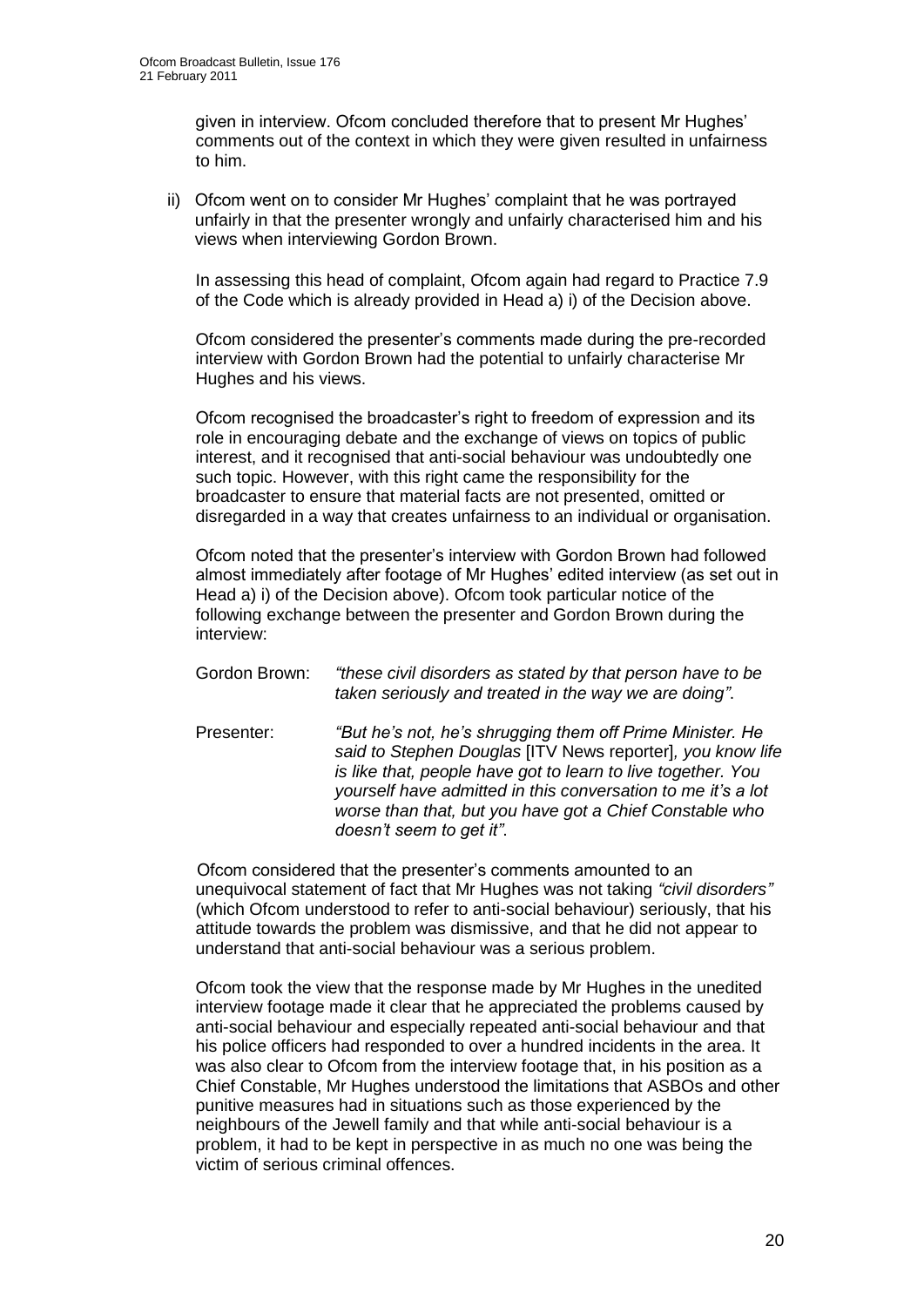Ofcom considered that the programme failed to represent adequately Mr Hughes' appreciation of the problems caused by anti-social behaviour and his understanding of the effect such behaviour had on those targeted and what action his police officers had taken in the particular case highlighted in the programme. As stated above, It was clear to Ofcom that Mr Hughes was not dismissing anti-social behaviour as unimportant (as implied by the programme overall). In fact, he was indicating that while anti-social behaviour was important and needed tackling, he would rather be dealing with antisocial behaviour than even more serious crimes like murder or robbery.

Ofcom considered that to have included the presenter's unequivocal statement that Mr Hughes was simply *"shrugging them off"* without reflecting Mr Hughes' views (which were already known to the broadcaster) adequately in programme had the potential to mislead viewers as to Mr Hughes' views on anti-social behaviour and for him to be perceived as being dismissive. This, Ofcom concluded, resulted in Mr Hughes being portrayed unfairly in the programme as broadcast.

b) Ofcom considered Mr Hughes' complaint that he was not given an opportunity to respond to comments made about him in the programme.

Normally, when considering a complaint of this nature, Ofcom would have regard to Practice 7.11 of the Code which states that "if a programme alleges wrongdoing or incompetence or makes other series allegations, those concerned should normally be given an appropriate and timely opportunity to respond". However, it clear from the preceding Decisions in Heads a) i) and ii) above, that the broadcaster already had Mr Hughes' comments in relation to anti-social behaviour, the problems it caused and the measures the police were taking to tackle such behaviour. The broadcaster was therefore in a position to present Mr Hughes' views on the issue without needing to give him a specific opportunity to respond.

As already concluded in Heads a) i) and ii) of the Decision above, Ofcom found that the broadcaster had failed to ensure that Mr Hughes' views were fairly presented in the programme as broadcast and that this resulted in portraying him unfairly.

**Accordingly, Ofcom has upheld this complaint of unfair treatment in the programme as broadcast.**

**Ofcom has also directed ITV to broadcast a summary of its adjudication.**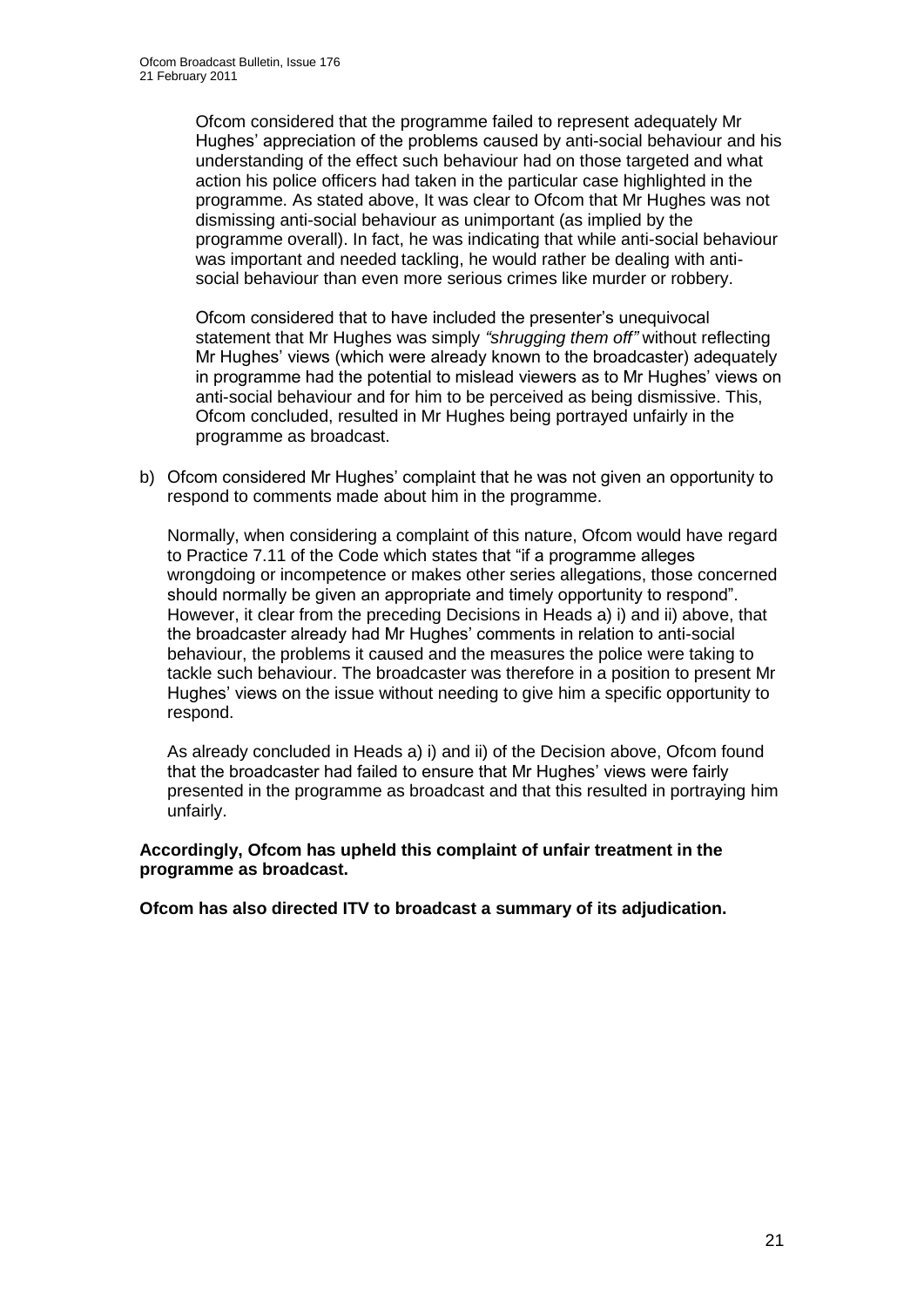# **Not Upheld**

## **Complaint by Mr Meredydd Hughes**

*ITV News, ITV1, 5 January 2010*

**Summary:** Ofcom has not upheld this complaint of unfair treatment in the programme as broadcast.

On 5 January 2010, *ITV News* reported on allegations that members of one family were responsible for a series of incidents of anti-social behaviour in a particular neighbourhood of Doncaster. Part of the report included interview footage of Mr Meredydd Hughes, the Chief Constable of South Yorkshire Police, who was questioned on the effectiveness of Anti-Social Behaviour Orders ("ASBOs") and whether the powers that were available to police officers in dealing with anti-social behaviour were adequate.

Mr Hughes complained to Ofcom that he was treated unfairly in the programme as broadcast.

In summary, Ofcom found the following:

- Mr Hughes was not misled about the nature and purpose of the programme and that he had given his "informed consent" to participating. There was no unfairness to Mr Hughes in this regard.
- Mr Hughes' contribution was not used out of context and that the edited footage of the interview included in the programme did not portray him unfairly.
- The broadcaster exercised its editorial judgement in not including Mr Hughes' comments on the wider issues relating to how South Yorkshire Police tackled anti-social behaviour and did so in a way that was not unfair to him.

#### **Introduction**

1

On 5 January 2010, ITV1 broadcast its news programmes, *ITV News,* at 18:30 and 22:00 hours. These featured the second of a two-part report entitled "*The Truth*  About ASBOs"<sup>1</sup>. The report focused on the allegations of anti-social behaviour about Mr Dean Jewell and his family by their neighbours, the Mullins and Reckless families, who lived in Doncaster, South Yorkshire. The report said that Mr Jewell and his family had a total of four ASBOs between them. The first part of the report broadcast on 4 January 2010 looked at the experience of anti-social behaviour that members of the Mullins and Reckless families claimed that they had endured and included CCTV footage of unidentified persons throwing objects at their houses and calling them offensive names.

The second part of the report broadcast on 5 January 2010 included footage of Mr Jewell being interviewed by a reporter who put to him the allegations made by his neighbours about him and his family's behaviour. Immediately following this footage, the commentary stated:

<sup>&</sup>lt;sup>1</sup> Anti-Social Behaviour Orders (ASBOs) are court orders which contain conditions that prohibit an offender from specific anti-social acts or entering into defined areas.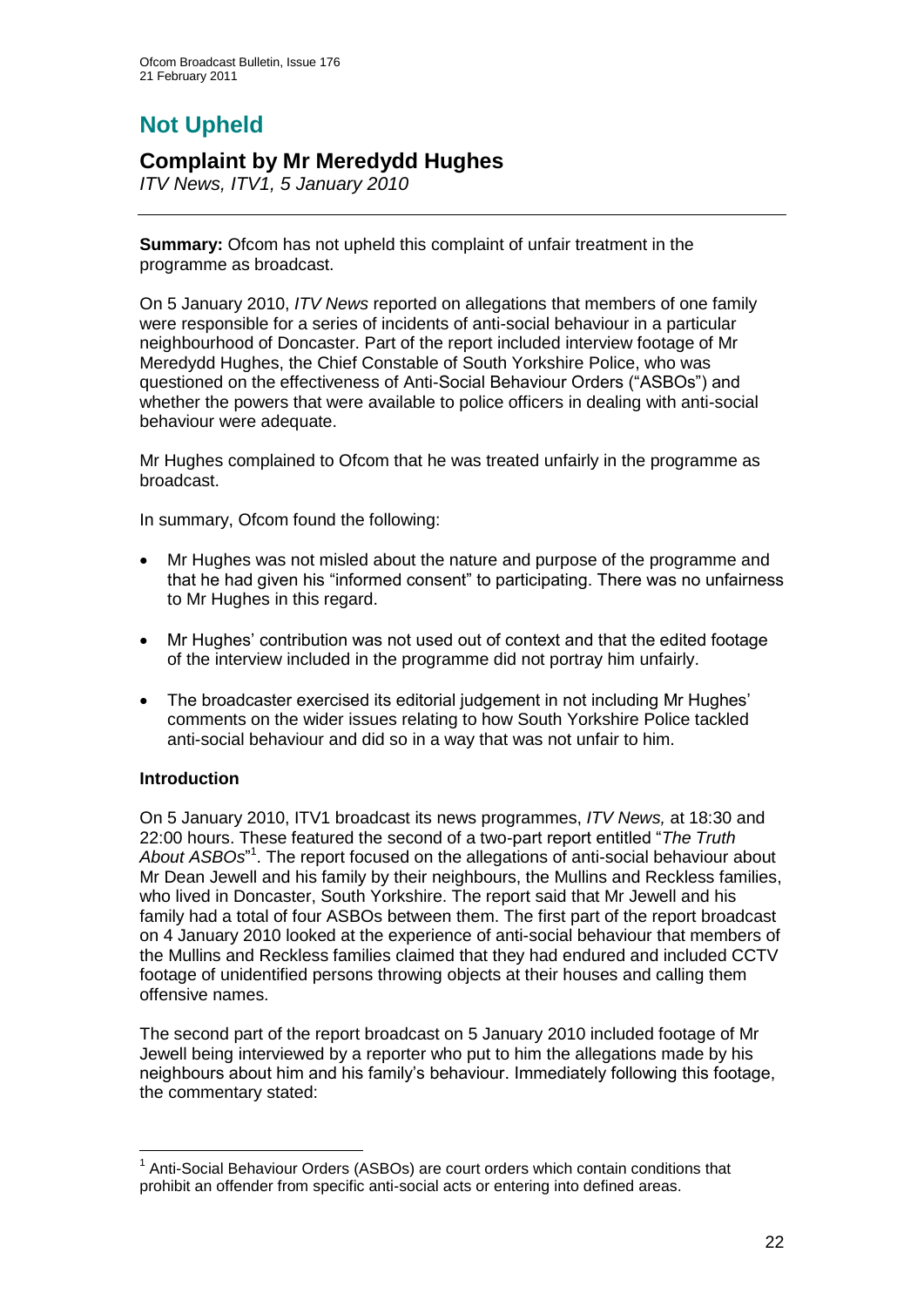*"It's clear that the Jewell's didn't care about being issued with ASBOs so we've travelled to Sheffield to ask the Chief Constable of the South Yorkshire Police how seriously he is taking anti-social behaviour. After the death of Fiona Pilkington<sup>2</sup> , he pledged to identify vulnerable people and make sure they're not slipping through the net"*.

The report then went on to show footage from an interview with Mr Meredydd Hughes, the Chief Constable of South Yorkshire Police. During the interview, the following exchange took place between the reporter and Mr Hughes:

- Reporter: *"A lot of people we've spoken to say they think that ASBOs haven't had any effect"*.
- Mr Hughes: *"The ASBOs, statistically and genuinely and in every single regard have had an effect in this particular case"*.
- Reporter: *"What is the solution then if you're saying that you can't move people out of their home what's the solution? Do you need more powers?"*
- Mr Hughes: *"We have powers coming out of our ears. We have officers working non-stop. We've investigated 111 offences or matters of anti-social behaviour in that area and dealt with it effectively...But let's keep it in perspective, no one's being murdered, no one's being assaulted, no one's being robbed. In this case, we have neighbours who have to get along and we'll do our best to sort it out"*.
- Reporter: *"Do you understand, it might seem low-level crime, name-calling, things like that, but it's the kind of thing that runs people down"*.
- Mr Hughes: *"I understand that, please see my previous answer"*.

The report concluded with the reporter summing up the experience of anti-social behaviour that the programme makers had witnessed during their time spent filming and the effect it had on those targeted.

Mr Hughes complained to Ofcom that he was treated unfairly in the programme as broadcast.

#### **The Complaint**

In summary, Mr Hughes complained that he was treated unfairly in the programme as broadcast in that:

- a) He was misled as to the nature and purpose of the programme.
	- i) In particular, Mr Hughes said that he had wanted to give a live interview but had agreed to a pre-recorded interview based on the details provided by the programme makers. He said that he was unaware that the programme makers had spent three weeks filming in and around the street where the Jewell family lived and that the family would be the focus of the report. Mr

 2 In 2007, Fiona Pilkington killed her daughter who had severe learning difficulties and committed suicide after suffering years of torment and abuse in her local community.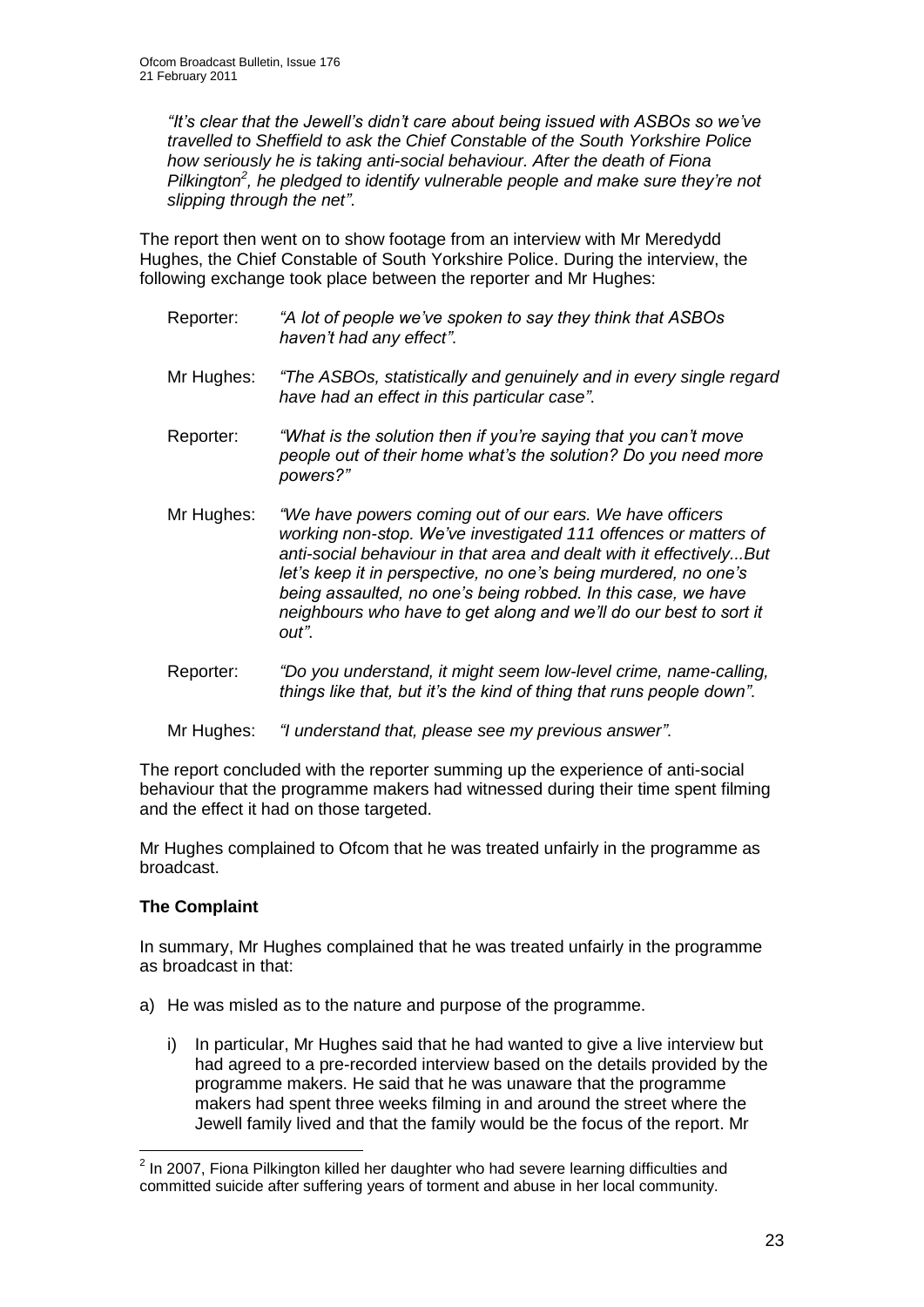Hughes said that if he had known this prior to the interview he would have reconsidered agreeing to a pre-recorded interview.

- ii) Mr Hughes said that, before and during the interview, the programme makers had promised to give a longer account of the action of South Yorkshire Police, i.e. more than one minute. However, the interview footage broadcast only lasted one minute.
- b) He was portrayed unfairly in the programme in that:
	- i) His contribution was edited unfairly.

In particular, Mr Hughes said that the report edited his answers to separate questions to form one response. He said that the second part of this edited answer, in which he referred to *"no one being murdered"* etc, was used out of context.

ii) Mr Hughes said that the report omitted to refer to information given by him in interview about the action taken by South Yorkshire Police to tackle the issues highlighted in the report. His contribution was therefore not represented fairly.

#### **The Broadcaster's case**

In summary, ITV Broadcasting Limited ("ITV") responded to Mr Hughes' complaint of unfair treatment in the programme as broadcast as follows:

- a) In response to the complaint that Mr Hughes was misled about the nature and purpose of the programme, ITV said that as Chief Constable of South Yorkshire Police, Mr Hughes was a significant public figure who held a significant public office. It said that a person in such a position would be experienced in handling media interviews in a professional manner.
	- i) ITV said that it was apparent from the email exchange that took place between the programme makers and the Communications Office of South Yorkshire Police ("Communications Office") prior to the interview that both Mr Hughes and his Communications Office were fully briefed in good time about the area and range of issues likely to be raised and that they had every opportunity to carry out enquiries and to consider their position. ITV said that this was something that they clearly did as it was clear, not only from the email exchange, but also from the unedited footage of the interview itself, that Mr Hughes was not only aware that the news item would deal with the issue of the Jewell family and their neighbours, but that he was very well appraised of the facts on even the finest of detail in that respect.

In response to Mr Hughes' assertion that he had not appreciated that the programme makers had spent time with the Reckless and Mullins families, ITV said that it can be seen from the email exchange that Mr Hughes' Communications Office had been made aware of the fact that the programme makers had spent time with the Mullins family. ITV said that there was nothing misleading or unfair to Mr Hughes in this respect: he knew what the interview and the report was to be about and was fully and properly prepared for it.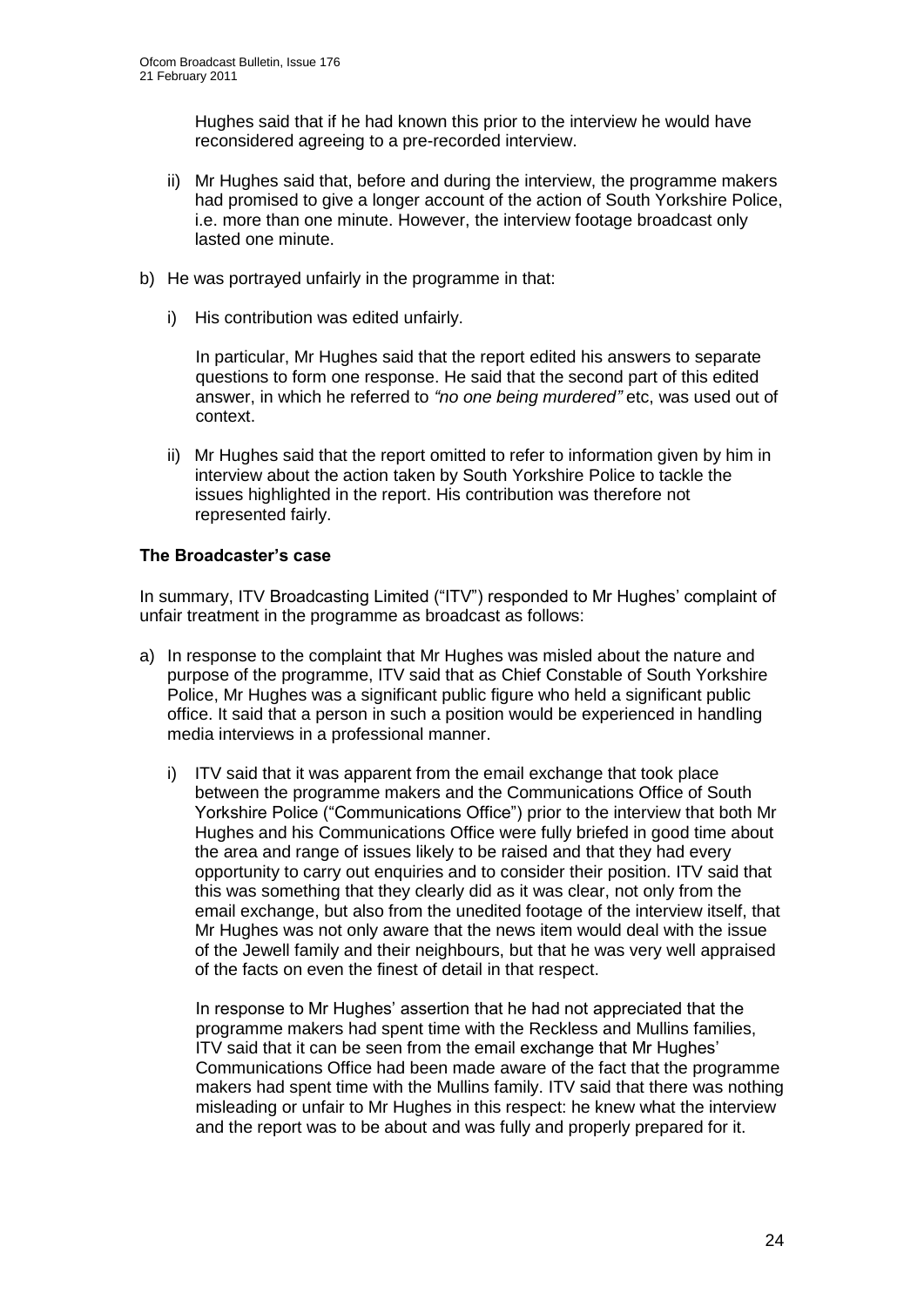- ii) In response to the complaint that Mr Hughes was unfairly misled in that he was promised that there would be more than a minute broadcast of his interview, ITV said that this was not the case. ITV said that the programme makers had visited Mr Hughes at his offices on 29 December 2009 and that he was accompanied by a communications officer who had organised the interview. During the interview, ITV said that the reporter did not significantly deviate from the areas of questioning that Mr Hughes and his Communications Office had been given advance notice. Although it was true that at all times it was likely that *ITV News* would include some of Mr Hughes' comments in the final report, ITV said that no guarantees or promises were given in relation to the duration of what would be transmitted. It said that Mr Hughes' contribution to the final report was longer than was normal in a news report. ITV said that it was clear that Mr Hughes was not misled in this respect, and that no unfairness resulted to him in relation to the duration of the transmitted part of his interview.
- b) In summary and in response to the complaint that Mr Hughes was portrayed unfairly in the programme, ITV said the following:
	- i) ITV denied that Mr Hughes' contribution was edited unfairly. It said that the unedited footage of Mr Hughes' interview showed the full version of what was said which ranged over a period of about 35 minutes. It said that Mr Hughes was asked about a number of issues and that he was given a fair chance to answer the questions. ITV said that the reporter did not jump in or unfairly interrupt Mr Hughes.

In relation to the allegation that the Jewell family's ASBOs were not working, ITV said that Mr Hughes' response reflected his insistence that the ASBOs had had their intended effect in this instance:

*"The ASBO's statistically and genuinely in every regard have had an effect in this particular case"*.

In relation to whether he felt that the police should have greater powers to deal with anti-social behaviour in order to be able to deal with problems such as those posed by the Jewell family, ITV said that Mr Hughes' response in interview was:

*"We have powers coming out of our ears. We have officers who are working non-stop who investigated 111 offences or matters of anti social behaviour in that area and dealt with it effectively and you have taken one small example and somehow said it shows the whole system breaking down. It is not breaking down. This is not a terribly bad community".*

ITV said that the gist of Mr Hughes' response insofar as it related to the Jewell family case was that he felt that his police officers had sufficient powers to deal with anti-social behaviour and that they had worked hard in dealing effectively with the 111 complaints they had received. Therefore, ITV said that what was included in the transmitted item was:

*"We have powers coming out of our ears. We have officers who are working non-stop who investigated 111 offences or matters of anti social behaviour in that area and dealt with it effectively".*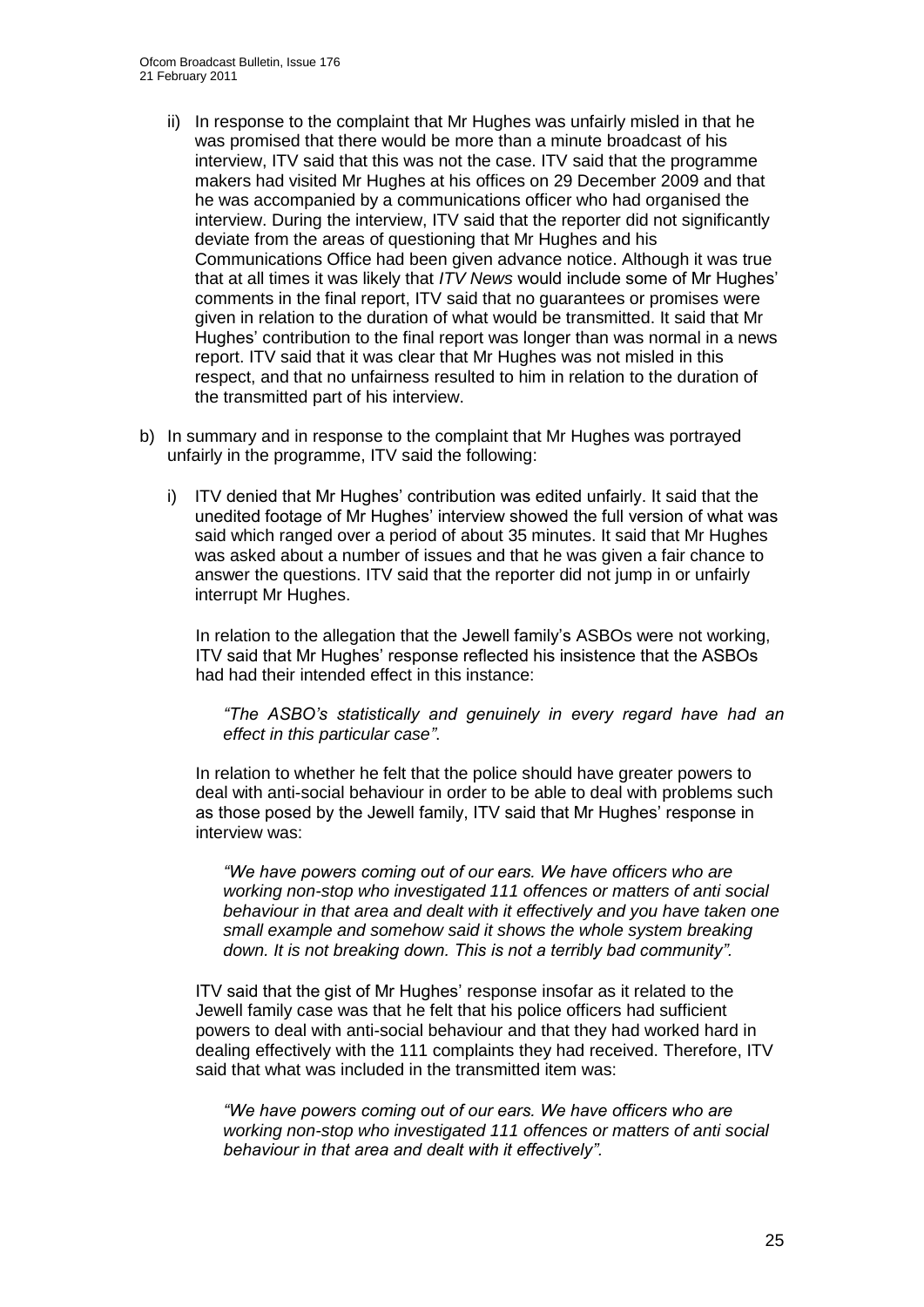ITV said that the perception of the Mullins and Reckless families was that the police considered anti-social behaviour to be a low priority and that, as a result, their problems did not receive the police attention they felt they deserved. In interview, Mr Hughes insisted that his police officers had:

"done a good job in dealing with these incidents time after time and in trying to bring peace and harmony to a very difficult area which has not had that peace for a long time in one small road".

ITV said that Mr Hughes was then asked by the reporter whether anti-social behaviour was an easy matter to police:

- Mr Hughes: "South Yorkshire Police gets over a million calls every year for policing purposes we are the social services of last resort. Two thirds of a police force's work is nothing to do with crime so set it against that context, anti-social behaviour is important to us but frankly I would far rather that people were calling us because people were glaring at them and people calling us because of name calling than the other forces where I work where they are calling us because their children are being robbed on their way to school or their children are at risk of being knocked down because of difficult road conditions. Anti social behaviour is important, repeated anti- social behaviour is difficult and needs tackling but we are not going to solve problems exclusively by the law alone. Sometimes the problems take a long time to sort out but let's keep it in perspective, nobody is being murdered nobody is being assaulted, nobody is being robbed. In this case we have neighbours who have to get along and we will do our best to sort it out".
- Reporter: "But do you understand that it might seem like low level crime name calling things like that but if it happens all the time it is the kind of thing that really runs people down and can really get to people".
- Mr Hughes: "I understand that, please see my previous answer".
- Reporter: "Is there anything else you want to get out?"
- Mr Hughes: "No that's ok".

ITV said that the report as broadcast included the following extract of the above dialogue:

- Mr Hughes: *"let's keep it in perspective, nobody is being murdered nobody is being assaulted, nobody is being robbed. In this case we have neighbours who have to get along and we will do our best to sort it out".*
- Reporter: *"Do you understand it might seem low level crime name calling things like that, but it's the kind of thing that runs people down".*
- Mr Hughes: *"I understand that, please see my previous answer".*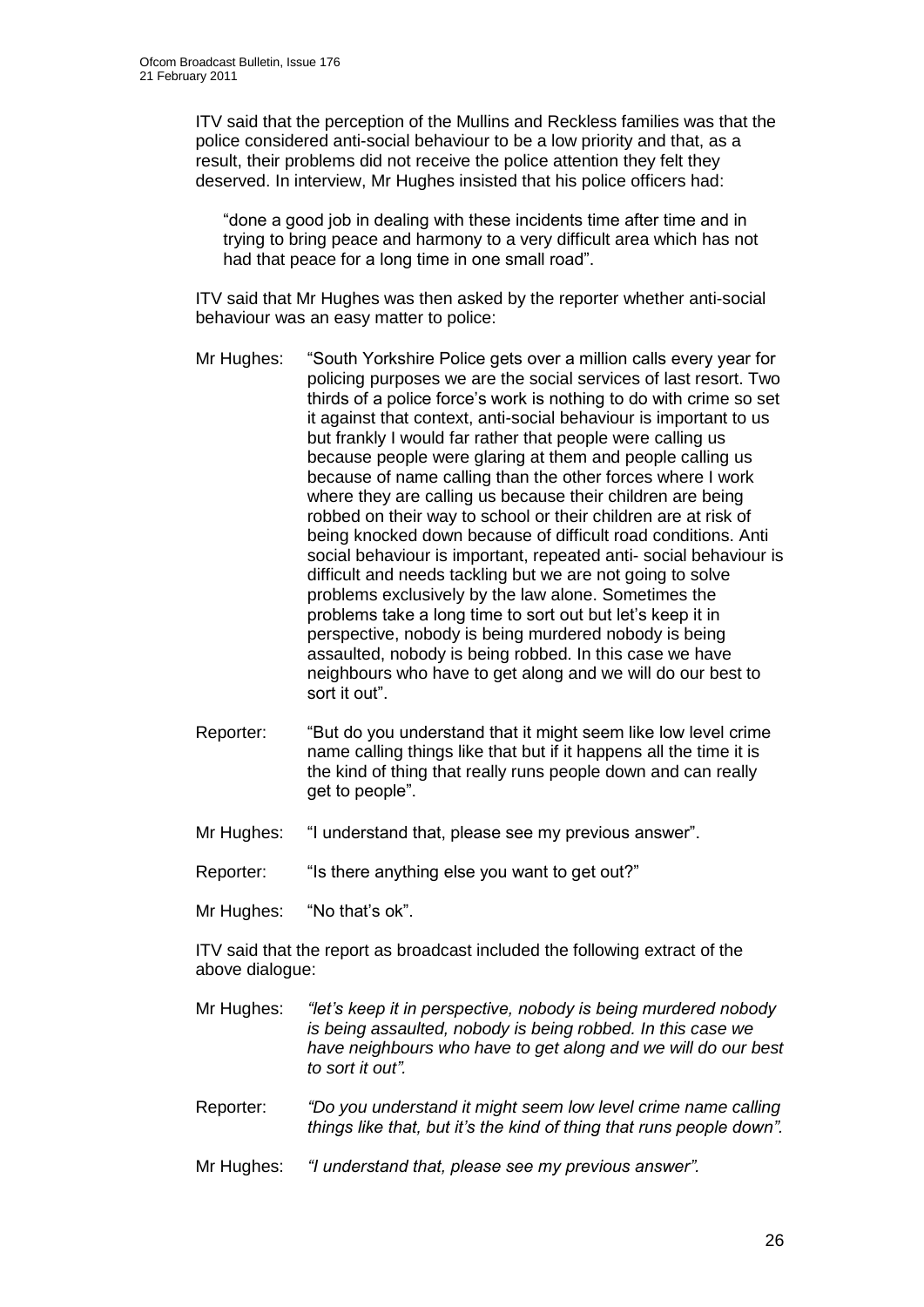ITV said that the parts of the interview used in the broadcast did reflect fairly what Mr Hughes had said. It was clear from the unedited footage of the interview that the real thrust of his comments specific to the Jewell family case was that the ASBOs had worked; that the police had effectively dealt with numerous complaints about the Jewell family; and, that anti-social behaviour and general bullying through name calling and glaring were not serious crimes. ITV said that although the police had, in Mr Hughes' view, sufficient powers to deal with anti-social behaviour, he suggested that the bottom line was that no-one was suffering from serious crime and that these were neighbours who should learn to get along with each other. ITV said that Mr Hughes' comments were not taken out of context at all as they related specifically to the Jewell family case. ITV said that Mr Hughes' comments were fairly reflected in the programme as broadcast.

ii) ITV said that the report dealt largely with one case, detailing the problems and their effects in a specific road involving specific families. It said that Mr Hughes did make wider comments about the performance of South Yorkshire Police, but it was felt by the programme makers that these factors did not have a direct relevance to the focus of the report, that is the historic and current situation faced by the Mullins and Reckless families. Therefore, ITV said that it was a perfectly reasonable editorial judgement not to include his comments on the performance of South Yorkshire Police.

#### **Mr Hughes' comments**

In summary, Mr Hughes responded to ITV's statement as follows:

a) Mr Hughes said that he was fully aware that the interview was for a news programme, however his communications officer had been told by the programme makers that his contribution would be longer than a usual interview because it was a special, week-long series of features. Mr Hughes said that although a list of 13 questions were provided by the programme makers, only three of these were included in the report and his answers to which totalled only 39 seconds of airtime.

Mr Hughes said that he was aware that the programme makers had spent time with the Mullins and Reckless families, but he was not informed until the day of the interview that it had been three weeks. Mr Hughes said that had he known in advance, he would have been more likely to request a live interview rather than a pre-recorded interview as the latter can be, and was, heavily edited. Given the length of time filming, and the total length of the broadcast, Mr Hughes said that he did not consider that 39 seconds represented an appropriate or fair allocation of time for his response to the points raised.

b) Mr Hughes said that he believed that his answers to the few questions aired, from what had been a lengthy interview, were unfairly edited. Mr Hughes said that ITV's assertion that the "real thrust" of his comments relating to the Jewell family case were that "the ASBOs had worked, that his police had effectively dealt with numerous complaints about the Jewell family..." were not the points that were made during the interview. Therefore, on the face of it, Mr Hughes said that what was broadcast was an inaccurate reporting of his views as he had expressly stated that a number of people, as measured by an accredited poll, are more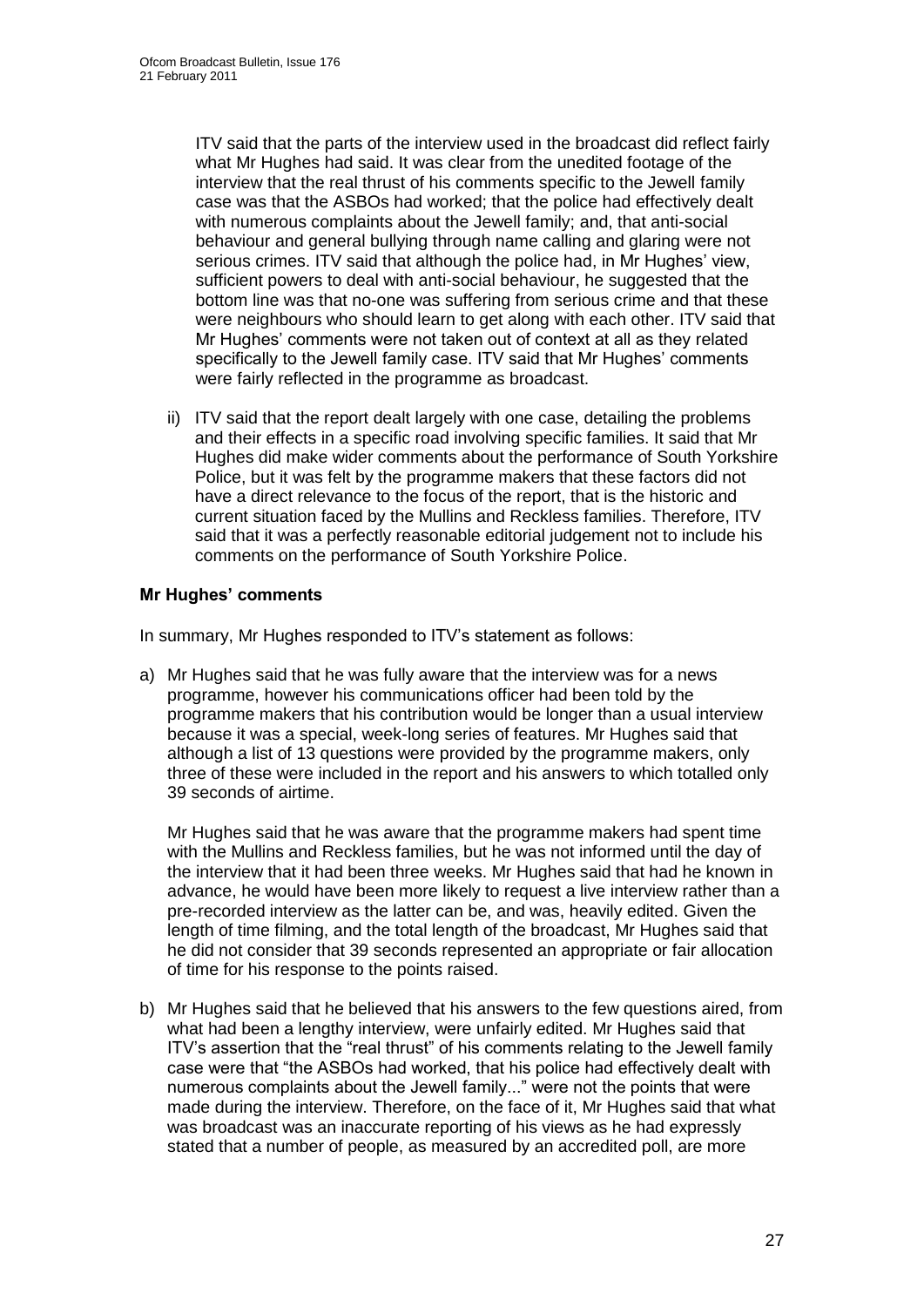confident, and that colleagues have worked hard but, and this is of considerable importance, "the law will not deal with all anti-social behaviour all of the time".

Mr Hughes said that his comment, *"let's keep it in perspective, nobody is being murdered, nobody is being assaulted, nobody is being robbed. In this case we have neighbours who have to get along and we will do our best to sort it out"* which was broadcast in the programme crucially did not contain his further reply that, "antisocial behaviour is important, repeated antisocial behaviour is difficult and needs tackling but we are not going to solve problems exclusively by the law alone".

Mr Hughes also said that his next reply that, *"I understand that, please see my previous answer"* would have made no sense to viewers, as they would have only seen and heard half of that previous answer and also will not have heard the full context of his comment, namely that the imposition of ASBOs has effectively reduced the level of criminality suffered by the victims, from violent assaults to less violent offences.

With these answers, along with others given during the full interview, Mr Hughes said that he was trying to put the situation into perspective. However, at no time did he state that anti-social behaviour was not a serious matter. Mr Hughes said that his comments were reported in a truncated form to infer an uncaring attitude.

Mr Hughes said that he answered a question about an incident of egg pelting and the apparent lack of response by police. He said that he had answered this matter in full, stating how unpleasant such incidents were and that he told the reporter that the police had contacted the family just over two hours after the initial call. Mr Hughes also said that he had explained that arrangements were made for the local police officers who had been working closely with the Mullins family, to visit them and review the CCTV footage they had taken and that Mr Mullins had told the police not to bother as it was not possible to identify the perpetrators. None of this, Mr Hughes said, was included in the footage of his interview broadcast in the programme.

#### **ITV's final statement in response**

In summary, ITV commented as follows:

a) ITV said that a list of questions was sent in advance of the interview to Mr Hughes so that he was aware of the potential areas of questioning. The reporter had focused on these areas and Mr Hughes was not taken by surprise. ITV said that the selection of Mr Hughes' responses did not misrepresent the relevant parts of his interview. ITV said that Mr Hughes had known that the programme makers had spent time with the Mullins and Reckless families. It also said that he was aware of the areas of questioning in advance and that it was not accepted that the amount of time spent by programme makers with the families was material to the complaint. ITV said that whether the interview was a live interview or a pre-recorded interview, this again was a matter of editorial judgement and control. Even had Mr Hughes requested a live interview, ITV said that it was unlikely that such a request would have been granted in these circumstances.

As to the length of the contribution in the programme, ITV said that it was always a matter of editorial judgement and, as stated in its first statement, some of Mr Hughes' comments were likely to be included in the final report, but no guarantee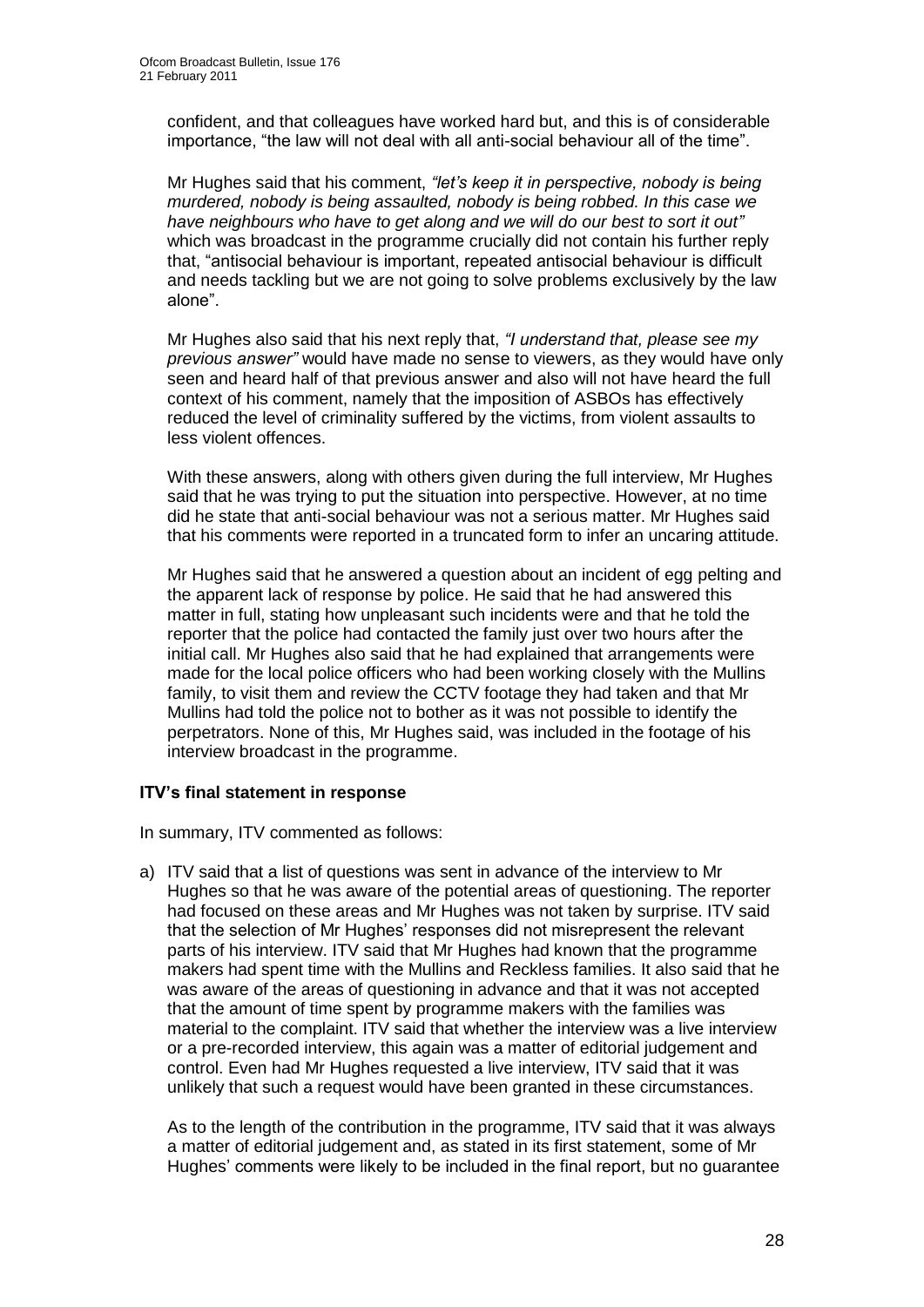of duration was given to him. ITV said that the report was not a general piece about South Yorkshire Police's reaction to anti-social behaviour, but was a report specifically about the events surrounding the Jewell family and their neighbours. ITV said that Mr Hughes may have wanted the report to be a more general analysis or a broader picture, but that was not what the report was about.

ITV said that the general remarks made by Mr Hughes in interview were not relevant to the particular case under discussion. The programme makers had believed that that the comment *"nobody is being murdered, nobody is being assaulted, nobody is being robbed. In this case we have neighbours who have to get along"* was controversial, given the facts, and that it may have been something that a public figure might regret making with hindsight. However, ITV said that an individual in the senior public position that Mr Hughes held should expect questioning as to the appropriateness of what he had said.

b) ITV said that it did not accept that Mr Hughes' comments were unfairly edited in the context of the report.

ITV said that the comments about the egg pelting incident made by Mr Hughes were reflected in the report. It was not stated that the police had done nothing about the incident. It said that the egg pelting incident: illustrated that it can cause distress and worry to those targeted; complaints were made but that the Mullins and Reckless families; and, the police were unable take the matter further due to evidential difficulties, despite a backdrop of a number of ASBOs being in place and complaints made over many years about the Jewell family.

#### **Decision**

Ofcom's statutory duties include the application, in the case of all television and radio services, of standards which provide adequate protection to members of the public and all other persons from unfair treatment and unwarranted infringement of privacy in, or in the making of, programmes included in such services.

In carrying out its duties, Ofcom has regard to the need to secure that the application of these standards is in the manner that best guarantees an appropriate level of freedom of expression. Ofcom is also obliged to have regard, in all cases, to the principles under which regulatory activities should be transparent, accountable, proportionate and consistent and targeted only at cases in which action is needed.

In reaching its decision, Ofcom considered all the relevant material provided by both parties. This included recordings of the programmes as broadcast, a recording of the unedited footage of Mr Hughes' interview, a transcript of both the programmes and the unedited footage and written submissions and supporting material from both parties.

When considering complaints of unfair treatment, Ofcom has regard to whether the broadcaster's actions ensured that the programme as broadcast avoided unjust or unfair treatment of individuals and organisations, as set out in Rule 7.1 of the Code. Ofcom had regard to Rule 7.1 when reaching its decisions on the individual heads of complaint detailed below.

a) Ofcom first considered the complaint that Mr Hughes was misled as to the nature and purpose of the programme.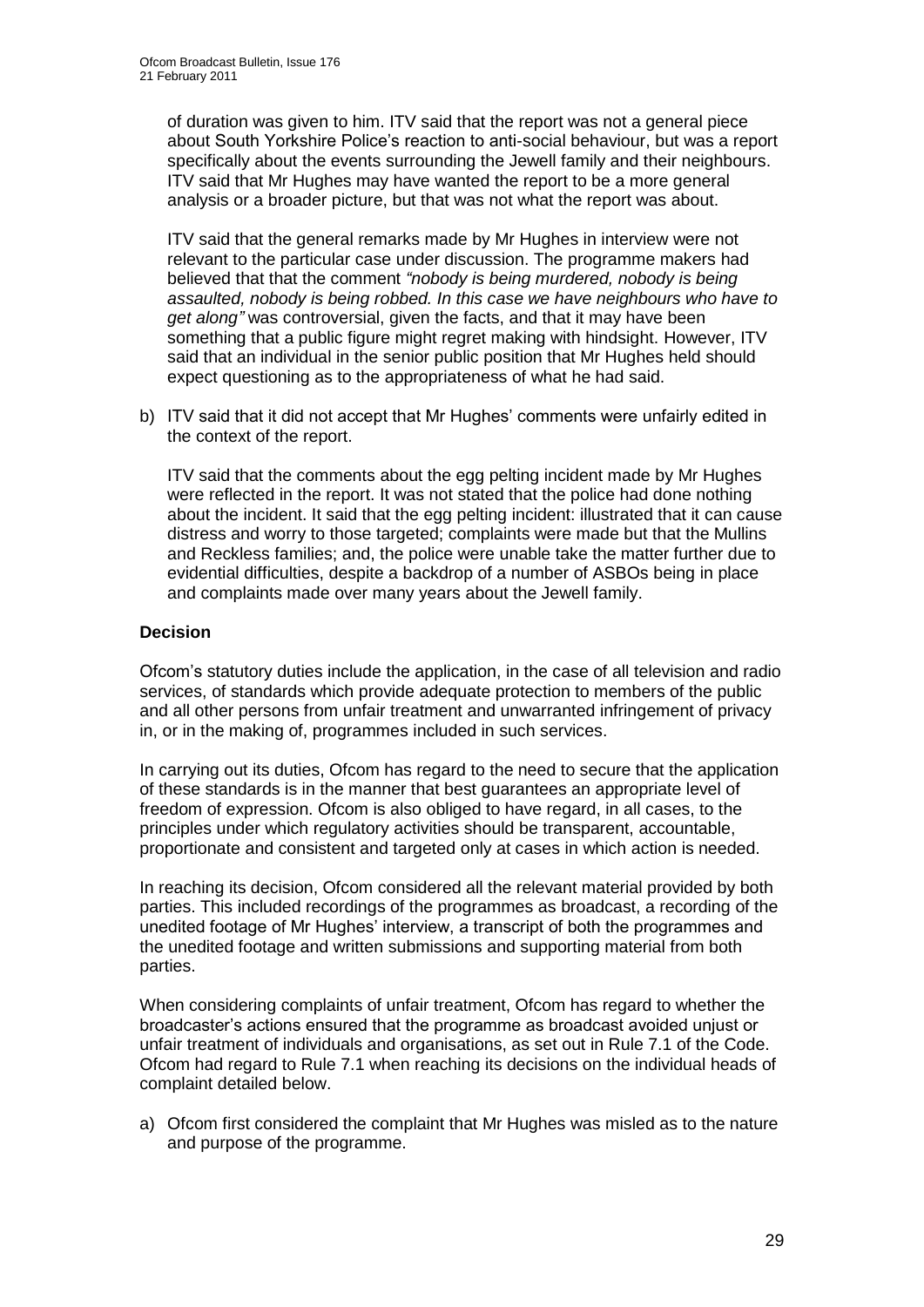Ofcom also considered whether the programme makers were fair in their dealings with Mr Hughes as a potential contributor to the programme (as outlined in Practice 7.2 of the Code). In particular, it considered whether Mr Hughes gave his informed consent to participate in the programme, as outlined in Practice 7.3 of the Code which sets out that in order for a potential contributor to a programme to be able to make an informed decision about whether to take part, they should be given sufficient information about: the programme's nature and purpose; their likely contribution; be informed about the areas of questioning and wherever possible, the nature of other likely contributions; and, any changes to the programme that might affect their decision to contribute.

i) Ofcom first considered the information that was available to Mr Hughes about the nature and likely content of the programme and the nature of his contribution to it in advance of giving an interview. Ofcom was provided with copies of a number of emails between Mr Hughes' Communications Office and the programme makers during the programme making process.

Ofcom noted that on 14 December 2009, the programme makers sent an email to Mr Hughes' Communications Office requesting an interview with him on the subject of "anti-social behaviour". The email stated that *ITV News* would be highlighting "the plight of those affected" and who believed that antisocial behaviour was not being taken seriously by the police. On 15 December 2009, Ofcom noted that a member of the Communications Office emailed the programme makers requesting further information about the programme and whether the programme would be "agreeing with the viewpoints" of the residents they had spoken to. The email also sought clarification as to whether: the programme would be focusing on a particular area of Doncaster; it would be focusing on particular incidents of anti-social behaviour; and, Mr Hughes would be expected to answer questions about particular incidents or give a general overview.

Ofcom noted that on 22 December 2009, the programme makers sent a detailed email to the Communications Office which set out the purpose of the programme and explained that the programme makers had been involved with the Mullins and Reckless families who had contacted them about the anti-social behaviour targeted at them and others where they lived. The email went on to outline the historical background to the families' problems and that their belief that members of the Jewell family were responsible. The email also explained that the Mullins and Reckless families held the view that ASBOs did not work and that they had not reported many incidents because they believed nothing would happen and that often they received no response from the police. Ofcom noted that the email said that the programme makers had "spent some time" with the Mullins family and had experienced a couple of incidents including one of egg pelting which was reported to the police who had told them that someone would contact them within 24 hours. Nobody from the police contacted them. Ofcom took note that the email concluded with a request to Mr Hughes for an interview that would last "approx 15-20 minutes" to address "these matters and find out what South Yorkshire Police policies are in relation to anti-social behaviour".

On 23 December 2010, the programme makers emailed to Mr Hughes' Communications Office a list of 13 questions that they intended to form the focus of the interview. Ofcom noted that five of the questions related directly to the issues surrounding the Mullins, Reckless and Jewell families and that the remaining questions related to how the police dealt with anti-social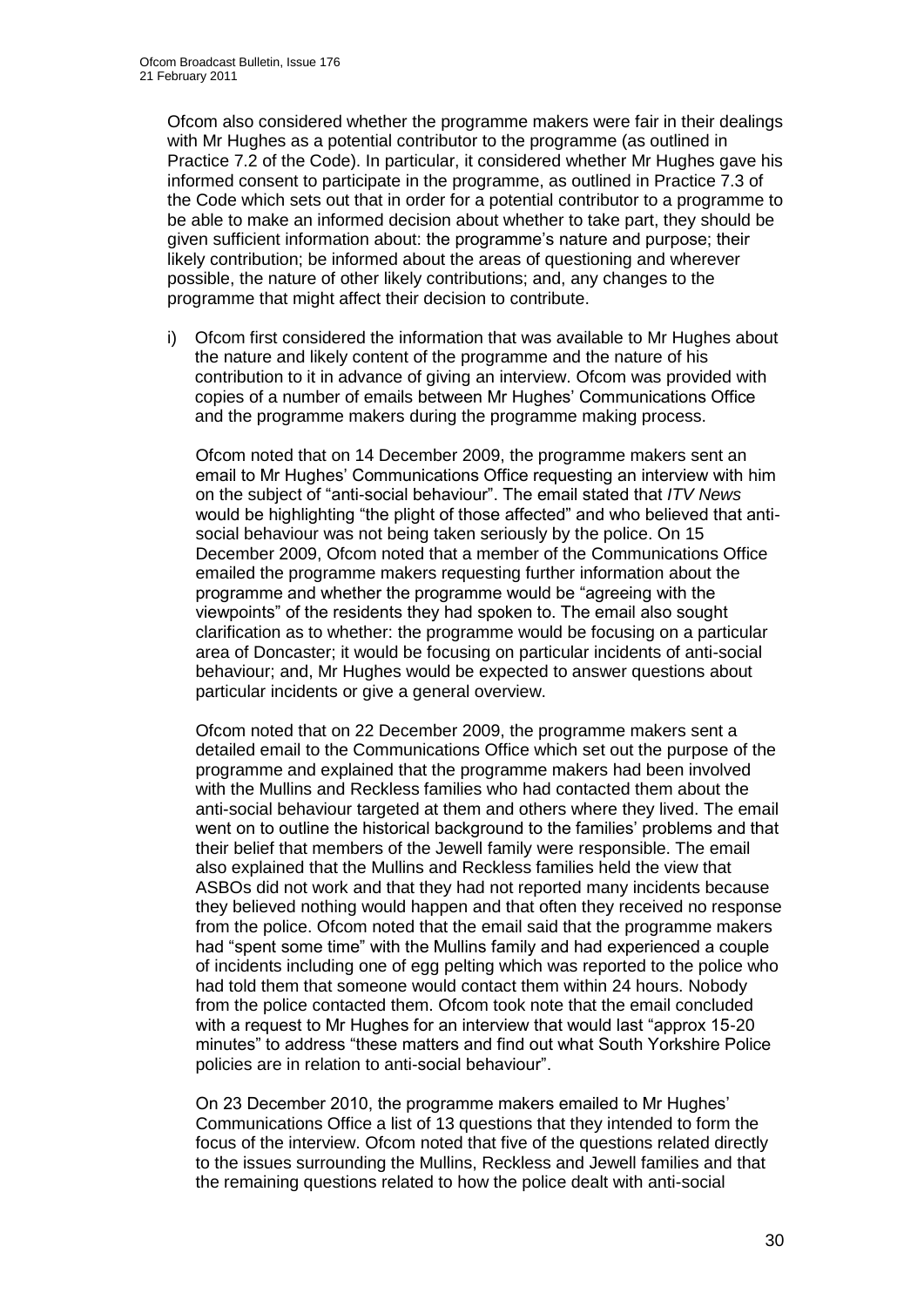behaviour in more general terms and the powers they had at their disposal. The email concluded by stating that "the interview would be longer that a normal *ITV News* piece as this is a major feature on *ITV News*". Ofcom noted that before the interview took place at South Yorkshire Police Headquarters, the programme makers showed Mr Hughes some of the footage that they had filmed during their time with the Mullins and Reckless families.

Ofcom noted that throughout the email exchange between Mr Hughes' Communications Office and the programme makers that there was no suggestion or request for the interview to be conducted live. It was clear that the programme makers had been explicit in making Mr Hughes aware of the format that the interview would take.

Ofcom also noted the unedited footage of the interview with Mr Hughes that had been provided to it by the broadcaster. It noted that before the interview began, the programme makers played Mr Hughes a DVD of footage that appeared to be of an incident of verbal abuse being directed at a police officer. During the discussion between Mr Hughes and the reporter, Mr Hughes acknowledged that the police officer involved had "nicked this family [the Jewell family] loads of times". Ofcom noted that immediately before the interview started, the reporter explained to Mr Hughes the format the questioning would take:

Reporter: "I want to start off by asking you, you know, broadly about the problem that you have or the difficulties you are having enforcing anti-social behaviour. Then move on to talk about the Jewells particularly their ASBOs what's being done with them...".

Ofcom also noted that later on in the interview, the reporter told Mr Hughes that "we are not trying to tell a bigger story about Doncaster" and "we are focussing on the people that have approached us".

Taking all of the above factors into account, Ofcom considered that the programme makers had made it clear to Mr Hughes that the programme would be focusing on anti-social behaviour and in particular, the incidents that involved the Jewell family. While Ofcom appreciated that it did not appear that the programme makers had explicitly informed Mr Hughes or his Communications Office that they had spent three weeks filming with the Mullins and Reckless families, Ofcom considered that the exact length of time the programme makers had spent with the families was not material, in this case, to the obtaining of Mr Hughes' informed consent. Ofcom was satisfied, from the information provided to him prior to the interview, that it was reasonable to conclude that Mr Hughes would have understood that the programme makers had "spent some time" with the families concerned and had obtained footage of incidents of anti-social behaviour that formed the purpose of the programme.

Ofcom then considered the programme as broadcast and whether its contents reflected the nature and purpose as explained to Mr Hughes during the programme making process. Ofcom noted that the programme reported on anti-social behaviour and the effect it had on those targeted. In particular, the report focused on the experiences of members of the Mullins and Reckless families in Doncaster and the Jewell family who had four ASBOs between them. It also included footage from the interview with Mr Hughes in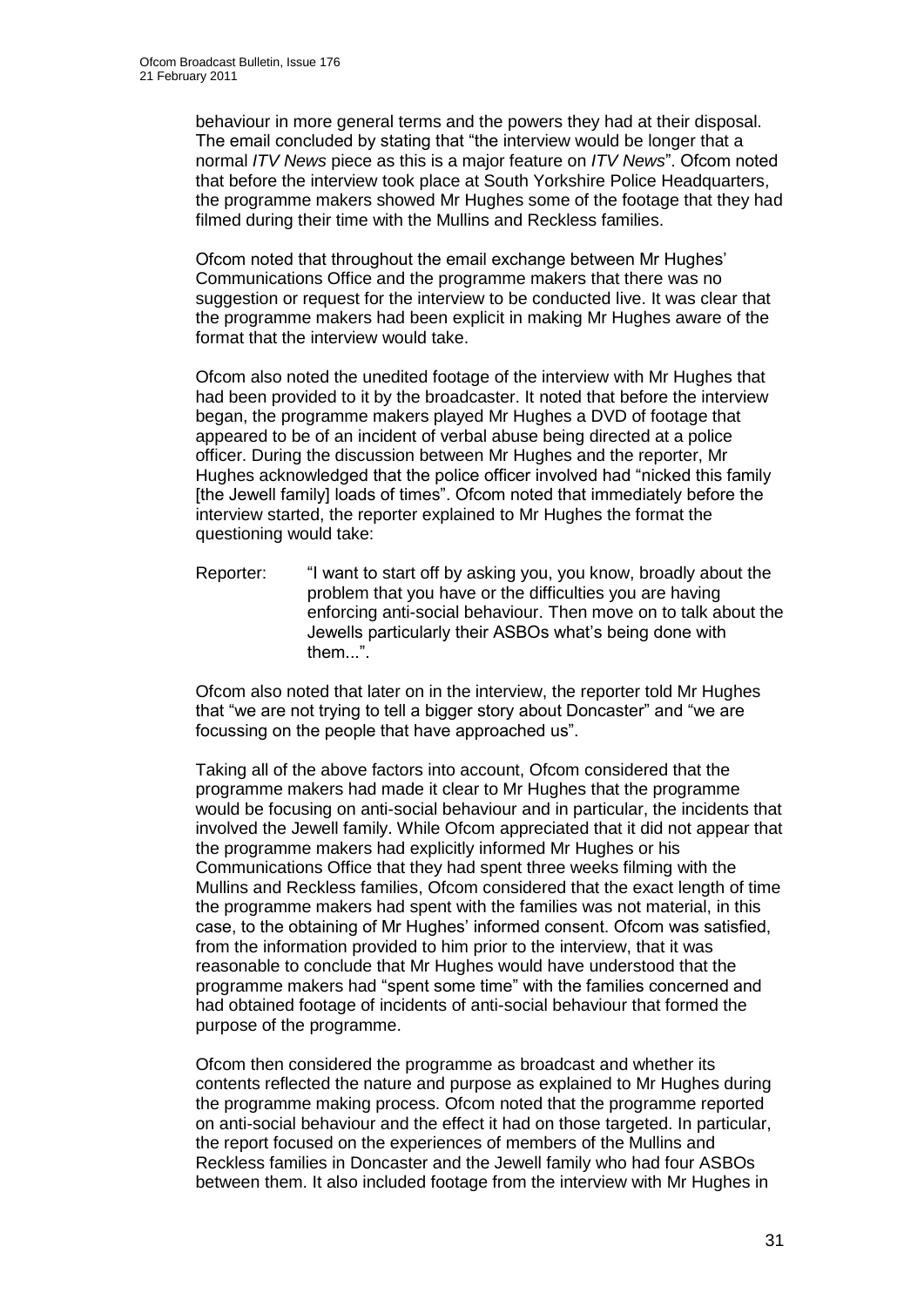which he spoke about ASBOs and the powers available to the police. Ofcom was therefore satisfied, having taken into account all the pre-transmission correspondence, that the content of the programme was in line with the information Mr Hughes was given when agreeing to contribute to the programme.

Given the amount of information provided to Mr Hughes and his Communications Office by the programme makers during the programme making process, Ofcom was satisfied that Mr Hughes was sufficiently informed about the programme and that he had given his "informed consent" to participating in it.

ii) Ofcom then considered Mr Hughes' complaint that he was misled in relation to the time given in the programme to his account of the action of South Yorkshire Police.

Ofcom noted that the programme makers had indicated to Mr Hughes' Communications Office in their email of 23 December 2009 that "Like I said on the phone, the interview would be longer than a normal *ITV News* piece as this is a major feature on *ITV News*". (Ofcom was not provided with any contemporaneous notes from any telephone conversations between the programme makers and Mr Hughes' communications office). Ofcom considered that the comment in the email, although giving the expectation that the time given in the report to Mr Hughes' comments would be "longer than normal", did not give any indication as to the actual duration of that time.

In this particular case, Ofcom was satisfied that the programme makers had informed Mr Hughes that his contribution would be included in the programme and that it would be longer than usual. Indeed, Mr Hughes' edited interview (including the reporter's questions) was included in the programme and lasted for just over a minute (which was longer than usual). In these circumstances, Ofcom concluded that Mr Hughes had been sufficiently informed about the likely duration of his contribution (though there was nothing in the material made available to Ofcom to suggest a specific time duration was promised to him) and that the broadcast did not create any unfairness to him.

In light of all the factors referred to above, Ofcom concluded that Mr Hughes was not misled about the nature and purpose of the programme and that he had given his "informed consent" to participating. It therefore found no unfairness to him in this regard.

b) Ofcom considered Mr Hughes' complaint that he was portrayed unfairly in the programme as broadcast in that his contribution was edited unfairly.

In considering this head of complaint, Ofcom had regard to whether the portrayal of Mr Hughes was consistent with the broadcaster's obligation to ensure that material facts had not been presented in a way which was unfair (as outlined in Practice 7.9 of the Code). It also had regard to Practice 7.6 of the Code which state that when a programme is edited, contributions should be represented fairly.

i) Ofcom first considered Mr Hughes' complaint that his answers to two questions were edited together to form one response and then the second part of the edited answer was used out of context.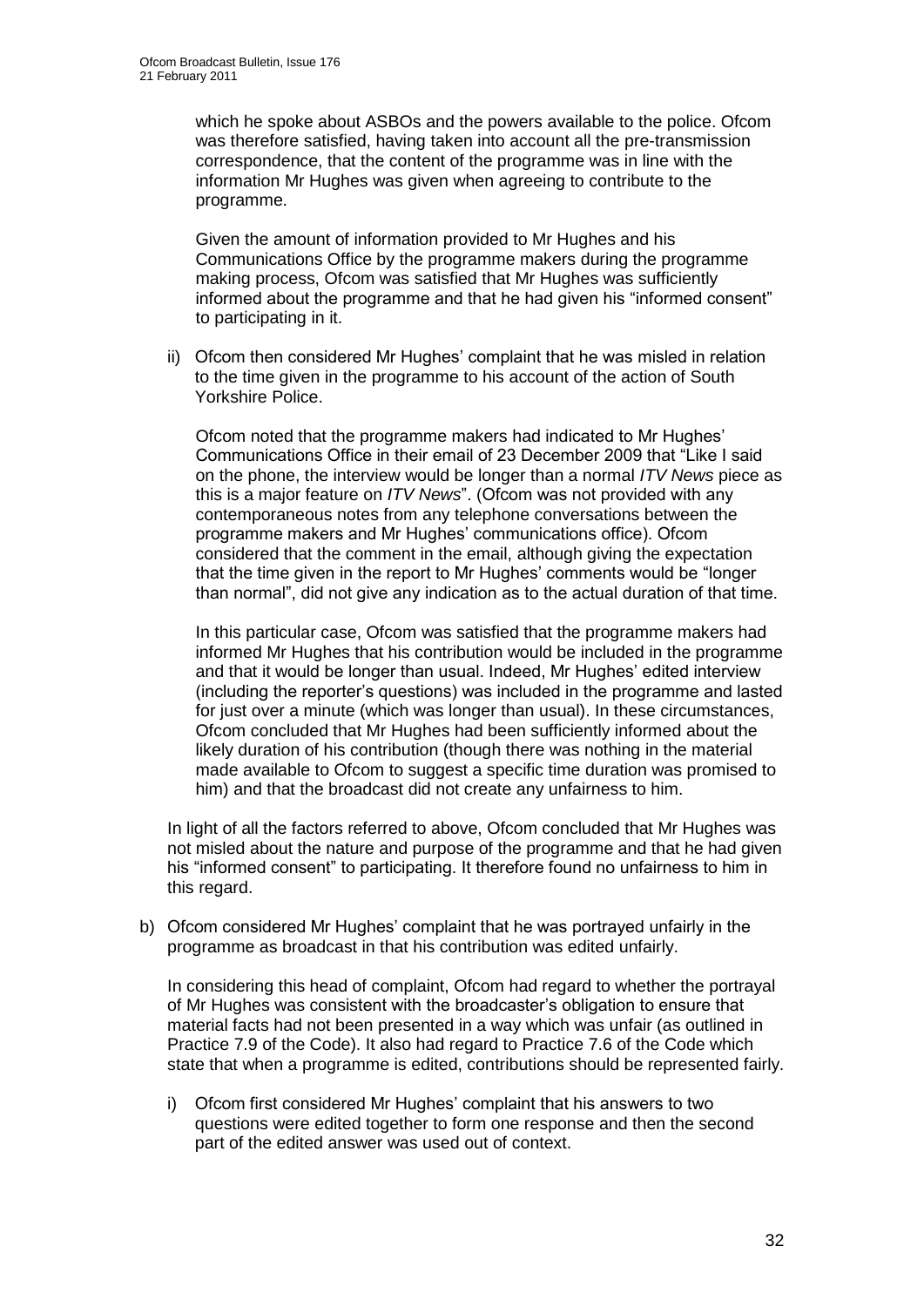Ofcom noted the particular edited answer referred to by Mr Hughes and included in the programme as broadcast:

- Reporter: *"What is the solution then if you're saying that you can't move people out of their home what's the solution? Do you need more powers?"*
- Mr Hughes: *"We have powers coming out of our ears. We have officers working non-stop. We've investigated 111 offences or matters of anti-social behaviour in that area and dealt with it effectively...But let's keep it in perspective, no one's being murdered, no one's being assaulted, no one's being robbed. In this case, we have neighbours who have to get along and we'll do our best to sort it out"*.

Ofcom acknowledged that the response given by Mr Hughes and included in the programme as broadcast was composed of two separate responses that he had made to two different questions in interview. Ofcom noted the full responses given by Mr Hughes in the unedited footage of his interview:

- Reporter: "If you're saying you can't move people out of their home, what is the solution? Do you need more powers?"
- Mr Hughes: "We have powers coming out of our ears. We have officers who are working non-stop who investigated 111 offences or matters of anti social behaviour in that area and dealt with it effectively and you have taken one small example and somehow said it shows the whole system breaking down. It is not breaking down. This is not a terribly bad community"*.*

Ofcom took note that approximately five minutes after this response, the following exchange took place:

- Reporter: "Is that a big problem for the force in dealing with something like that [anti-social behaviour]? It must be, it sounds incredibly difficult to deal with, to police itself?"
- Mr Hughes: "South Yorkshire Police gets over a million calls every year for policing purposes we are the social services of last resort. Two thirds of a police force's work is nothing to do with crime so set it against that context, anti-social behaviour is important to us but frankly I would far rather that people were calling us because people were glaring at them and people calling us because of name calling than the other forces where I work where they are calling us because their children are being robbed on their way to school or their children are at risk of being knocked down because of difficult road conditions. Anti social behaviour is important repeated anti social behaviour is difficult and needs tackling but we are not going to solve problems exclusively by the law alone. Sometimes the problems take a long time to sort out but let's keep it in perspective, nobody is being murdered nobody is being assaulted, nobody is being robbed. In this case we have neighbours who have to get along and we will do our best to sort it out".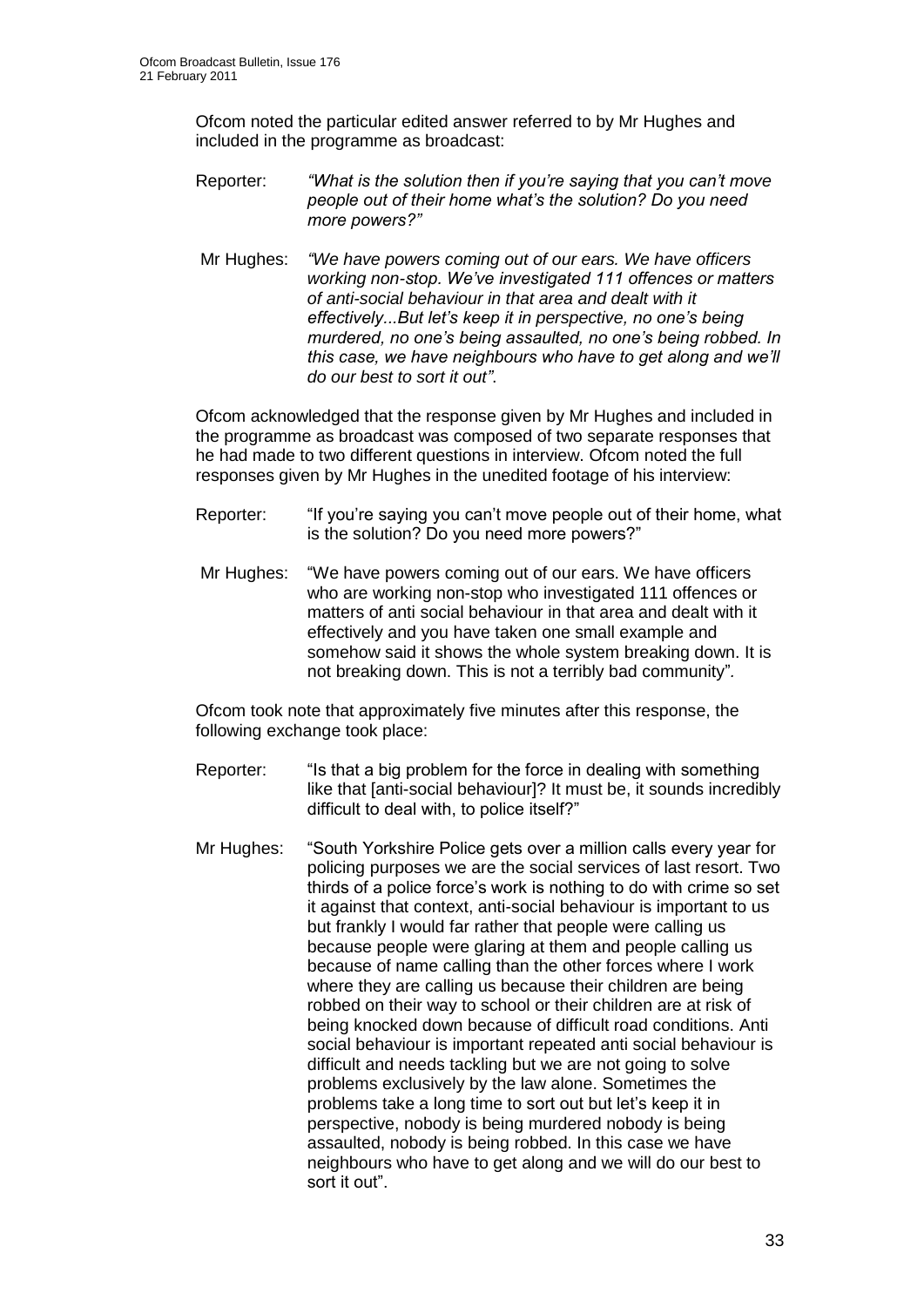Ofcom recognises that programme makers can quite legitimately select and edit material from interview footage for inclusion in a programme. This is an editorial decision and would be, in Ofcom's view, unreasonable for an individual to expect a broadcaster to cede editorial control or to include footage of their contribution in full. Broadcasters must, however, ensure that where it is appropriate to represent the views of a contributor to a programme that it is done in a fair manner.

In this case, Mr Hughes' contribution (taken from an interview that lasted for approximately 35 minutes) was edited and summarised as set out above. Ofcom considered that although the programme makers decided not to present Mr Hughes' responses to the reporter's questions in their entirety, the comments that were included in the programme did set out Mr Hughes' position, and that of South Yorkshire Police, in relation to their response to anti-social behaviour.

Ofcom acknowledged that the response given by Mr Hughes and included in the programme was composed of two separate responses that he had made to two different questions in interview. It also took note that the two questions had been put to Mr Hughes approximately five minutes apart. In particular, Ofcom noted that the second part of Mr Hughes's response that began with the words *"But let's keep it in perspective..."* had been part of a response he had given to a question about how the police dealt with difficult incidents such as anti-social behaviour and to which Mr Hughes had explicitly stated that he recognised that "Anti-social behaviour is important"; and that "repeated antisocial behaviour is difficult and needs tackling". Ofcom considered that the editing of Mr Hughes' responses in this way had the potential to mislead viewers and be unfair to him.

However, Ofcom considered that Mr Hughes' edited response included in the programme and, taken in its entirety, made it sufficiently clear to viewers that, in his view: his police officers had sufficient powers at their disposal to tackle anti-social behaviour; police officers had investigated and dealt effectively with a large number of incidents in the area where the Mullins and Reckless families lived; and, anti-social behaviour should be kept in perspective in that although distressing to those targeted, serious criminal offences were not being committed. Ofcom also noted that in response to the reporter's final question in the programme, Mr Hughes said that he understood that antisocial behaviour, although low-level crime, could "run people down". Although it would have been preferable for the programme to have included Mr Hughes' comments about the importance of anti-social behaviour and that repeated anti-social behaviour was difficult and needed to be dealt with, Ofcom considered that by making it clear that the police had investigated a large number of incidents of anti-social behaviour, it would have been sufficiently clear to viewers that this was an issue that the police took seriously. Viewers would have understood that Mr Hughes appreciated the problems caused by anti-social behaviour and, in his position as a Chief Constable, that he understood the limitations that ASBOs and other punitive measures had in situations such as those experienced by the Mullins and Reckless families.

Taking all the factors referred to above into account, Ofcom was satisfied that the edited interview footage of Mr Hughes reflected his position in relation to anti-social behaviour and how the police had responded to the concerns of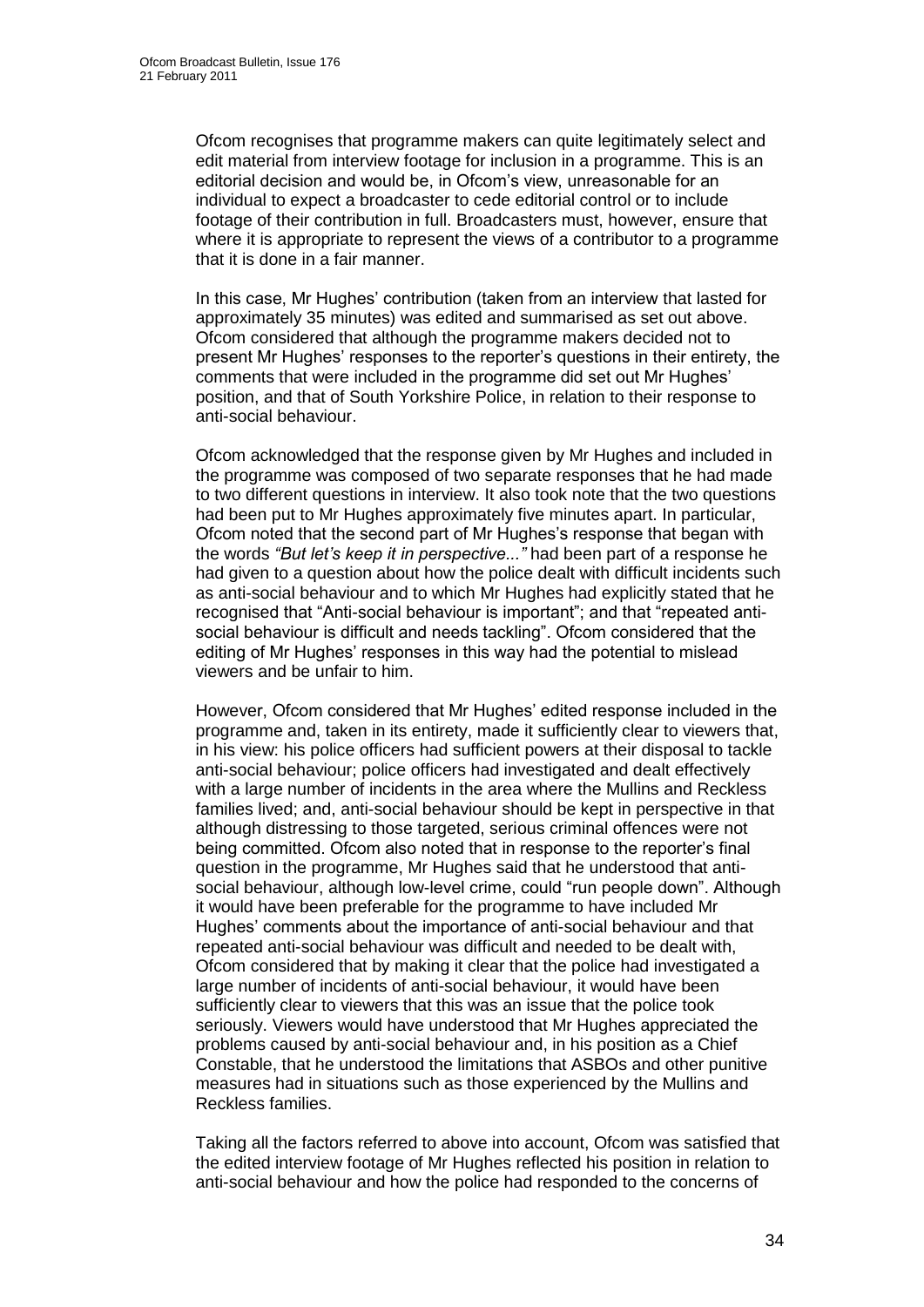the Mullins and Reckless families. Furthermore, Ofcom was satisfied that Mr Hughes' contribution was not used in a different context and that the edited footage of the interview included in the programme did not portray him in a way that was unfair and that viewers would have been able to form their own opinion of Mr Hughes and his position towards tackling anti-social behaviour. Ofcom therefore found no unfairness to Mr Hughes in this respect.

ii) It also considered his complaint about the omission of information from his interview about the action taken by the police to tackle the issues highlighted by the report.

Ofcom went on to consider Mr Hughes complaint that the report omitted information provided by him in interview about the action taken by South Yorkshire Police in tackling anti-social behaviour. Again, Ofcom recognised that selecting and editing material from interview footage for inclusion in a programme was an editorial decision for the broadcaster and that such editing should be done in a fair manner. As already set out in head a) of the Decision above, the programme makers had made it clear to Mr Hughes that the focus of the programme was on anti-social behaviour and, in particular, the experiences of the Mullins and Reckless families who said that they were the target of abuse from the neighbouring Jewell family. Although some of the reporter's questions put to Mr Hughes covered more general issues relating to the powers available to his police officers and how they dealt with antisocial behaviour, Ofcom considered that it was clear from the exchange between Mr Hughes and the reporter during the interview that this was to provide background to the specific case at the centre of the report. Ofcom noted from the unedited footage of the interview that when Mr Hughes began to talk about wider issues relating to anti-social behaviour in Doncaster, the reporter said "...we are not trying to tell a bigger story about Doncaster..." and "we are focussing on the people that have approached us [namely, the Mullins and Reckless families]".

Given that Mr Hughes was made aware that the focus of the programme was to look specifically at the case of the Mullins and Reckless families, Ofcom was satisfied that the broadcaster exercised its editorial judgement reasonably by not including his comments on the wider issues relating to how South Yorkshire Police tackled anti-social behaviour and that it did so in a way that did not result in unfairness to Mr Hughes in the programme as broadcast.

**Accordingly, Ofcom has not upheld Mr Hughes' complaint of unfair treatment in the programme as broadcast.**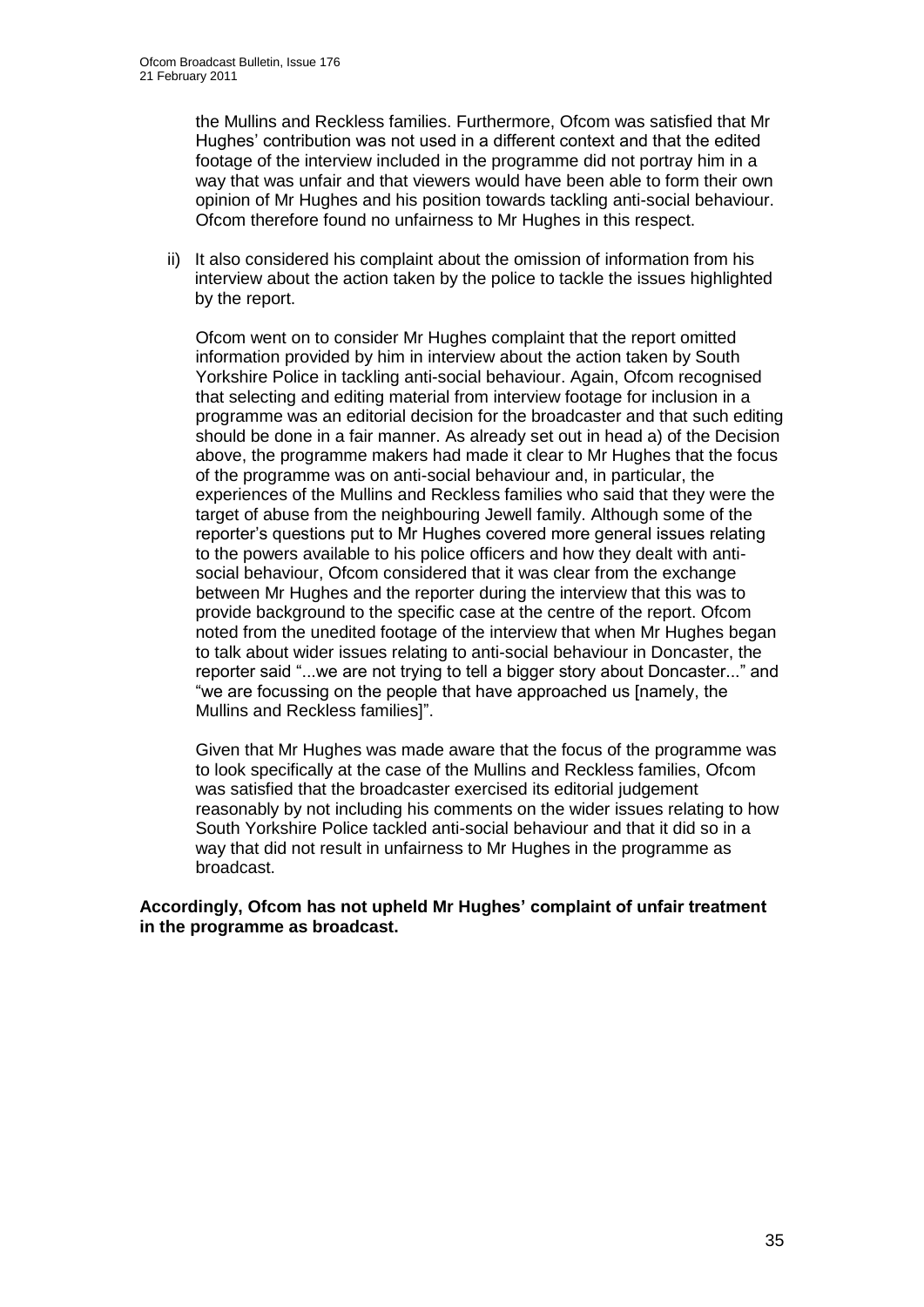# **Not Upheld**

## **Complaint by the British Medical Association**

*Inside Out, BBC1 London, 18 October 2010*

**Summary:** Ofcom has not upheld this complaint of unfair treatment made by the British Medical Association ("the BMA").

On 18 October 2010, *Inside Out* examined the arrival in the UK of Project Prevention, an American charity founded by Ms Barbara Harris to provide cash incentives to drug addicts volunteering for long-term birth control, including sterilisation. The programme followed Ms Harris' efforts to launch her charity in the UK and showed her visiting the offices of the BMA, which was examining the issue during her UK campaign.

In summary, Ofcom found that the programme makers took reasonable steps in presenting material facts and did not assert either that the BMA had met specifically to discuss the issue of paying for drug addicts to become sterilised, or that Ms Harris had held a meeting with BMA representatives about the issue.

#### **Introduction**

On 18 October 2010, BBC1 London broadcast an edition of *Inside Out*, called *Selling Sterilisation*, which examined the arrival of Project Prevention into the UK. Project Prevention is an American charity which provides cash incentives to drug addicts volunteering for long-term birth control, including sterilisation. The introduction to the programme stated:

*"Barbara Harris, founder of Project Prevention, pays addicts £200 cash if they agree to be sterilised, now that is a pretty extreme idea and one that has stirred up much controversy. But with more and more addicts signing up it's an idea that is almost becoming impossible to ignore".*

The programme included interviews with adoptive parents of children who suffered from the effects of their biological parents' drug and alcohol abuse and parents in the USA who had volunteered for sterilisation. The programme also followed Ms Harris' efforts to launch her charity in the UK and showed her visiting the BMA's offices during her UK campaign. The narrator's statements that Ms Harris would like the BMA's backing, that the BMA was meeting that day to decide whether it was ethical to pay addicts to be sterilised, and that Ms Harris wanted to know the result of the meeting were illustrated with footage of the exterior of BMA House.

Ms Harris was also interviewed by the programme's reporter as she left BMA House and said that, although the BMA had met the day before, nobody seemed to have any information and that the BMA would rule on the issue at a later date. When asked about how much the BMA's endorsement mattered to her, Ms Harris said that it did not matter and that, although she would have liked the BMA's support, a ruling against the issue would not have stopped her campaign.

Professor Vivienne Nathanson, Head of Science and Ethics at the BMA, complained to Ofcom on behalf of the BMA that it was treated unfairly in the programme as broadcast.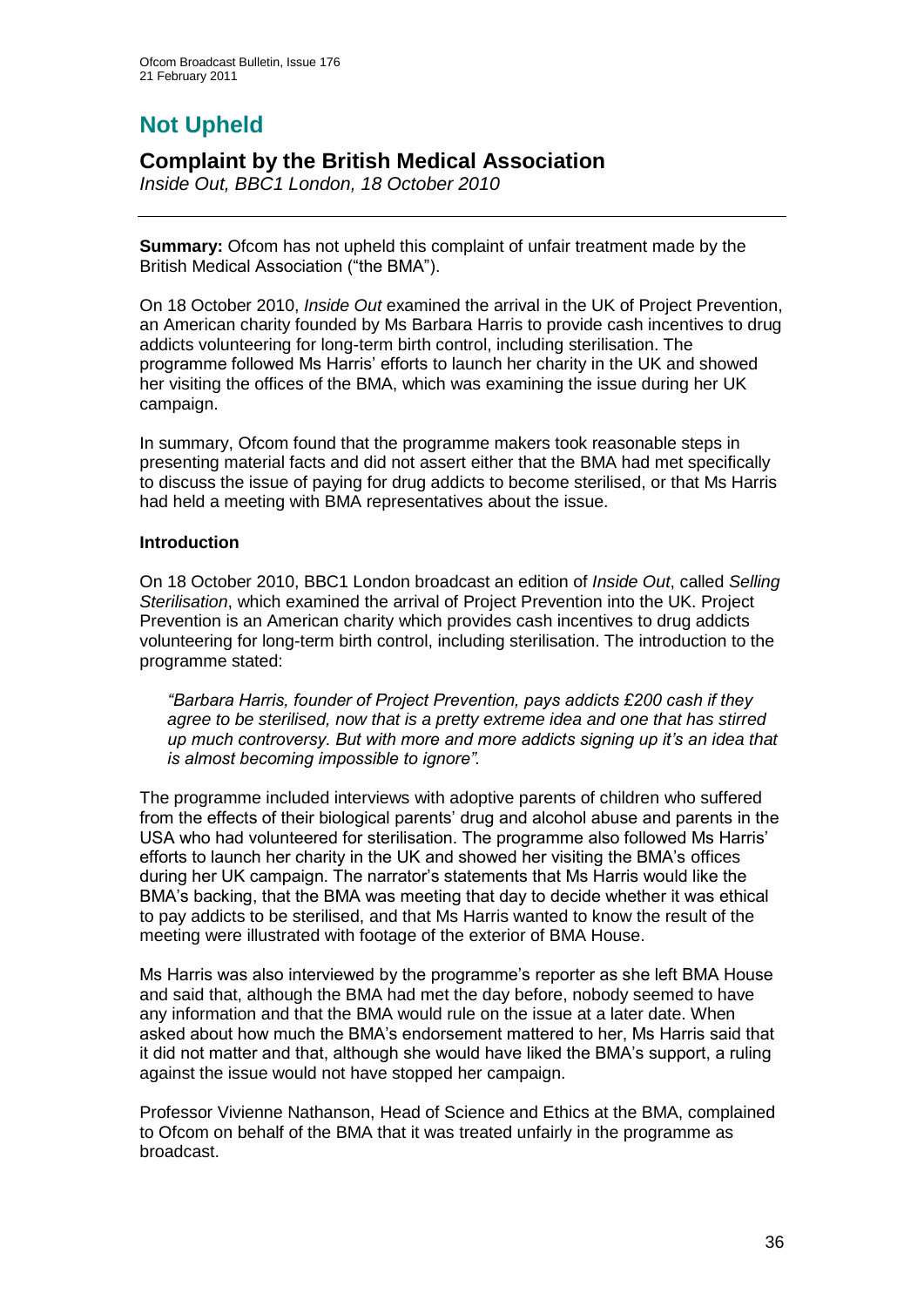#### **The Complaint**

#### **The BMA's case**

In summary, the BMA complained that it was treated unfairly in the programme as broadcast in that its role and actions were purposefully and unfairly misrepresented as the programme wrongly led viewers to believe that the BMA was meeting specifically to discuss Project Prevention and that Ms Harris was emerging from BMA House having had a meeting with BMA representatives.

By way of background, the BMA said that its members had taken this view from the programme and were unhappy with the BMA, as they considered it appeared that the BMA had helped give the project a high profile and unwarranted credibility.

#### **The BBC's response**

The BBC said that the programme fairly represented the BMA, the extent to which it engaged with Project Prevention and Ms Harris and said that it did not believe viewers would have understood from the broadcast that the BMA was meeting specifically to discuss Project Prevention.

The BBC said that it was a matter of record that the BMA's Medical Ethics Committee ("the MEC") met and that Ms Harris' project was on the agenda. The BBC noted that the BMA's website described the work of the MEC as follows:

"The Committee debates ethical issues on the relationship between the medical profession, the public and the state. It also liaises with the General Medical Council (the "GMC") on all matters of ethics affecting medical practice".

The BBC said that such a committee could be expected to consider the ethical implications of agenda items, which at the meeting in question included Project Prevention. The BBC said the script said that *"they"*, i.e. the BMA, were meeting to discuss the ethics of sterilisation of addicts, but that it did not follow that this would have been the only item under discussion or that the meeting was for that purpose alone.

The BBC said that it did not believe that, even if viewers had mistakenly assumed that the BMA's discussion of Ms Harris' project took place during a meeting to discuss that issue alone, this would have been significant to the audience or that any misunderstanding on this point would have resulted in viewers having an unfair impression of the meeting or the discussions.

The BBC said that it was not stated or implied that Ms Harris had formally met with the BMA. The narrator said that Ms Harris would like the BMA's backing, that the BMA was meeting to decide if it was ethical to pay addicts to be sterilised and that Ms Harris wanted the result. The programme showed her entering the BMA's headquarters in the hope of learning the result of the meeting. Although the programme makers had been led to understand that the meeting was on the day in question, in fact, as Ms Harris discovered, the meeting had taken place the day before. The BBC said that it would have been apparent from the explicit reference to the fact that Ms Harris was keen to know the result of the meeting that she herself had not been present at it.

The BBC said that Ms Harris informed the programme makers that on entering the BMA offices she had spoken to someone in the reception, who made inquiries and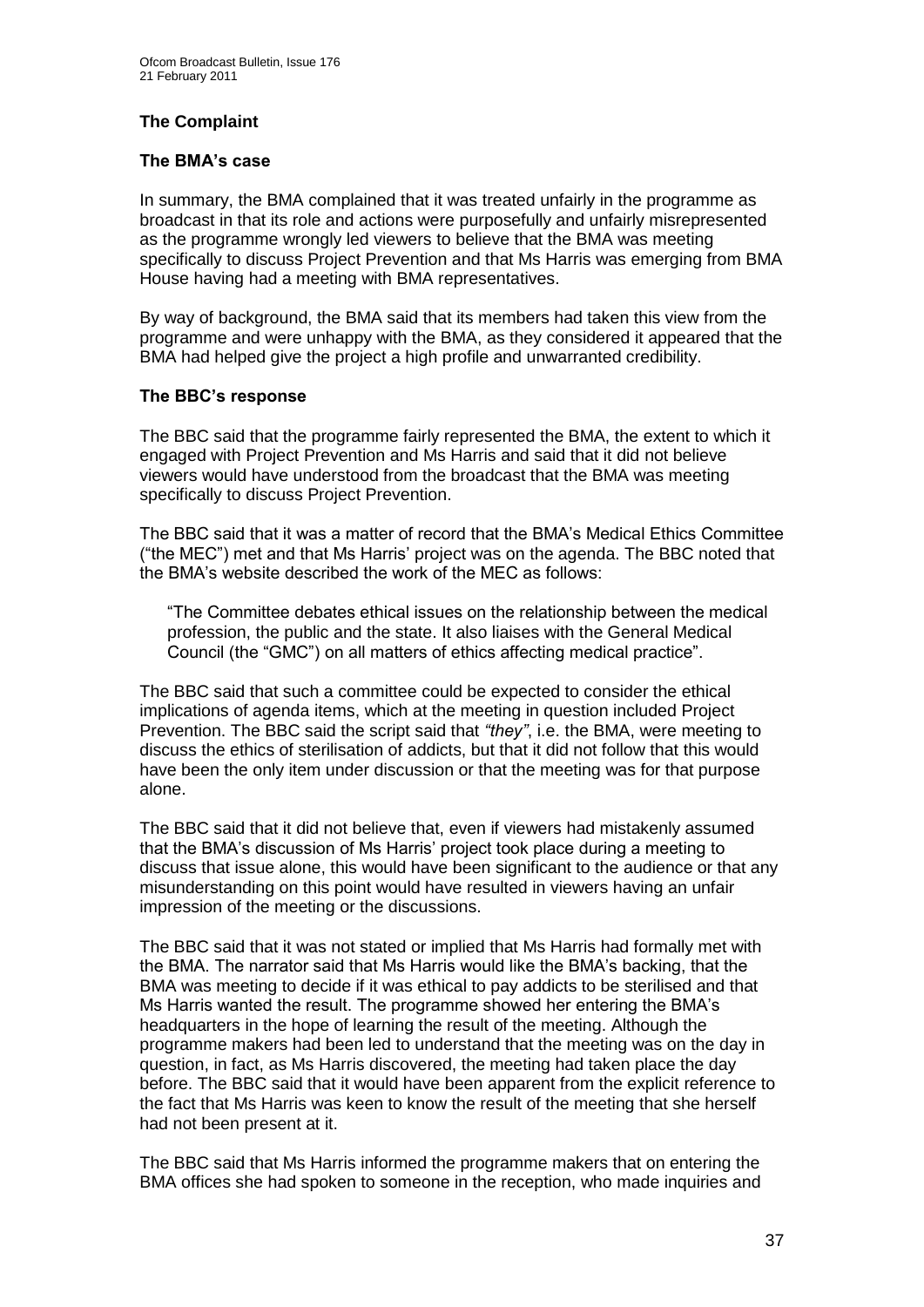informed her that the BMA was going to rule on the issue and would get back to her in the future. The BBC said that it had no grounds not to believe this version of events, which Ms Harris also expressed on camera.

The BBC said that nothing in Ms Harris' account included in the programme would have given audiences the impression that she had formally met with the BMA or had any interaction other than the brief exchange she explained to the interviewer. It would have been clear that Ms Harris had not been involved in the meeting, as, had she been, she would not have had to seek details of what had happened and would have known that the meeting did not take place on the day of filming. The BBC said that Ms Harris's remark that *"nobody seemed to have any information"* would not have suggested to viewers that she had been able to speak to anyone in a position of authority or with knowledge of the BMA's position and that seemed unlikely therefore that viewers would have concluded that she had met with the BMA or done anything other than pursue an interest in learning the results of the meeting which discussed Project Prevention.

The BBC said that Ms Harris' project was not of great interest to the BMA and that the BMA's opinion of it was not crucial to Ms Harris. The BBC said that this was reinforced by the exchange which followed her unsuccessful attempt to engage with the BMA, which would have ensured that viewers were clear that Ms Harris had not been able to secure the support of the BMA or even to get a clear view of their opinion and that, in any case, the question of their position was of limited importance since she intended to pursue her campaign regardless.

#### **Decision**

Ofcom's statutory duties include the application, in the case of all television and radio services, of standards which provide adequate protection to members of the public and all other persons from unfair treatment and unwarranted infringement of privacy in, or in the making of, programmes included in such services.

In carrying out its duties, Ofcom has regard to the need to secure that the application of these standards is in the manner that best guarantees an appropriate level of freedom of expression. Ofcom is also obliged to have regard, in all cases, to the principles under which regulatory activities should be transparent, accountable, proportionate and consistent and targeted only at cases in which action is needed.

In reaching its decision, Ofcom considered all the relevant material provided by both parties. This included a recording of the programme as broadcast and transcript, both parties' written submissions and their supporting materials.

When considering complaints of unfair treatment, Ofcom has regard to whether the broadcaster's actions ensured that the programme as broadcast avoided unjust or unfair treatment of individuals and organisations, as set out in Rule 7.1 of the Code. Ofcom had regard to Rule 7.1 when reaching its decisions on the individual heads of complaint detailed below.

Ofcom considered whether the BMA's role and actions were purposefully and unfairly misrepresented as the programme wrongly led viewers to believe that the BMA was meeting specifically to discuss Project Prevention and that Ms Harris was emerging from BMA House having had a meeting with BMA representatives.

In considering the BMA's complaint, Ofcom had regard to Practice 7.9 of the Code which makes clear that when broadcasting a factual programme broadcasters should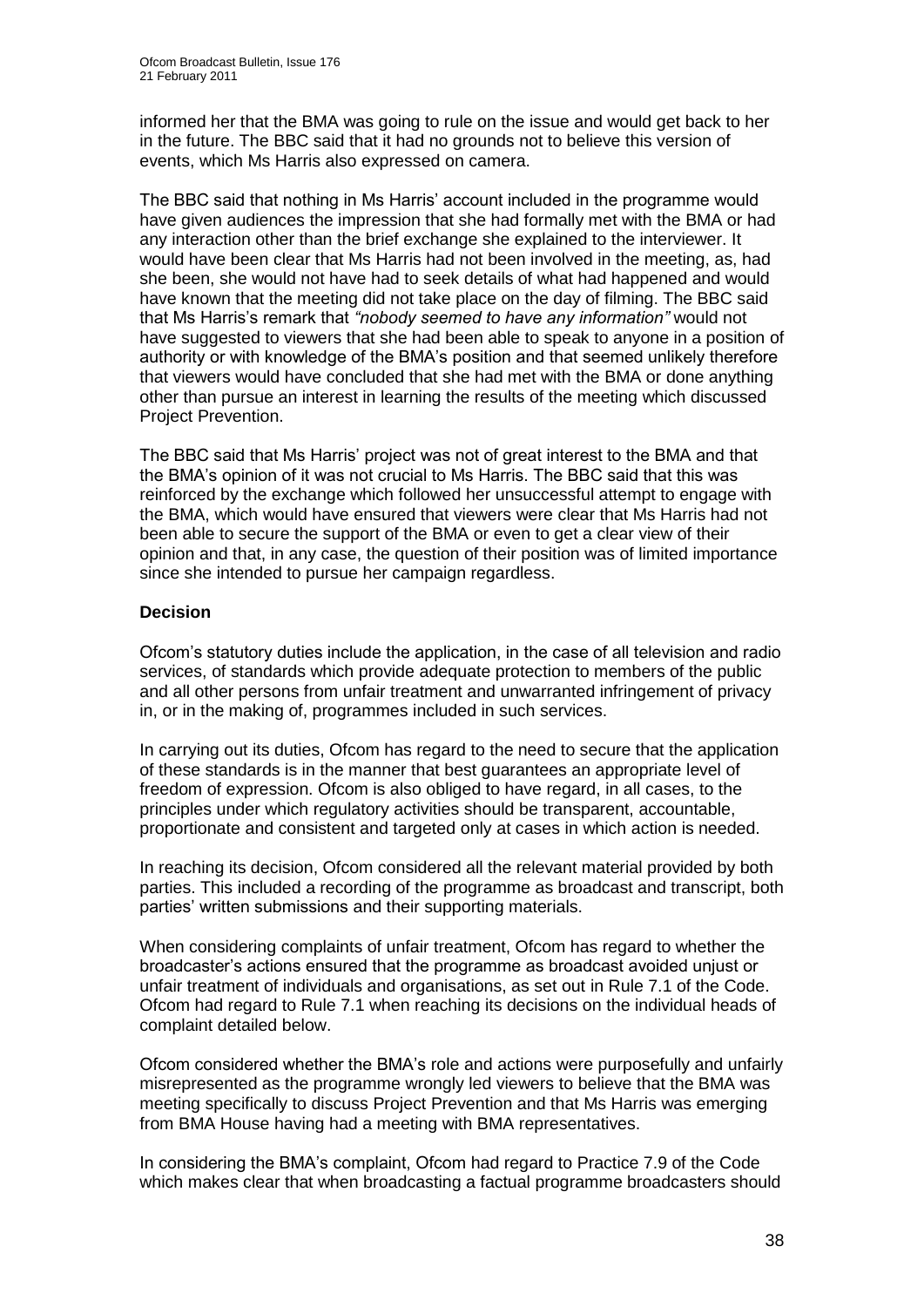take reasonable care to satisfy themselves that material facts have not been presented, disregarded or omitted in a way that is unfair to an individual or organisation.

Ofcom examined the references made to the BMA in the programme. First, the reporter said:

*"Meanwhile, she'd like the backing of the British Medical Association. Today they're meeting to decide if it's ethical to pay addicts to be sterilised. Barbara wants the result".*

Ofcom noted that this statement was illustrated by footage of BMA House.

Ofcom considered that this excerpt contained three assertions. First, that Ms Harris wanted the support of the BMA as part of her charity's campaign, secondly, that the BMA met to decide on whether paying addicts to be sterilised was ethical and thirdly, that Ms Harris wanted to know the outcome of that meeting. Ofcom noted that none of these specific points was disputed by either party. Ofcom considered that this excerpt did not state that the BMA was meeting solely to discuss this issue or indeed that it was meeting to discuss Project Prevention specifically, and that it was fair and accurate for it to state that the BMA had a meeting in which a decision on the issue of paid sterilisation was to be made.

Ofcom then considered Ms Harris' next contribution, filmed on camera outside BMA house, after she was shown walking out of the main entrance. Ms Harris said:

*"They said that they met yesterday but nobody seemed to have any information, they said they're gonna rule on it and get back with us in the future".*

Ofcom noted the BBC's submission that Ms Harris had told the programme makers she had spoken with the BMA's reception desk and the BMA's submission that Ms Harris had not met with the MEC or its secretariat. Ofcom considered that these submissions were not contradictory and that Ms Harris' statement demonstrated that she was visiting the BMA, having not been told about when the BMA had actually held their meeting in which the issue was discussed. Ofcom then noted the phrase, *"nobody seemed to have any information"*, and further took the view that this would have suggested to viewers that Ms Harris was visiting BMA house to make enquiries as to what, if any, developments had been made. Ofcom felt that it was clear, given such statements as *"they met yesterday"* and *"nobody seemed to have any information"*, that Ms Harris had no direct contact with the relevant BMA representatives.

Ofcom then considered the following exchange:

Reporter: *"How much does what the BMA think matter to you?"*

Ms Harris: *"It would have been nice to have their support and to know that they understand but even if they ruled against it they are not going to stop us from doing what we are doing."* 

Reporter: *"So you're going to carry on in Britain at any rate?"*

Ms Harris: *"Right! We are going to carry on. It's a free world right?"*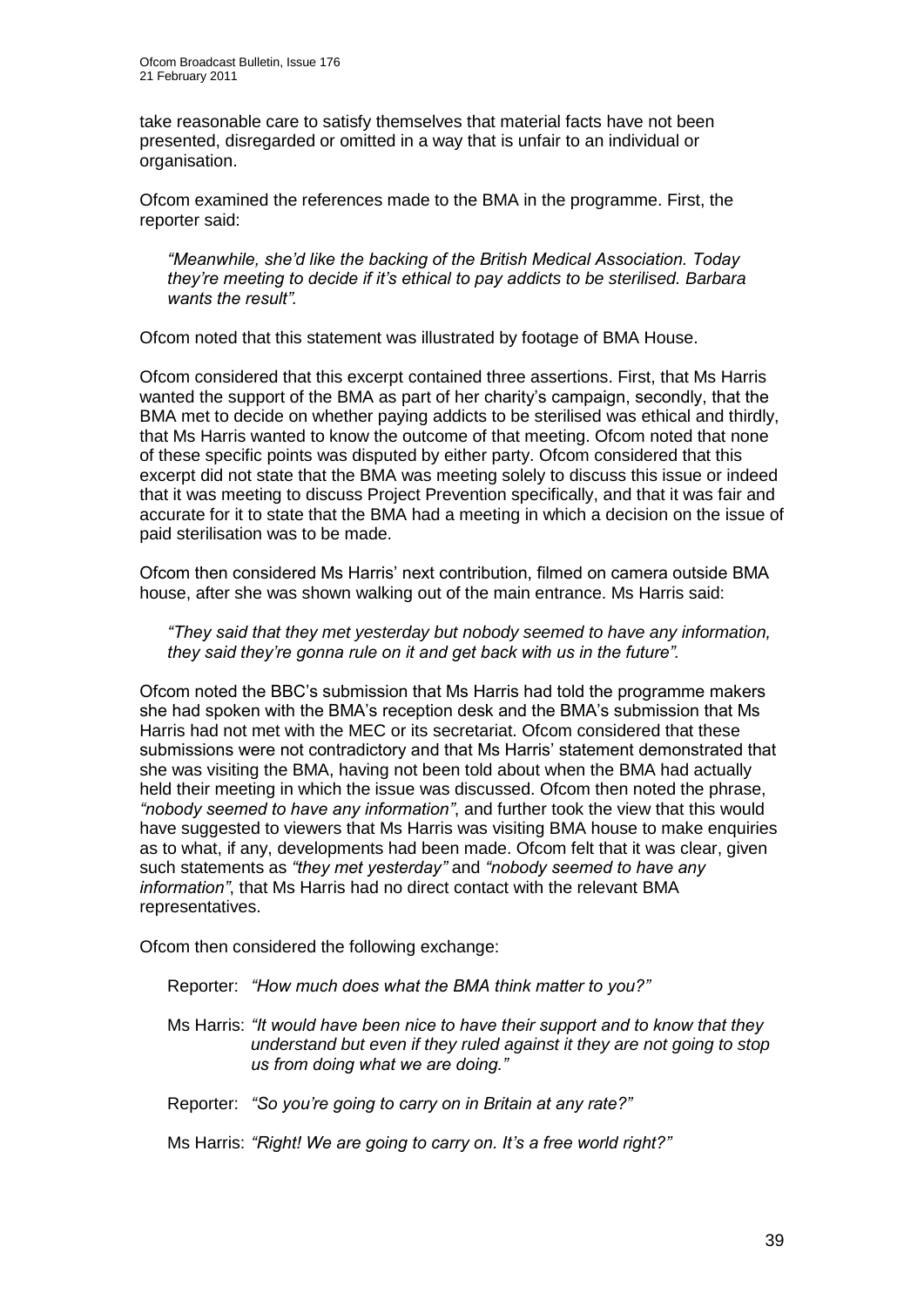Ofcom took the view that this exchange made clear that Ms Harris was not given any substantive information by the BMA, which one would have expected had the BMA held a meeting with her. Ofcom therefore found no suggestion that Ms Harris had met with BMA representatives to discuss the issue.

Ofcom concluded that the programme did not assert that the BMA had met specifically to discuss the issue of paying for drug addicts to become sterilised or that Ms Harris had held a meeting with BMA representatives about the issue.

**Accordingly, Ofcom has not upheld the BMA's complaint of unfair treatment in the programme as broadcast.**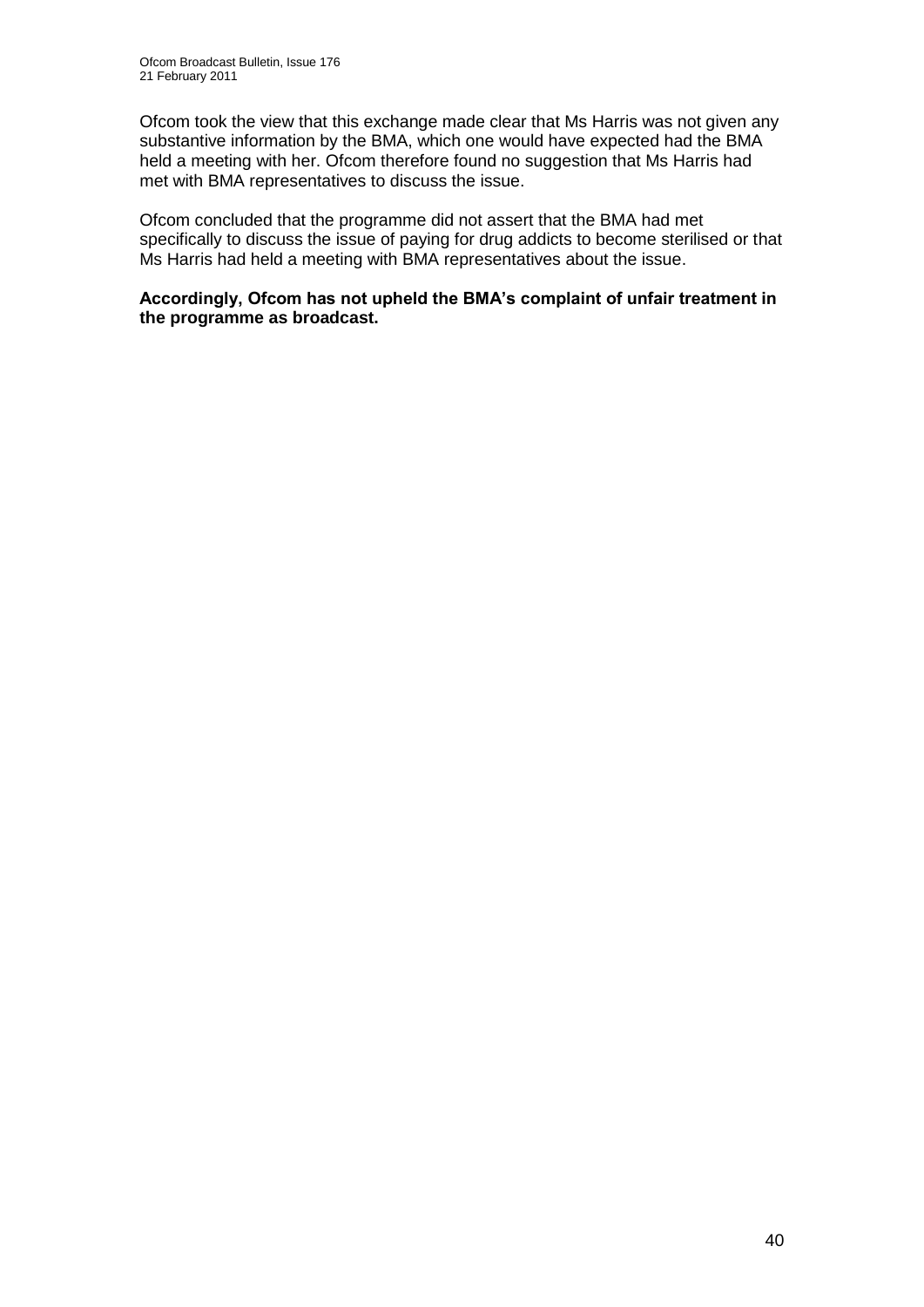# **Not Upheld**

## **Complaint by Ms Lydia Bell**

*Night Cops 2, Sky Three, 7 October 2010*

**Summary:** Ofcom has not upheld this complaint of unfair treatment and unwarranted infringement of privacy in the programme as broadcast made by Ms Lydia Bell.

The programme followed the work of police units on night-shifts across the UK, focusing in particular on alcohol-related incidents. Ms Bell was involved in one of the incidents featured on the programme, in which viewers saw her initially being aided by police, who believed she was locked out of her house,– but eventually arrested for being drunk and incapable, when they discovered she did not live at the property in question. Ms Bell was named in the programme, her face was clearly shown and her voice could be heard. Ms Bell complained that she was treated unfairly and that her privacy had been unwarrantably infringed in the programme as broadcast.

Ofcom found the following:

- The programme did not portray Ms Bell or the events in which she was involved in a way that was either misleading or unfair to her.
- Ms Bell's privacy was not unwarrantably infringed in the programme as broadcast as any limited expectation of privacy that she had was outweighed by the public interest in showing the police dealing with the incident.

#### **Introduction**

On 7 October 2010, Sky 3 broadcast a repeat of an edition of its reality series *Night Cops 2*, which follows the work of police units on night shifts across the United Kingdom. This edition focused in particular on alcohol-related crime and included a number of individual incidents, reflecting a range of negative effects of excessive alcohol consumption, from minor cases of over-indulgence to serious incidents featuring violence and arrests.

As the programme was drawing to a close, two officers in Swindon were seen driving back to their station at the end of their night shift. One of the officers saw a woman sitting on a low wall outside a house, and, assuming she had been locked out of her house, stopped to see if she required assistance. The voiceover stated:

*"The woman says she's locked out of the house ... clearly worse for wear, she believes her boyfriend is in the house with her key".*

A resident of the house eventually opened the door and explained that the woman had not lived at the house for four years. The officers then attempted to take the woman home but she would not give her address, made a series of unclear statements about events that had taken place earlier in the evening, and refused to leave the property. As a result, the officers arrested her for being drunk and incapable and she was taken to a police station where she was shown having fallen asleep while waiting to be seen at the custody desk.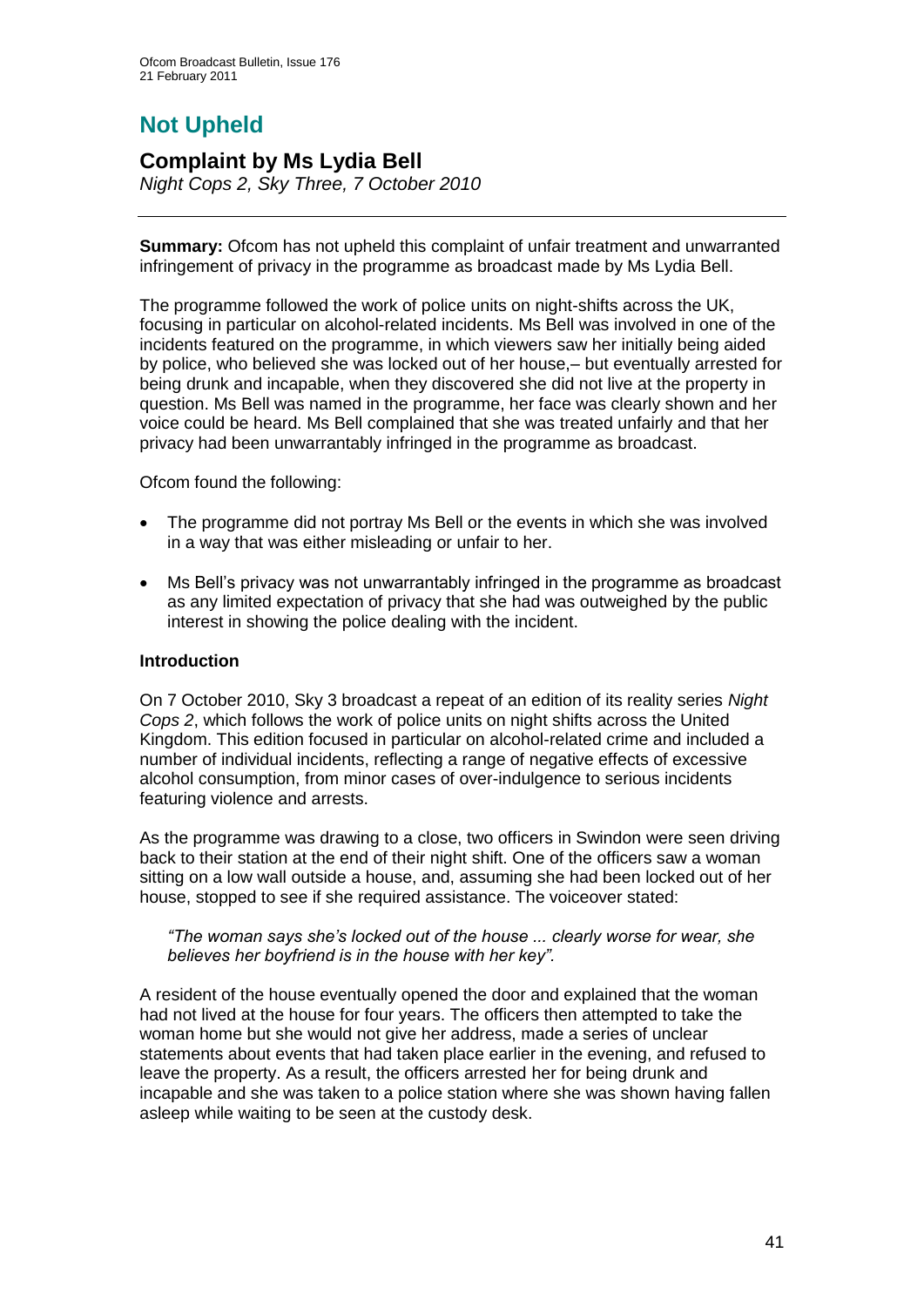Ms Lydia Bell, who was the woman involved in this incident, complained to Ofcom that she was treated unfairly and that her privacy was unwarrantably infringed in the programme as broadcast.

#### **The Complaint**

#### **Ms Bell's case**

In summary, Ms Bell complained that she was unfairly treated in the programme as broadcast in that:

a) She was portrayed unfairly as being so drunk that she had forgotten where she lived.

By way of background, Ms Bell explained that she was at the property where the officers found her because this was where her boyfriend, with whom she had split up that evening, lived.

In summary, Ms Bell complained that her privacy had been unwarrantably infringed in the programme as broadcast in that:

b) Her face was shown in the programme and her name mentioned.

#### **The Broadcaster's case**

In summary, British Sky Broadcasting Limited, ("BSkyB") responded to Ms Bell's complaint that she was treated unfairly in the programme as follows:

a) BSkyB agreed that the programme showed Ms Bell as drunk, given that she was shown being unsteady on her feet and incoherent, giving unclear responses to the police, swearing and playing up to the camera. The warnings by the officers reflected their opinion that she was drunk and the programme stated that she was eventually issued with a fixed penalty notice for being drunk and incapable.

However, BSkyB disagreed that the programme unfairly showed Ms Bell as having forgotten where she lived, because it clearly indicated, in its narration and by including the responses of a current resident, that Ms Bell used to live at the property. BSkyB argued that the programme showed an initial misunderstanding on the part of the police, which was then clarified by Ms Bell, who was heard stating "I told you I didn't live here". BSkyB also said that repeated questions by the police as to where Ms Bell did live remained unanswered.

BSkyB said that the programme did not state that Ms Bell had forgotten where she lived and left viewers to decide whether she was forgetful or uncooperative.

In summary and in response to Ms Bell's complaint of unwarranted infringement of privacy in the making of the programme, BSkyB responded:

b) BSkyB said that Ms Bell was shown, she referred to her own first name and her identity was not obscured. Her actions were observed from a busy public highway, including by the passers-by who appear in the programme.

BSkyB said that even if Ms Bell could be said to have a legitimate expectation of privacy in these circumstances, there was a clear public interest in showing the work of the police and highlighting the consequences of committing a criminal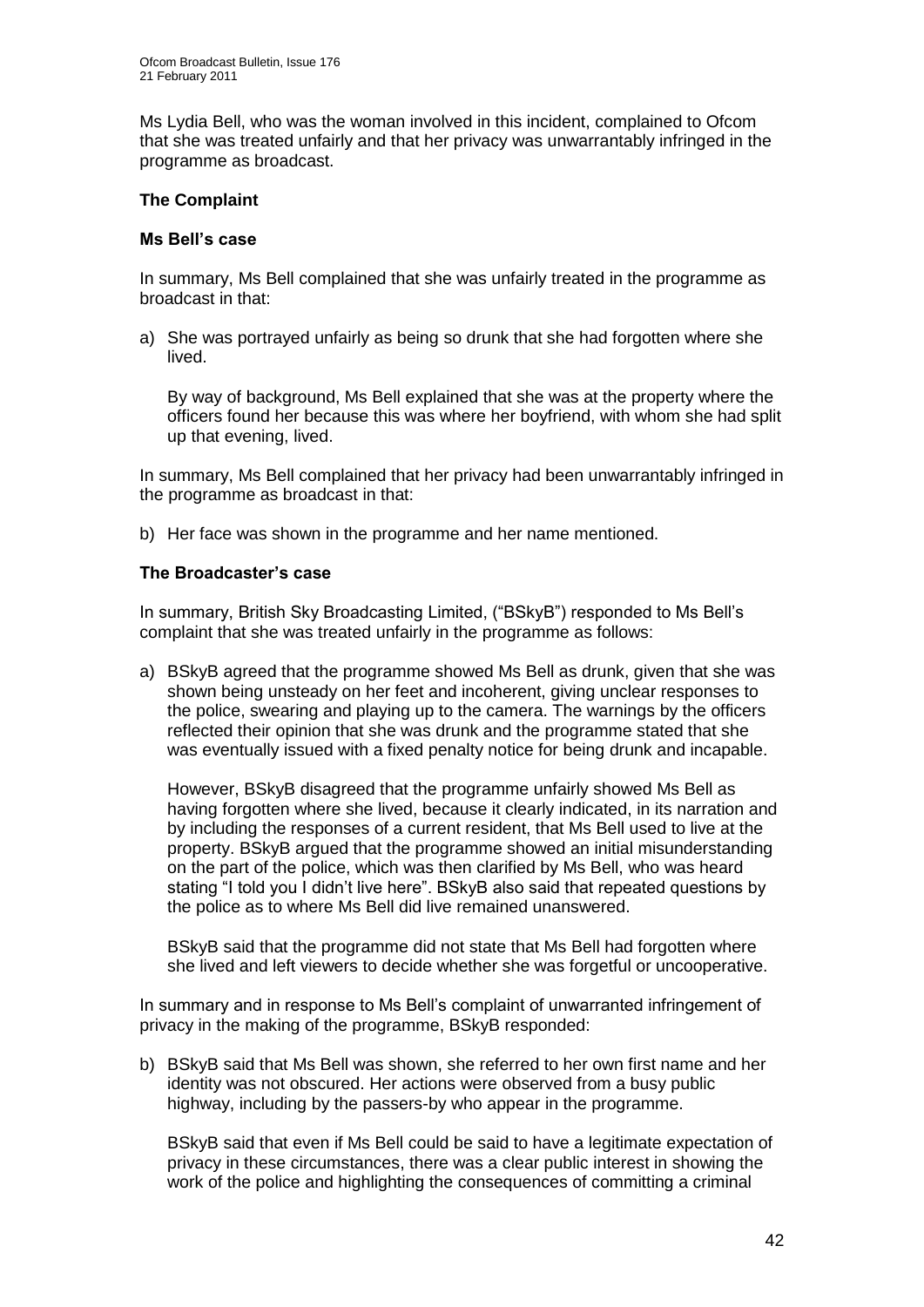offence, however minor. BSkyB said it had a policy of identifying for a reasonable period of time offenders found guilty of, or accepting fixed penalties for, any offence and that the broadcast fell within a reasonable period of time from the date of the event in November 2008.

#### **Decision**

Ofcom's statutory duties include the application, in the case of all television and radio services, of standards which provide adequate protection to members of the public and all other persons from unfair treatment in programmes included in such services and unwarrantable infringement of privacy in the broadcast and in the making of programmes included in such services.

In carrying out its duties, Ofcom has regard to the need to secure that the application of these standards is in the manner that best guarantees an appropriate level of freedom of expression. Ofcom is also obliged to have regard in all cases, to the principles under which regulatory activities should be transparent, accountable, proportionate and consistent and targeted only at cases in which action is needed. Ofcom considered the complaint and the broadcaster's response, together with a recording and a transcript of the programme as broadcast. In its considerations, Ofcom took account of the Code.

#### *Unfair treatment*

a) Ofcom considered Miss Bell's complaint that the programme portrayed her unfairly as being so drunk that she had forgotten where she lived.

In considering this part of the complaint, Ofcom took account of Rule 7.1 of the Code. Ofcom also had regard to Practice 7.9 which states that broadcasters must take reasonable care not to present, disregard or omit material facts in a way that is unfair to an individual.

Ofcom noted that the programme set out to demonstrate the work of police officers who patrol the UK's cities and towns at night and the type of incidents they come across. In particular, this edition focused on public order contraventions caused by overconsumption of alcohol.

Ofcom examined the programme as broadcast and noted that the relevant section of the programme showed two officers discovering Ms Bell sitting on a wall outside a house at three in the morning. One of the officers said that he thought *"she's just locked out to be honest"*. The officers stopped to offer Ms Bell assistance. As they approached, she asked *"Can you get me in?"* to which one of the officers replied *"No, I'm not a burglar".* The commentary then stated:

*"The woman says she's locked out of the house and for the moment there's only one thing the night cops can suggest* [to bang loudly on the door]*"*.

Eventually the door of the house opened and a resident was heard informing the police that the woman on the doorstep no longer lived there. Ms Bell then said to the officers:

*"I told you I didn't live here."*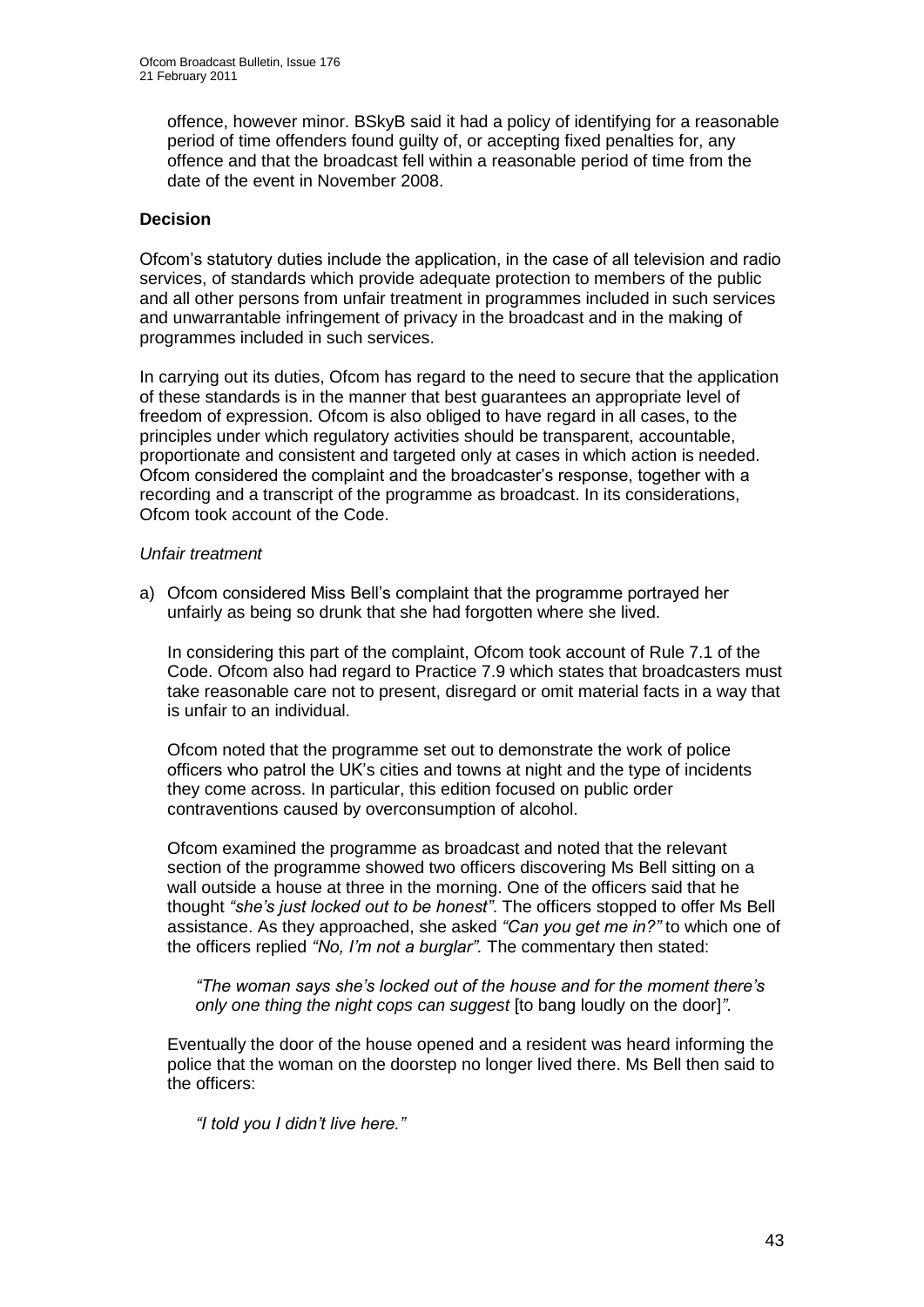One officer denied that this was the case and the other said *"You're joking."* The two then attempted to establish where Ms Bell did live. However their questioning elicited responses such as:

*"I took him to the Arts Centre for a night out and he left me. Oh, David. Do you know what happened? Look at him. Nutcase…Do you know I'm mental? What do you want to know?..That's fucking crazy".*

At no point did Ms Bell give her address to the officers or agree to leave the property, resulting in her arrest for being drunk and incapable.

Ofcom considered that initial commentary on Ms Bell's actions from the police seemed to indicate that the officers assumed at first that Ms Bell was locked out of her own home. The narration would, in Ofcom's view, have further supported that impression, as might her albeit ambiguous question *"can you get me in?".*

Ofcom considered that, when it was revealed that Ms Bell did not live at the property, viewers might have initially assumed that she did not know that this was not her home. However, it appeared to Ofcom that they might also have concluded that Ms Bell was deliberately misleading the police on that point. In any event, the development of the story and further footage of Ms Bell included in the programme, along with the accompanying commentary, made clear that – irrespective of her initial motives – she was aware that she did not live in the house. In Ofcom's view the programme presented the situation as faithfully as possible given Ms Bell's confusing answers at the scene.

Ofcom considered that it was clear from the footage included in the programme that Ms Bell was inebriated, had, whatever her motivation, come to a house she did not live in and was refusing to leave or to give the police her real address. Her statement that she had told the officers that she did not live in the house was included in the programme.

Taking all the factors referred to above into account, Ofcom was satisfied that the programme did not portray Ms Bell or the events in which she was involved in a way that was either misleading or unfair to her. Ofcom considered that the programme makers took appropriate care to satisfy themselves that the programme represented the incident in which she was involved fairly.

Ofcom, therefore, found no unfairness to Ms Bell in this regard.

#### *Privacy*

b) Ofcom then went on to consider Ms Bell's complaint that, by showing her name and face, the programme as broadcast had unwarrantably infringed her privacy.

In Ofcom's view, the individual's right to privacy has to be balanced against the competing right of the broadcaster to freedom of expression. Neither right as such has precedence over the other and where there is a conflict between the two, it is necessary to focus on the comparative importance of the specific rights. Any justification for interfering with or restricting each right must be taken into account and any interference or restriction must be proportionate.

This is reflected in how Ofcom applies Rule 8.1 of the Code which states that any infringement of privacy in programmes or in connection with obtaining material included in programmes must be warranted.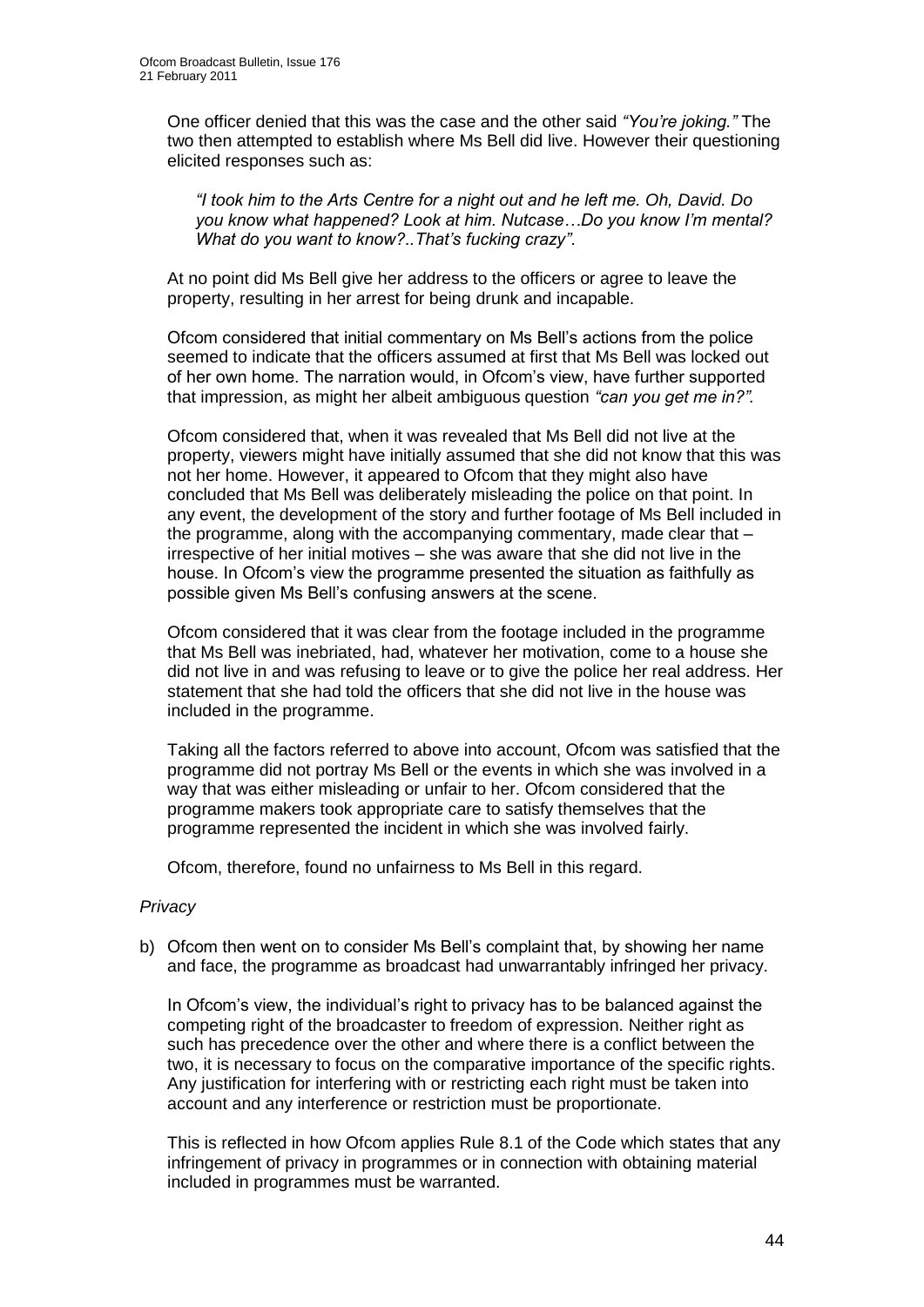In considering whether Ms Bell's privacy was unwarrantably infringed in the programme, Ofcom first considered the extent to which Ms Bell could reasonably have expected that the information would not be disclosed without her prior consent.

Ofcom noted that Ms Bell was clearly visible in the footage shown and that she mentioned her own name after handcuffs had been applied to her, when she turned to the camera and stated:

*"They're trying to make out they're really cool. Lydia is in distress. Oh".*

Ms Bell turned to face the camera again as she was being led into the police van and stated *"I love you"*.

Ofcom also noted that Ms Bell was shown in a state of drunkenness and in a potentially embarrassing situation. Ofcom therefore considered that Ms Bell may not have expected that footage taken of her in this situation would be broadcast in a television programme.

However, Ofcom also noted that Ms Bell was filmed and shown in a public place, namely a busy road, and that at least one passer-by witnessed the incident in which she was involved, although it took place at around three in the morning. Ms Bell also appeared to be aware of the camera filming her, as indicated by the way in which she spoke to it.

Ofcom also took note that the programme concluded with one of the officers' own summary of the situation:

*"She'll be issued with a penalty notice for disorder. Cost her £50 for the privilege of being arrested this evening".*

In these circumstances, Ofcom considered that Ms Bell had only a limited expectation that footage of her in the circumstance in which she found herself would not be broadcast.

Ofcom then went on to weigh the broadcaster's competing right to freedom of expression and the audience's right to receive information and ideas without unnecessary interference. In the circumstances of this particular case, Ofcom considered that the right to freedom of expression and the public interest in the programme examining the work of the police in handling alcohol related crimes and incidents, and in developing the public's understanding of the range of situations dealt with by the police outweighed Ms Bell's limited expectation of privacy in relation to the footage of her which was broadcast.

Taking all of these factors into account, Ofcom therefore found that there was no unwarranted infringement of Ms Bell's privacy in the broadcast of the programme.

#### **Accordingly, Ofcom has not upheld Ms Bell's complaint of unfair treatment and unwarranted infringement of privacy in the programme as broadcast**.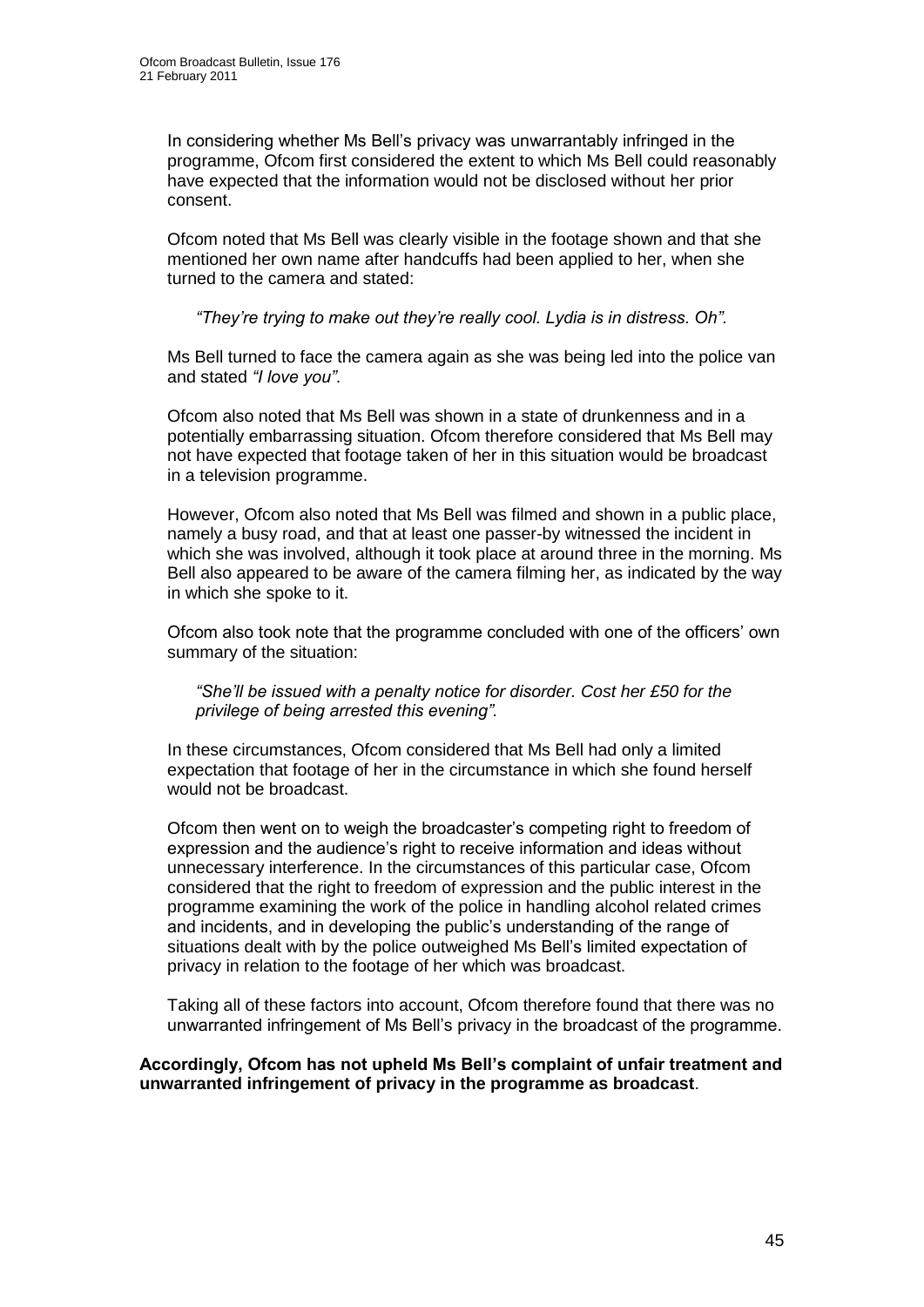# **Other Programmes Not in Breach**

## **Up to 31 January 2011**

| Programme                                     | <b>Broadcaster</b>         | <b>Transmission</b><br><b>Date</b> | <b>Categories</b>                            | <b>Number of</b><br>complaints |
|-----------------------------------------------|----------------------------|------------------------------------|----------------------------------------------|--------------------------------|
| 10 O'Clock Live                               | Channel 4                  | 20/01/2011                         | Generally accepted<br>standards              |                                |
| 10 O'Clock Live                               | Channel 4                  | 20/01/2011                         | Offensive language                           | $\overline{2}$                 |
| 10 O'Clock Live                               | Channel 4                  | 20/01/2011                         | Religious/Beliefs<br>discrimination/offence  | 6                              |
| 10 O'Clock Live                               | Channel 4                  | 22/01/2011                         | Generally accepted<br>standards              | 1                              |
| 10 O'Clock Live                               | Channel 4                  | 27/01/2011                         | Materially misleading                        | 1                              |
| 118 118's sponsorship of<br><b>ITV Movies</b> | ITV2                       | 15/01/2011                         | Violence and<br>dangerous behaviour          | 1                              |
| 118 118's sponsorship of<br><b>ITV Movies</b> | ITV4                       | 14/01/2011                         | Generally accepted<br>standards              | 1                              |
| 118 118's sponsorship of<br><b>ITV Movies</b> | Quest                      | 17/01/2011                         | Materially misleading                        | 1                              |
| 4thought.tv                                   | Channel 4                  | 24/01/2011                         | Scheduling                                   | $\mathbf{1}$                   |
| 5 Live Drive                                  | <b>BBC Radio 5</b><br>Live | 06/01/2011                         | Race<br>discrimination/offence               | 1                              |
| Advertising volume                            | Various                    | n/a                                | Advertising/editorial<br>separation          | $\mathbf{1}$                   |
| Background music                              | Various                    | n/a                                | Outside of remit / other                     | 1                              |
| <b>Baking Made Easy</b>                       | BBC <sub>2</sub>           | 17/01/2011                         | Harm                                         | 1                              |
| <b>BBC Local News</b>                         | <b>BBC</b>                 | 01/10/2009                         | Fairness & Privacy                           | 1                              |
| <b>BBC News</b>                               | BBC <sub>1</sub>           | 30/12/2010                         | Age<br>discrimination/offence                | 1                              |
| <b>BBC News</b>                               | <b>BBC News</b><br>Channel | 13/01/2011                         | Generally accepted<br>standards              | 1                              |
| <b>BBC News</b>                               | <b>BBC Radio 4</b>         | 23/01/2011                         | Due impartiality/bias                        | $\mathbf{1}$                   |
| <b>BBC News at Six</b>                        | BBC <sub>1</sub>           | 12/01/2011                         | Generally accepted<br>standards              | $\mathbf{1}$                   |
| <b>BBC News at Six</b>                        | BBC <sub>1</sub>           | 21/01/2011                         | Due impartiality/bias                        | $\overline{2}$                 |
| <b>BBC News at Six</b>                        | BBC <sub>1</sub>           | 21/01/2011                         | Generally accepted<br>standards              | 1                              |
| <b>BBC News at Ten</b>                        | BBC <sub>1</sub>           | 21/01/2011                         | Due impartiality/bias                        | $\mathbf 1$                    |
| <b>BBC Radio 4</b>                            | <b>BBC Radio 4</b>         | 17/01/2011                         | Due impartiality/bias                        | 1                              |
| <b>Being Victor</b>                           | <b>STV</b>                 | 19/10/2010                         | Offensive language                           | 3                              |
| <b>Being Victor</b>                           | <b>STV</b>                 | 26/10/2010                         | Generally accepted<br>standards              | 5                              |
| <b>Big Fat Gypsy Weddings</b>                 | Channel 4                  | 18/01/2011                         | Materially misleading                        | $\overline{3}$                 |
| <b>Big Fat Gypsy Weddings</b>                 | Channel 4                  | 18/01/2011                         | Race<br>discrimination/offence               | 31                             |
| Boulton & Co                                  | <b>Sky News</b>            | 24/01/2011                         | Generally accepted<br>standards              | 1                              |
| <b>Breakfast</b>                              | BBC <sub>1</sub>           | 19/01/2011                         | Sexual orientation<br>discrimination/offence | $\mathbf{1}$                   |
| <b>Breakfast</b>                              | BBC 1                      | 26/01/2011                         | Gender<br>discrimination/offence             | 1                              |
| <b>Breakfast Show</b>                         | Radio<br>Hafren 756        | 20/01/2011                         | Format                                       | 1                              |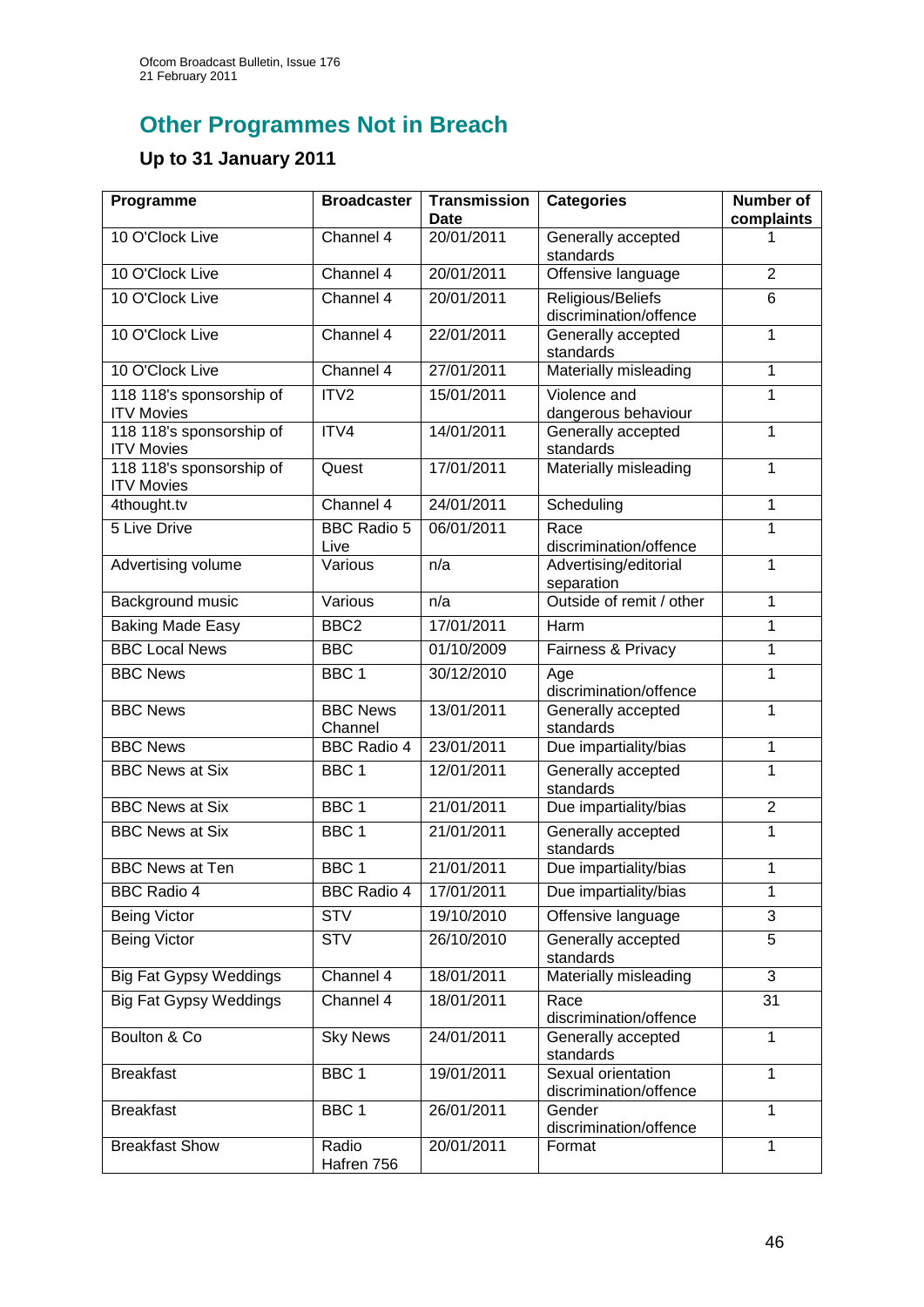| <b>Brilliant Creatures</b>                       | <b>CITV</b>            | 19/12/2010 | Violence and<br>dangerous behaviour          | 1              |
|--------------------------------------------------|------------------------|------------|----------------------------------------------|----------------|
| <b>British Comedy Awards</b>                     | Channel 4              | 22/01/2011 | Offensive language                           | $\overline{2}$ |
| <b>British Comedy Awards:</b><br>The Nominations | Channel 4              | 15/01/2011 | Generally accepted<br>standards              | 1              |
| <b>British Comedy Awards:</b><br>The Nominations | Channel 4              | 15/01/2011 | Offensive language                           | 1              |
| <b>BRMB 96.4</b>                                 | <b>BRMB</b>            | 29/10/2010 | Materially misleading                        | 1              |
| Capital Breakfast                                | Capital<br>Radio       | 05/01/2011 | Sexual orientation<br>discrimination/offence | 1              |
| Celebrity Five Go to                             | Channel 4              | 12/01/2011 | Offensive language                           | 1              |
| Channel 4 News                                   | Channel 4              | 05/01/2011 | Due accuracy                                 | 1              |
| Channel 4 News                                   | Channel 4              | 12/01/2011 | Generally accepted<br>standards              | 1              |
| Channel promotion                                | Gold (Virgin<br>Media) | 05/01/2011 | Materially misleading                        | 1              |
| Channel promotion                                | ITV4                   | 23/12/2010 | Generally accepted<br>standards              | 1              |
| <b>Chris Moyles Show</b>                         | <b>BBC Radio 1</b>     | 31/01/2011 | Outside of remit / other                     | 1              |
| Cities of the Underworld                         | History                | 15/01/2011 | Crime                                        | 1              |
| Come Dine with Me                                | Channel 4              | 22/01/2011 | Offensive language                           | 1              |
| Come Dine with Me                                | Channel 4              | 23/01/2011 | Generally accepted<br>standards              | 1              |
| Come Dine with Me                                | Channel 4              | 23/01/2011 | Nudity                                       | 1              |
| Come Fly with Me                                 | BBC <sub>1</sub>       | 20/01/2011 | Generally accepted<br>standards              | 4              |
| Come Fly with Me                                 | BBC <sub>1</sub>       | 22/01/2011 | Generally accepted<br>standards              | $\mathbf{1}$   |
| Comedy Rocks with Jason<br>Manford               | ITV1                   | 16/01/2011 | <b>Disability</b><br>discrimination/offence  | $\mathbf{1}$   |
| Comic's Choice                                   | Channel 4              | 20/01/2011 | Transgender<br>discrimination/offence        | 1              |
| Coming of Age (trailer)                          | BBC <sub>3</sub>       | 12/01/2011 | Sexual material                              | $\mathbf{1}$   |
| <b>Coronation Street</b>                         | ITV1                   | 31/12/2010 | Violence and<br>dangerous behaviour          | 1              |
| <b>Coronation Street</b>                         | ITV1                   | 10/01/2011 | <b>Disability</b><br>discrimination/offence  | 1              |
| <b>Coronation Street</b>                         | ITV1                   | 10/01/2011 | Violence and<br>dangerous behaviour          | 1              |
| <b>Coronation Street</b>                         | ITV1                   | 13/01/2011 | Generally accepted<br>standards              | 1              |
| <b>Coronation Street</b>                         | ITV1                   | 21/01/2011 | Generally accepted<br>standards              | $\overline{3}$ |
| <b>Coronation Street</b>                         | ITV1                   | 28/01/2011 | Materially misleading                        | $\overline{2}$ |
| <b>Coronation Street</b>                         | ITV1                   | n/a        | Generally accepted<br>standards              | 1              |
| CSI / Dharma and Greg<br>(trailers)              | Fiver                  | 07/01/2011 | Violence and<br>dangerous behaviour          | $\mathbf{1}$   |
| <b>CSI: New York</b>                             | Five                   | 22/01/2011 | Generally accepted<br>standards              | 1              |
| Dancing on Ice                                   | ITV1<br>Granada        | 16/01/2011 | Generally accepted<br>standards              | 1              |
| Dancing on Ice                                   | ITV1                   | 16/01/2011 | Competitions                                 | $\mathbf{1}$   |
| Dancing on Ice                                   | ITV1                   | 16/01/2011 | Generally accepted<br>standards              | $\overline{2}$ |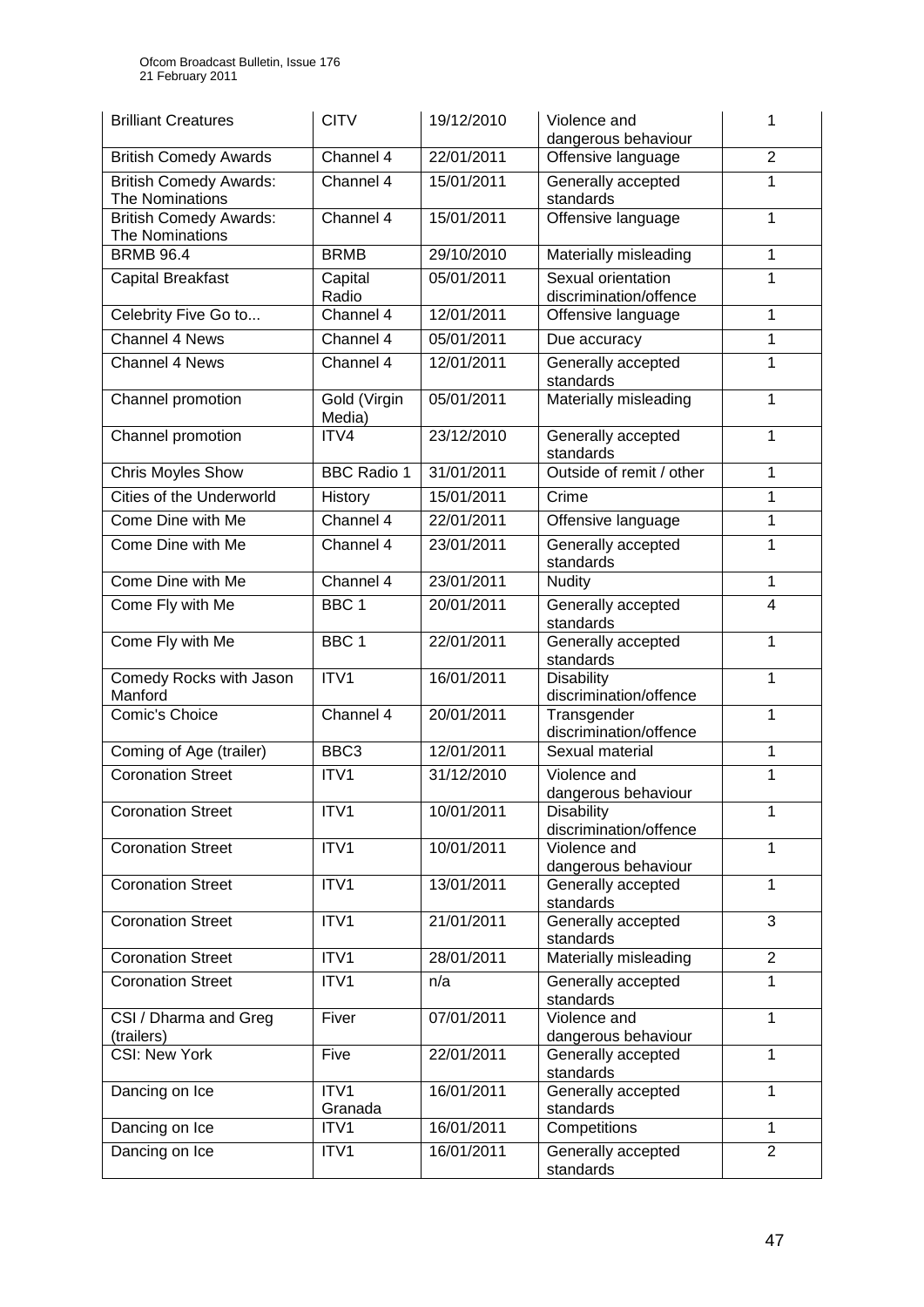| Danny Kelly                                    | Talksport           | 08/01/2011 | Generally accepted<br>standards                 | $\overline{2}$          |
|------------------------------------------------|---------------------|------------|-------------------------------------------------|-------------------------|
| Deal or No Deal                                | Channel 4           | 21/01/2011 | Undue prominence                                | $\mathbf{1}$            |
| Digital onscreen graphics                      | Various             | n/a        | Outside of remit / other                        | 1                       |
| <b>Doctors</b>                                 | BBC <sub>1</sub>    | 17/11/2010 | <b>Nudity</b>                                   | 1                       |
| Doctors                                        | BBC <sub>1</sub>    | 14/01/2011 | Sexual material                                 | $\mathbf{1}$            |
| Doctors                                        | BBC <sub>1</sub>    | 24/01/2011 | Generally accepted<br>standards                 | 1                       |
| EastEnders                                     | BBC <sub>1</sub>    | 09/12/2010 | Generally accepted<br>standards                 | $\mathbf{1}$            |
| EastEnders                                     | BBC <sub>1</sub>    | 17/01/2011 | Generally accepted<br>standards                 | 1                       |
| EastEnders                                     | BBC <sub>1</sub>    | 18/01/2011 | Generally accepted<br>standards                 | 1                       |
| EastEnders                                     | BBC <sub>1</sub>    | 21/01/2011 | Drugs, smoking,<br>solvents or alcohol          | $\mathbf{1}$            |
| EastEnders                                     | BBC <sub>1</sub>    | 21/01/2011 | Offensive language                              | 1                       |
| EastEnders                                     | <b>BBC</b> One      | 28/01/2011 | Generally accepted<br>standards                 | 1                       |
| <b>Eddie Stobart: Smart</b><br><b>Truckers</b> | ITV4                | 17/12/2010 | Undue prominence                                | 1                       |
| <b>Electronic Programme</b><br>Guide           | n/a                 | n/a        | Outside of remit / other                        | 1                       |
| Emmerdale                                      | ITV1                | 17/01/2011 | Generally accepted<br>standards                 | 1                       |
| Emmerdale                                      | ITV1                | 19/01/2011 | Drugs, smoking,<br>solvents or alcohol          | 1                       |
| Emmerdale                                      | ITV1                | 20/01/2011 | Race<br>discrimination/offence                  | $\mathbf{1}$            |
| Emmerdale                                      | ITV1                | 25/01/2011 | Generally accepted<br>standards                 | $\mathbf{1}$            |
| FA Cup 3rd Round Replay<br>Highlights          | ITV1                | 18/01/2011 | Outside of remit / other                        | 1                       |
| <b>Five Daughters</b>                          | BBC <sub>4</sub>    | 20/01/2011 | Fairness & Privacy                              | $\mathbf{1}$            |
| Flashing images                                | Various             | n/a        | Flashing images/risk to<br>viewers who have PSE | $\overline{2}$          |
| <b>Fone Girls</b>                              | <b>Dirty Talk</b>   | 05/01/2011 | Participation TV - Harm                         | 1                       |
| Football                                       | <b>Sky Sports</b>   | n/a        | Product placement                               | 1                       |
| Format                                         | <b>Global Radio</b> | n/a        | Format                                          | 1                       |
| Format                                         | <b>Kiss</b>         | n/a        | Format                                          | $\mathbf{1}$            |
| Four Lions                                     | BBC1                | 23/01/2011 | Generally accepted<br>standards                 | $\mathbf{1}$            |
| Four Weddings US (trailer)                     | Living              | 27/01/2011 | Race<br>discrimination/offence                  | $\mathbf{1}$            |
| <b>Freshly Squeezed</b>                        | Channel 4           | 17/01/2011 | Sexual material                                 | $\mathbf{1}$            |
| Glee                                           | E <sub>4</sub>      | 17/01/2011 | Generally accepted<br>standards                 | 1                       |
| <b>GMTV</b> competitions                       | ITV1                | n/a        | Competitions                                    | 1                       |
| Gordon Ramsay: Shark Bait                      | Channel 4           | 16/01/2011 | Offensive language                              | $\overline{\mathbf{4}}$ |
| Graffiti: From Tags to<br><b>Riches</b>        | Sky Arts 1          | 30/12/2010 | Crime                                           | $\overline{1}$          |
| Greg James                                     | <b>BBC Radio 1</b>  | 27/01/2011 | Age<br>discrimination/offence                   | $\mathbf{1}$            |
| Harry Hill's the Best of TV<br><b>Burp</b>     | ITV1                | 15/01/2011 | Generally accepted<br>standards                 | 1                       |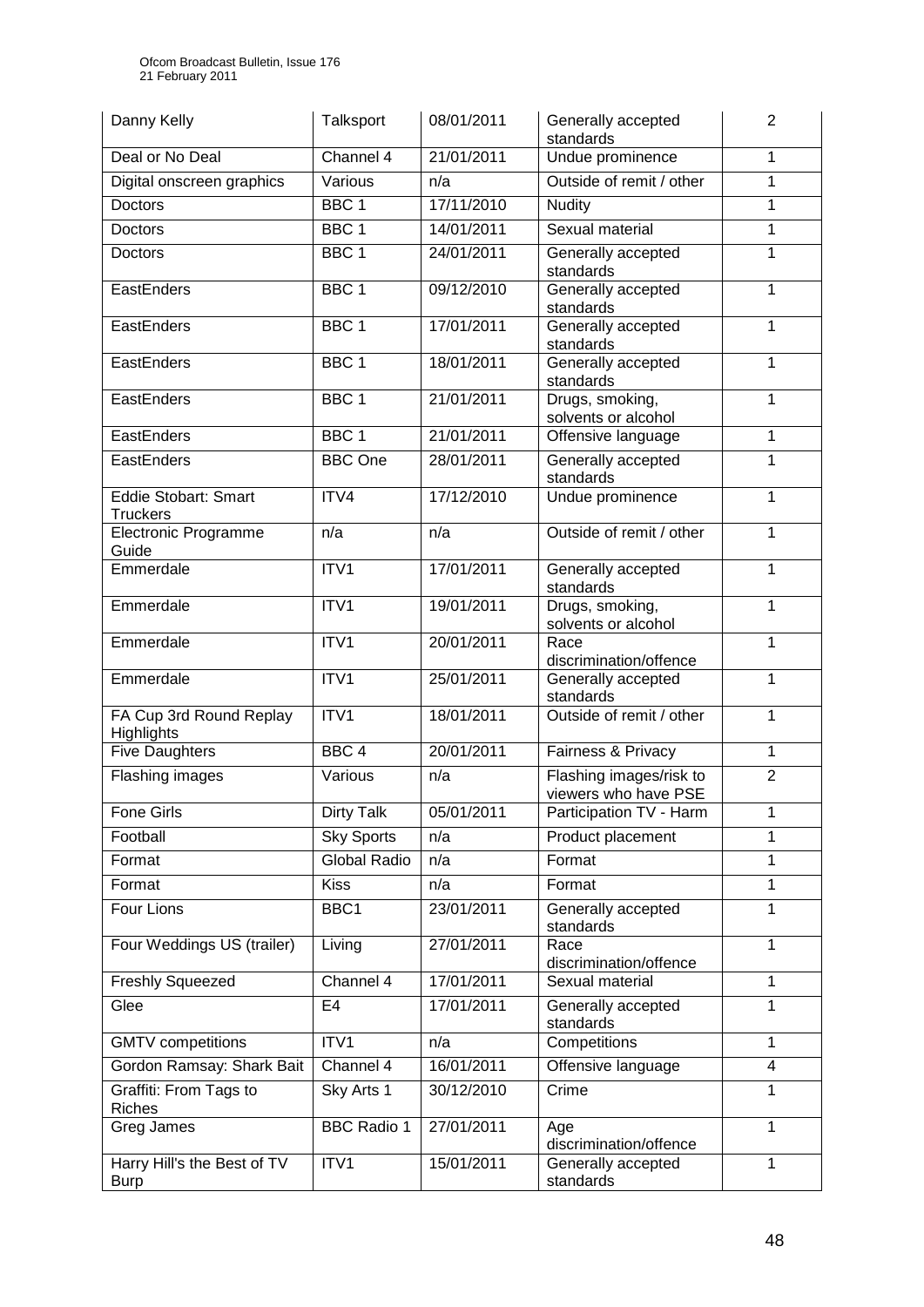| Harry Hill's the Best of TV<br><b>Burp</b> | ITV <sub>2</sub>       | 19/01/2011 | Generally accepted<br>standards             | 1              |
|--------------------------------------------|------------------------|------------|---------------------------------------------|----------------|
| Harry Hill's the Best of TV<br><b>Burp</b> | ITV <sub>2</sub>       | 21/01/2011 | Generally accepted<br>standards             | 1              |
| <b>Heart Breakfast</b>                     | Heart<br><b>Sussex</b> | 12/01/2011 | Generally accepted<br>standards             | 1              |
| Hirsty's Daily Dose                        | Capital FM<br>105      | 14/01/2011 | Sexual material                             | 1              |
| <b>Hirsty's Daily Dose</b>                 | Capital<br>Yorkshire   | 05/01/2011 | Generally accepted<br>standards             | 1              |
| <b>Hollyoaks</b>                           | Channel 4              | 18/01/2011 | Suicide and self harm                       | 1              |
| <b>Hollyoaks Omnibus</b>                   | Channel 4              | n/a        | Materially misleading                       | 1              |
| Home Alone 2: Lost in New<br>York          | Living                 | 13/01/2011 | Violence and<br>dangerous behaviour         | 1              |
| Honey Days                                 | Filth                  | 05/01/2011 | Participation TV - Harm                     | $\mathbf{1}$   |
| Honey Days                                 | Filth                  | 05/01/2011 | Participation TV - Harm                     | 1              |
| Horizon                                    | BBC <sub>2</sub>       | 24/01/2011 | Materially misleading                       | $\mathbf{1}$   |
| <b>Horrible Histories</b>                  | BBC <sub>2</sub>       | 22/01/2011 | Violence and                                | $\overline{2}$ |
|                                            | <b>CBBC</b>            |            | dangerous behaviour                         |                |
| <b>Horrid Henry</b>                        | <b>CITV</b>            | 31/01/2011 | Generally accepted<br>standards             | 1              |
| How Drugs Work                             | BBC <sub>3</sub>       | 06/01/2011 | Due impartiality/bias                       | 1              |
| <b>How Drugs Work</b>                      | BBC <sub>3</sub>       | 16/01/2011 | Drugs, smoking,<br>solvents or alcohol      | 1              |
| <b>How Drugs Work</b>                      | BBC <sub>3</sub>       | 16/01/2011 | Due accuracy                                | $\mathbf{1}$   |
| Hugh's Big Fish Fight                      | Channel 4              | 11/01/2011 | Advertising/editorial<br>separation         | 1              |
| I'm Sorry I Haven't a Clue                 | <b>BBC Radio 4</b>     | 16/01/2011 | Sexual material                             | 1              |
| Inside Out                                 | BBC <sub>1</sub>       | 17/01/2011 | Due accuracy                                | $\mathbf{1}$   |
| Inside Out                                 | BBC <sub>1</sub>       | 17/01/2011 | Due impartiality/bias                       | 1              |
| <b>ITV News and Weather</b>                | ITV1                   | 05/01/2011 | Due impartiality/bias                       | 1              |
| <b>ITV News at Ten and</b><br>Weather      | ITV1                   | 04/01/2011 | Due impartiality/bias                       | $\overline{2}$ |
| <b>ITV Sport</b>                           | ITV3                   | 29/01/2011 | Generally accepted<br>standards             | 1              |
| Jeff Randall Live                          | <b>Sky News</b>        | 24/01/2011 | Due impartiality/bias                       | 1              |
| $K-9$                                      | Five                   | 23/12/2010 | <b>Television Access</b><br><b>Services</b> | 1              |
| Ken Livingstone                            | <b>LBC 97.3FM</b>      | 01/01/2011 | Due accuracy                                | $\mathbf{1}$   |
| Kidnap and Ransom                          | ITV1                   | 13/01/2011 | Race<br>discrimination/offence              | 1              |
| Kidnap and Ransom                          | ITV1                   | 20/01/2011 | Undue prominence                            | $\mathbf{1}$   |
| Lions Behaving Badly                       | Nat Geo<br>Wild        | 25/01/2011 | Violence and<br>dangerous behaviour         | $\mathbf{1}$   |
| Logan's Run                                | Film 4                 | 26/11/2010 | <b>Nudity</b>                               | $\mathbf{1}$   |
| Logan's Run                                | Five                   | 16/01/2011 | <b>Nudity</b>                               | 1              |
| Looney Tunes                               | Boomerang              | 08/01/2011 | Sexual material                             | 1              |
| Loose Women                                | ITV1                   | 05/01/2011 | Gender<br>discrimination/offence            | 1              |
| Loose Women                                | ITV1                   | 20/01/2011 | Gender<br>discrimination/offence            | 1              |
| Loose Women                                | ITV1                   | 21/01/2011 | Animal welfare                              | $\mathbf{1}$   |
| Loose Women                                | ITV1                   | 24/01/2011 | Gender                                      | 5              |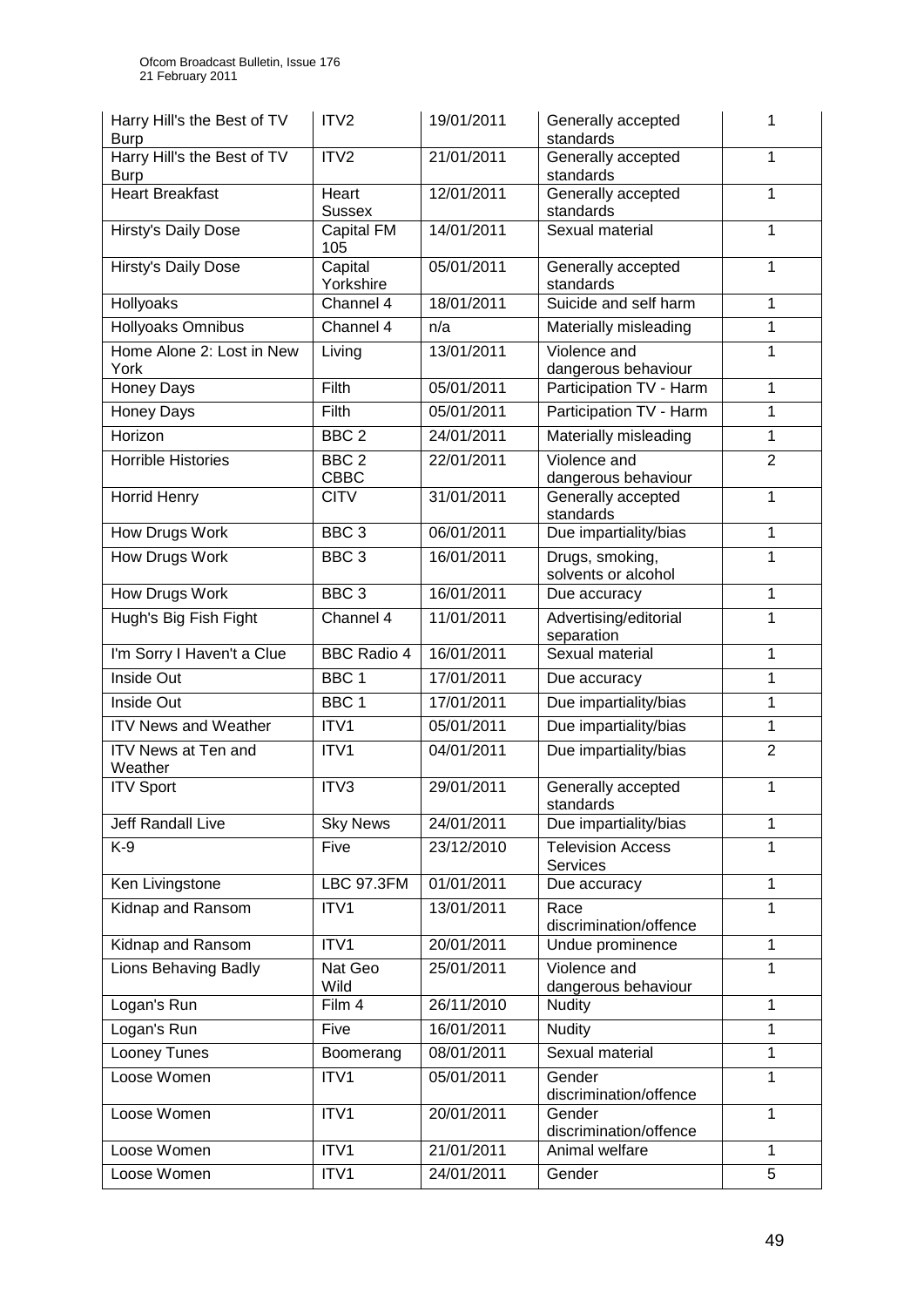|                                |                                  |            | discrimination/offence                       |                         |
|--------------------------------|----------------------------------|------------|----------------------------------------------|-------------------------|
| Loose Women                    | ITV1                             | 25/01/2011 | Gender<br>discrimination/offence             | $\overline{\mathbf{4}}$ |
| Loose Women                    | ITV1                             | 26/01/2011 | Gender<br>discrimination/offence             | 10                      |
| Loose Women                    | ITV1                             | 27/01/2011 | Gender<br>discrimination/offence             | $\overline{4}$          |
| Loose Women                    | ITV1                             | 28/01/2011 | Due impartiality/bias                        | $\mathbf{1}$            |
| Loose Women                    | ITV1                             | 28/01/2011 | Gender<br>discrimination/offence             | 1                       |
| Loose Women                    | ITV1                             | 28/01/2011 | Generally accepted<br>standards              | $\mathbf{1}$            |
| Loose Women                    | ITV1                             | n/a        | Gender<br>discrimination/offence             | $\overline{7}$          |
| Mad Dogs (trailer)             | <b>Sky Sports</b><br><b>News</b> | 12/01/2011 | Violence and<br>dangerous behaviour          | 1                       |
| Mary Portas: Secret<br>Shopper | Channel 4                        | 19/01/2011 | Generally accepted<br>standards              | $\overline{5}$          |
| Mary Portas: Secret<br>Shopper | Channel 4                        | 26/01/2011 | Generally accepted<br>standards              | 1                       |
| Meridian Tonight               | ITV1                             | 03/01/2011 | Generally accepted<br>standards              | 1                       |
| <b>Midsomer Murders</b>        | ITV1                             | 21/01/2011 | Offensive language                           | 1                       |
| <b>Midsomer Murders</b>        | ITV1                             | 24/01/2011 | Scheduling                                   | $\mathbf{1}$            |
| Monk                           | <b>STV</b>                       | 30/01/2011 | Offensive language                           | 1                       |
| My Big Fat Gypsy Wedding       | Channel 4                        | 17/01/2011 | Generally accepted<br>standards              | $\mathbf{1}$            |
| My Big Fat Gypsy<br>Weddings   | Channel 4                        | 18/01/2011 | Due accuracy                                 | 1                       |
| My Big Fat Gypsy<br>Weddings   | Channel 4                        | 18/01/2011 | Gender<br>discrimination/offence             | 1                       |
| My Big Fat Gypsy<br>Weddings   | Channel 4                        | 18/01/2011 | Generally accepted<br>standards              | $\mathbf{1}$            |
| My Big Fat Gypsy<br>Weddings   | Channel 4                        | 18/01/2011 | Materially misleading                        | 1                       |
| My Pet Shame (trailer)         | Sky 1 HD                         | 24/01/2011 | Animal welfare                               | 1                       |
| <b>Nestor Radio</b>            | 87.5                             | 25/01/2011 | Religious/Beliefs<br>discrimination/offence  | 1                       |
| <b>News</b>                    | BBC 1 and<br><b>ITV</b>          | n/a        | Fairness                                     | $\mathbf{1}$            |
| News programming               | Various                          | n/a        | Outside of remit / other                     | $\mathbf{1}$            |
| Newsnight                      | BBC <sub>2</sub>                 | 06/01/2011 | Sexual orientation<br>discrimination/offence | 3                       |
| Newsround                      | CBBC                             | 13/01/2011 | Due impartiality/bias                        | $\mathbf{1}$            |
| <b>NFL Sunday</b>              | <b>Sky Sports</b><br>2HD         | 16/01/2011 | Race<br>discrimination/offence               | $\mathbf{1}$            |
| Not Going Out                  | BBC <sub>1</sub>                 | 20/01/2011 | Generally accepted<br>standards              | $\overline{2}$          |
| Not Going Out                  | BBC <sub>1</sub>                 | 20/01/2011 | Religious/Beliefs<br>discrimination/offence  | $\mathbf{1}$            |
| <b>Only Connect</b>            | BBC4                             | 17/01/2011 | Gender<br>discrimination/offence             | $\mathbf{1}$            |
| Panorama                       | BBC <sub>1</sub>                 | 17/01/2011 | Due impartiality/bias                        | 3                       |
| <b>PM</b>                      | <b>BBC Radio 4</b>               | 13/01/2011 | Due impartiality/bias                        | $\mathbf{1}$            |
| Pointless                      | BBC <sub>2</sub>                 | 31/01/2010 | Materially misleading                        | $\overline{2}$          |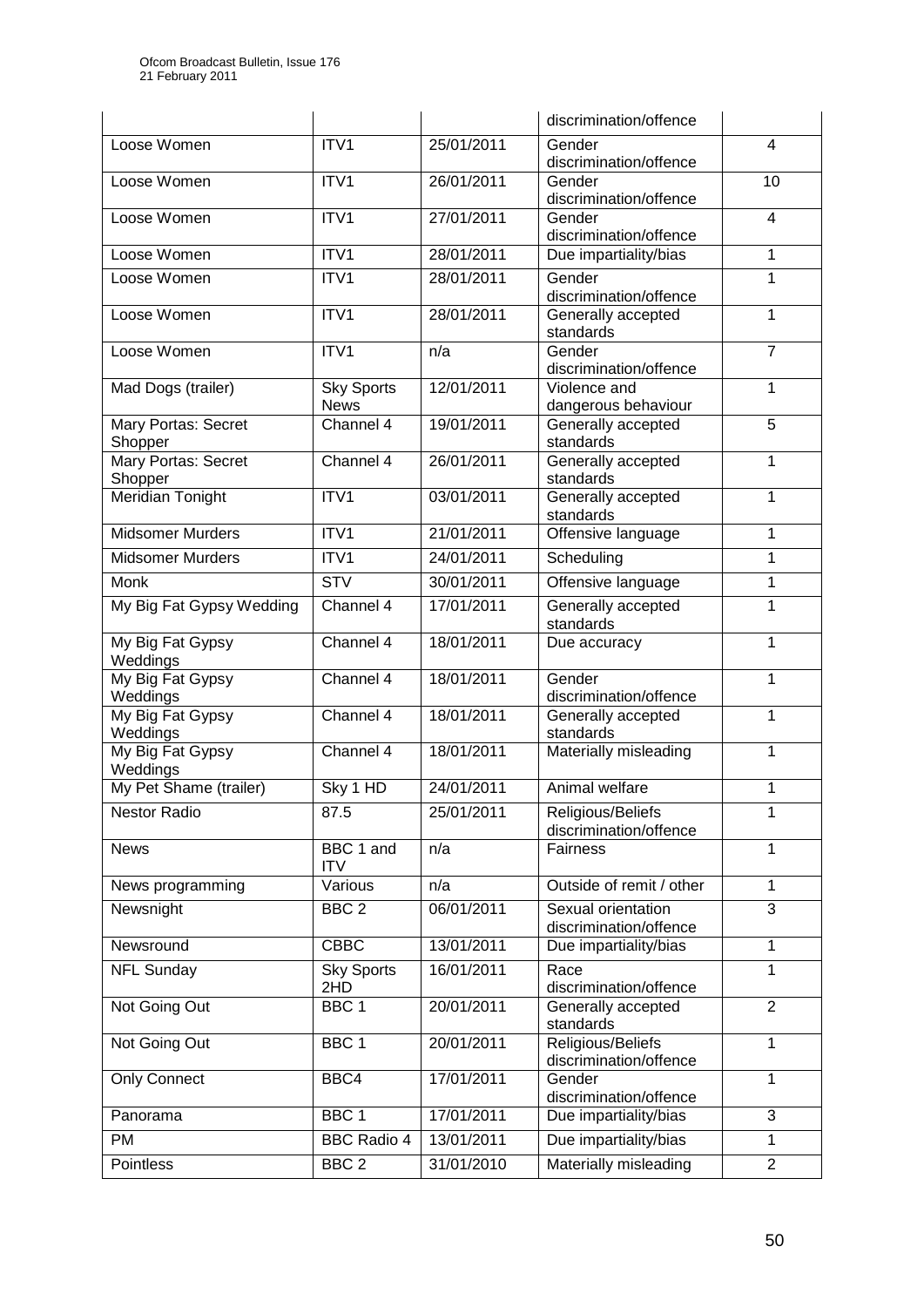| Posh and Posher: Why<br>Public School Boys Run<br><b>Britain</b> | BBC <sub>2</sub>                 | 26/01/2011 | Due impartiality/bias               | 1              |
|------------------------------------------------------------------|----------------------------------|------------|-------------------------------------|----------------|
| Programme promotions                                             | Virgin Media<br>Catch Up         | n/a        | Scheduling                          | 1              |
| Programming                                                      | <b>BBC</b><br>channels           | n/a        | Due impartiality/bias               | $\overline{2}$ |
| Programming                                                      | BBC<br>channels                  | n/a        | Outside of remit / other            | 1              |
| Programming                                                      | <b>BBC</b><br>channels           | n/a        | Product placement                   | 1              |
| Programming                                                      | Capital<br>London                | 16/01/2011 | Offensive language                  | 1              |
| Programming                                                      | Romney<br>Marsh FM               | n/a        | Elections/Referendums               | 1              |
| Programming                                                      | <b>Tynedale FM</b>               | n/a        | Outside of remit / other            | 1              |
| Programming                                                      | Various                          | n/a        | Outside of remit / other            | 1              |
| QI                                                               | Dave                             | 25/01/2011 | Offensive language                  | 1              |
| <b>Question Time</b>                                             | BBC <sub>1</sub>                 | 27/01/2011 | Generally accepted<br>standards     | 6              |
| Red Sea Jaws                                                     | Five                             | 25/01/2011 | Offensive language                  | 1              |
| Regional News and<br>Weather                                     | BBC <sub>1</sub>                 | 25/01/2011 | Outside of remit / other            | 1              |
| Regional News and<br>Weather                                     | BBC <sub>1</sub>                 | 26/01/2011 | Due impartiality/bias               | 1              |
| Rugby World Cup (trailer)                                        | ITV1                             | n/a        | Offensive language                  | $\mathbf 1$    |
| Sabki Labli Bebo                                                 | <b>Star Plus</b>                 | 19/01/2011 | Violence and<br>dangerous behaviour | 1              |
| Saints and Scroungers                                            | BBC <sub>1</sub>                 | 17/01/2011 | Race<br>discrimination/offence      | $\mathbf{1}$   |
| Shameless                                                        | Channel 4                        | 18/01/2011 | Generally accepted<br>standards     | 1              |
| <b>Shameless</b>                                                 | Channel 4                        | 18/01/2011 | Race<br>discrimination/offence      | 1              |
| <b>Shameless</b>                                                 | Channel 4                        | 25/01/2011 | Materially misleading               | 1              |
| <b>Silent Witness</b>                                            | BBC <sub>1</sub>                 | 17/01/2011 | Generally accepted<br>standards     | 1              |
| Skins (trailer)                                                  | E <sub>4</sub>                   | 10/01/2011 | <b>Nudity</b>                       | 5              |
| <b>Sky News</b>                                                  | <b>Sky News</b>                  | 19/01/2011 | Due impartiality/bias               | $\overline{2}$ |
| <b>Sky News</b>                                                  | <b>Sky News</b>                  | 20/01/2011 | Due accuracy                        | 1              |
| <b>Sky News</b>                                                  | <b>Sky News</b>                  | 24/01/2011 | Gender<br>discrimination/offence    | 1              |
| Sky News at Ten                                                  | <b>Sky News</b>                  | 22/01/2011 | Generally accepted<br>standards     | $\mathbf{1}$   |
| <b>Sky Sports News</b>                                           | <b>Sky Sports</b><br><b>News</b> | 18/01/2011 | Fairness                            | 1              |
| Soccer AM                                                        | Sky Sports 2                     | 08/01/2011 | Race<br>discrimination/offence      | 1              |
| Something for the Weekend                                        | BBC <sub>2</sub>                 | 23/01/2011 | Gender<br>discrimination/offence    | $\overline{2}$ |
| South Park (trailer)                                             | Comedy<br><b>Central Extra</b>   | 20/01/2011 | Offensive language                  | 1              |
| Special Agent Oso                                                | Playhouse<br>Disney              | 12/01/2011 | Materially misleading               | 1              |
| <b>Star Gazing</b>                                               | BBC <sub>2</sub>                 | 21/01/2011 | Due accuracy                        | $\mathbf{1}$   |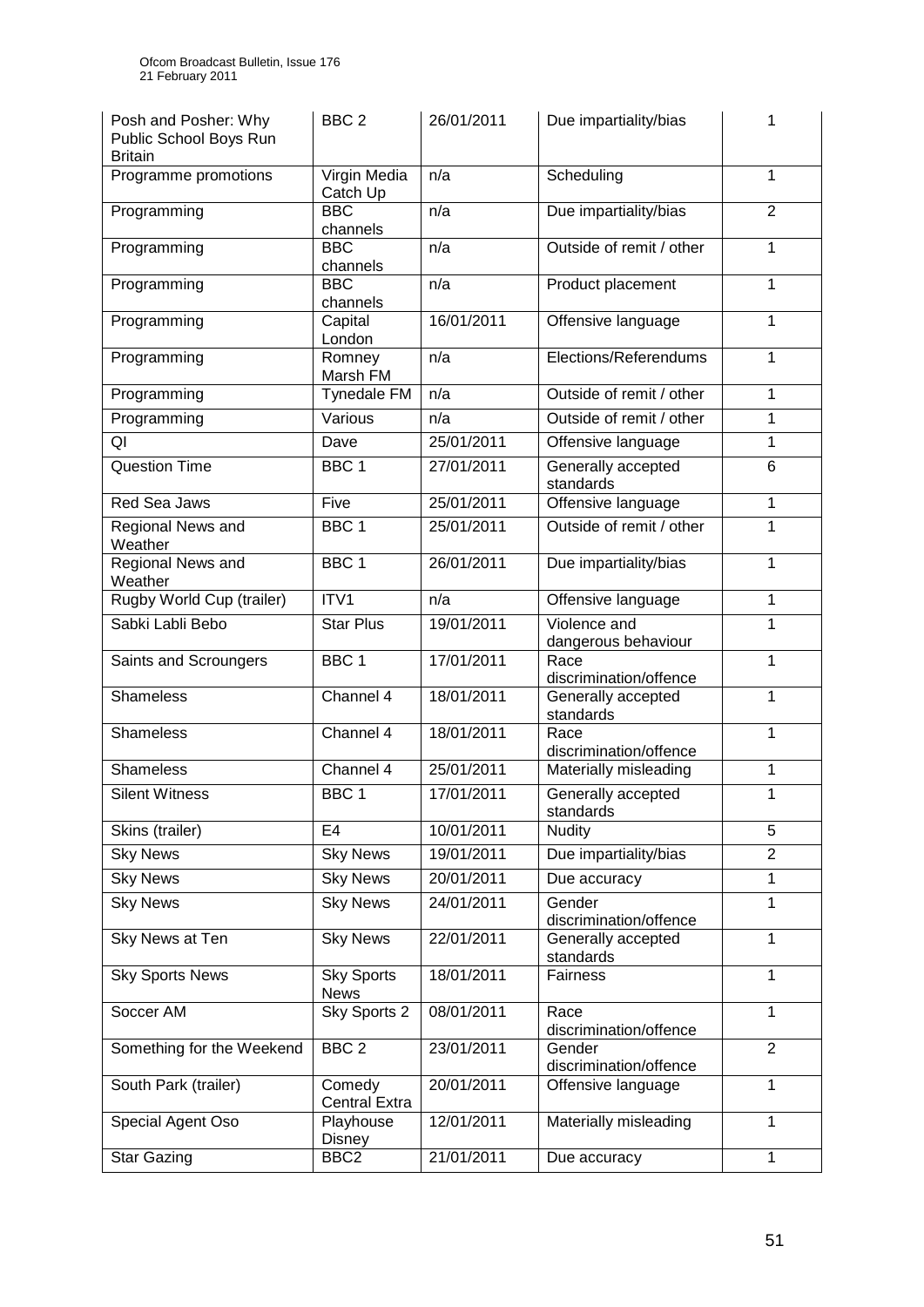| Star Wars: Episode III -<br>Revenge of the Sith | <b>ITV1 London</b> | 22/01/2011 | Violence and<br>dangerous behaviour          | 1              |
|-------------------------------------------------|--------------------|------------|----------------------------------------------|----------------|
| Steg and Benji's Lock In                        | Somer<br>Valley FM | 04/01/2011 | Offensive language                           | 1              |
| <b>Steve Allen</b>                              | <b>LBC 97.3FM</b>  | 21/01/2011 | Generally accepted<br>standards              | 1              |
| Subtitling                                      | Digital TV         | n/a        | <b>Television Access</b><br><b>Services</b>  | 1              |
| Subtitling                                      | Various            | n/a        | Outside of remit / other                     | $\overline{2}$ |
| Subtitling                                      | Various            | n/a        | <b>Television Access</b><br>Services         | $\mathbf{1}$   |
| Subtitling                                      | Virgin Media       | n/a        | Outside of remit / other                     | 1              |
| Sunrise                                         | <b>Sky News</b>    | 19/01/2011 | Sexual orientation<br>discrimination/offence | 1              |
| Supercasino                                     | Five               | 08/12/2010 | Participation TV -<br>Misleadingness         | 1              |
| T <sub>4</sub>                                  | Channel 4          | 23/01/2011 | Sexual material                              | $\mathbf{1}$   |
| Take It Or Leave It                             | Challenge<br>TV    | 17/01/2011 | Competitions                                 | 1              |
| Take Me Out                                     | ITV1               | 22/01/2011 | Generally accepted<br>standards              | 1              |
| Take Me Out                                     | ITV1               | 22/01/2011 | Race<br>discrimination/offence               | $\mathbf{1}$   |
| Take Me Out                                     | ITV1               | 29/01/2011 | Materially misleading                        | $\mathbf{1}$   |
| Take Me Out                                     | ITV1               | n/a        | Materially misleading                        | 1              |
| <b>Teletext</b>                                 | Sky 3              | n/a        | Outside of remit / other                     | $\mathbf{1}$   |
| The 50 Funniest Moments<br>2010                 | Channel 4          | 21/01/2011 | Animal welfare                               | 11             |
| The 50 Funniest Moments<br>2010                 | Channel 4          | 21/01/2011 | Generally accepted<br>standards              | $\overline{2}$ |
| The 50 Funniest Moments<br>2010                 | Channel 4          | 21/01/2011 | Sexual material                              | 1              |
| The 50 Funniest Moments<br>2010                 | Channel 4          | 21/01/2011 | Sexual orientation<br>discrimination/offence | 1              |
| The 50 Funniest Moments<br>2010                 | Channel 4          | 21/01/2011 | Under 18s in<br>programmes                   | $\overline{3}$ |
| The Alan Titchmarsh Show                        | ITV <sub>1</sub>   | n/a        | Product placement                            | 1              |
| The Apprentice                                  | BBC1               | 19/12/2010 | Outside of remit / other                     | 1              |
| The Big Questions                               | BBC <sub>1</sub>   | 16/01/2011 | Religious/Beliefs<br>discrimination/offence  | 1              |
| The Chris Moyles Show                           | <b>BBC Radio 1</b> | 24/01/2011 | Generally accepted<br>standards              | 1              |
| The Fifth Element                               | Five               | 23/01/2011 | Offensive language                           | 1              |
| The Fifth Element                               | Five               | 23/01/2011 | Sexual material                              | 1              |
| The Jeremy Kyle Show                            | ITV1               | 21/01/2011 | Fairness                                     | $\mathbf{1}$   |
| The Joy of Teen Sex                             | Channel 4          | 19/01/2011 | Generally accepted<br>standards              | 1              |
| The Joy of Teen Sex                             | Channel 4          | 19/01/2011 | Sexual material                              | $\mathbf{1}$   |
| The Joy of Teen Sex<br>(trailer)                | Channel 4          | 15/01/2011 | Sexual material                              | 1              |
| The Magicians                                   | BBC <sub>1</sub>   | 15/01/2011 | Animal welfare                               | $\overline{4}$ |
| The Magicians                                   | BBC <sub>1</sub>   | 15/01/2011 | Harm                                         | 1              |
| The Million Pound Drop                          | Channel 4          | 28/01/2011 | Age<br>discrimination/offence                | 1              |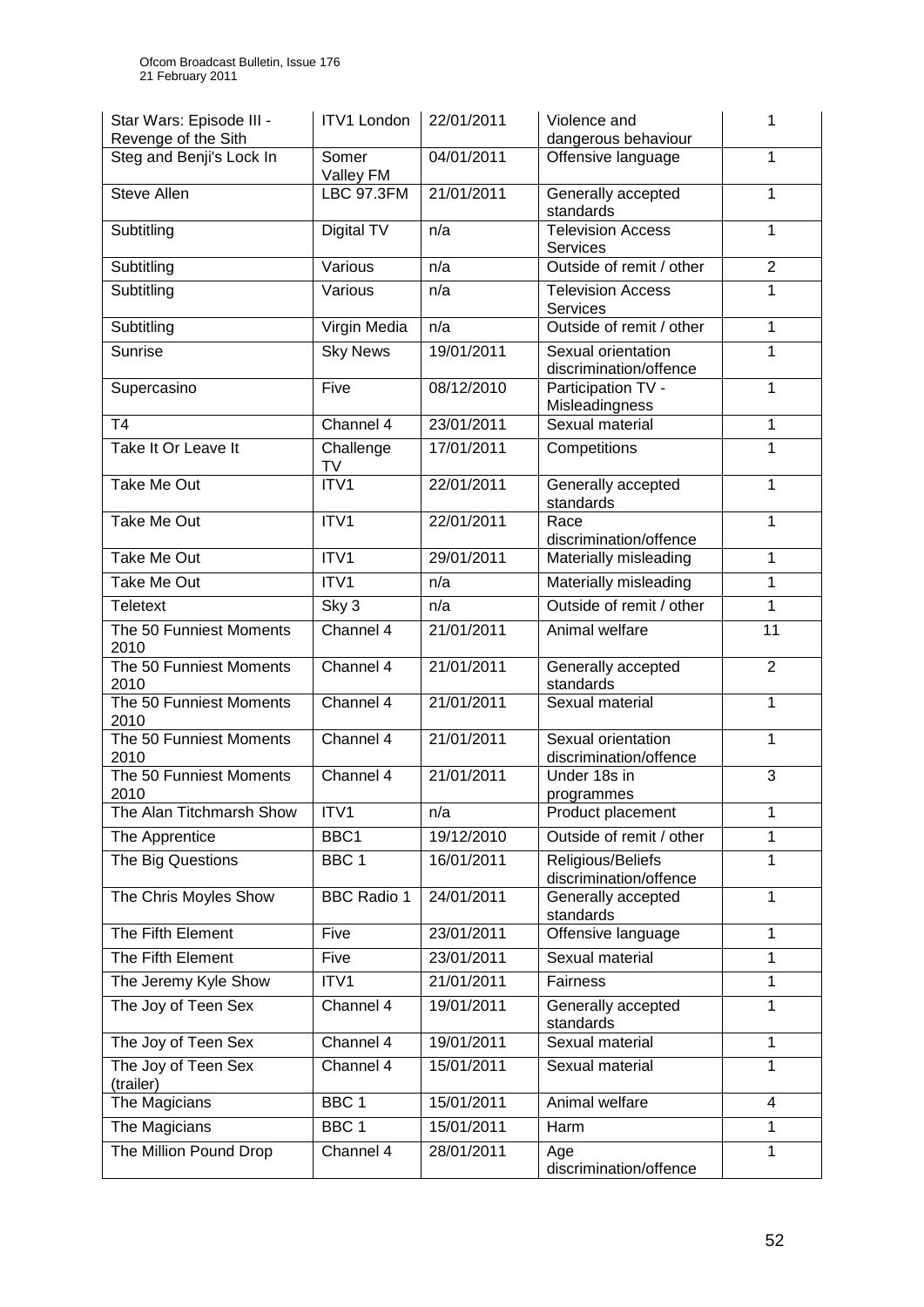| The Million Pound Drop<br>Live                | Channel 4                   | 28/01/2011 | Age<br>discrimination/offence                | 1              |
|-----------------------------------------------|-----------------------------|------------|----------------------------------------------|----------------|
| The Million Pound Drop<br>Live                | Channel 4                   | 29/01/2011 | Materially misleading                        | 1              |
| <b>The National Television</b><br>Awards 2011 | <b>ITV1 London</b>          | 26/01/2011 | Generally accepted<br>standards              | $\mathbf{1}$   |
| The National Television<br>Awards 2011        | <b>ITV1 London</b>          | 26/01/2011 | Offensive language                           | 1              |
| The National Television<br>Awards 2011        | <b>ITV1 London</b>          | 26/01/2011 | Voting                                       | 3              |
| The One Show                                  | BBC <sub>1</sub>            | 18/01/2011 | Harm                                         | 1              |
| The One Show                                  | BBC <sub>1</sub>            | 20/01/2011 | Offensive language                           | 1              |
| The Race                                      | <b>Sky Movies</b><br>Family | 15/12/2010 | Offensive language                           | 1              |
| The Random Jottings of<br>Hinge and Bracket   | <b>BBC Radio 7</b>          | 21/01/2011 | Advertising/editorial<br>separation          | 1              |
| The Royal Variety Show /<br><b>Harry Hill</b> | BBC1 / ITV1                 | 16/12/2010 | Generally accepted<br>standards              | 1              |
| The Sanctuary                                 | Beacon<br>Radio             | 14/12/2010 | <b>Fairness</b>                              | 1              |
| The Today Programme                           | <b>BBC Radio 4</b>          | 26/01/2011 | Due impartiality/bias                        | $\mathbf{1}$   |
| The Weakest Link                              | BBC <sub>1</sub>            | 19/01/2011 | Generally accepted<br>standards              | $\overline{2}$ |
| The Weakest Link                              | BBC <sub>1</sub>            | 24/01/2011 | Disability<br>discrimination/offence         | 1              |
| The Wright Stuff                              | Five                        | 18/01/2011 | Offensive language                           | $\mathbf{1}$   |
| The X Factor                                  | ITV1                        | n/a        | Competitions                                 | 1              |
| The X Factor                                  | ITV1                        | 05/12/2010 | Materially misleading                        | 1              |
| This Morning                                  | ITV1                        | 03/01/2011 | Sexual material                              | 1              |
| This Morning                                  | ITV1                        | 19/01/2011 | <b>Nudity</b>                                | 14             |
| This Morning                                  | ITV1                        | 19/01/2011 | Sexual orientation<br>discrimination/offence | 1              |
| This Morning                                  | ITV1                        | 21/01/2011 | Outside of remit / other                     | $\mathbf{1}$   |
| <b>This Morning</b>                           | ITV1                        | 25/01/2011 | Generally accepted<br>standards              | 1              |
| This Morning                                  | ITV1                        | 27/01/2011 | <b>Nudity</b>                                | 11             |
| This Morning (trailer)                        | ITV1                        | 26/01/2011 | Offensive language                           | 1              |
| Thorne: Scaredy Cat                           | Sky2                        | 24/01/2011 | Generally accepted<br>standards              | 1              |
| Three Men in a Boat                           | Dave                        | 02/01/2011 | <b>Disability</b><br>discrimination/offence  | 1              |
| <b>Tool Academy</b>                           | E <sub>4</sub>              | 10/01/2011 | Generally accepted<br>standards              | 1              |
| <b>Tool Academy</b>                           | E <sub>4</sub>              | 10/01/2011 | Offensive language                           | 1              |
| <b>Tool Academy</b>                           | E4                          | 10/01/2011 | Sexual orientation<br>discrimination/offence | 1              |
| <b>Tool Academy</b>                           | E <sub>4</sub>              | 17/01/2011 | Materially misleading                        | $\mathbf{1}$   |
| <b>Top Gear</b>                               | $\overline{BBC}$ 2          | 23/01/2011 | Due impartiality/bias                        | $\mathbf{1}$   |
| <b>Top Gear</b>                               | BBC <sub>2</sub>            | 23/01/2011 | Generally accepted<br>standards              | $\overline{2}$ |
| <b>Top Gear</b>                               | BBC <sub>2</sub>            | 23/01/2011 | Harm                                         | $\overline{2}$ |
| Top Gear                                      | Dave                        | 17/01/2011 | Offensive language                           | 1              |
| <b>Top Gear Special</b>                       | BBC <sub>3</sub>            | 05/01/2011 | Offensive language                           | 1              |